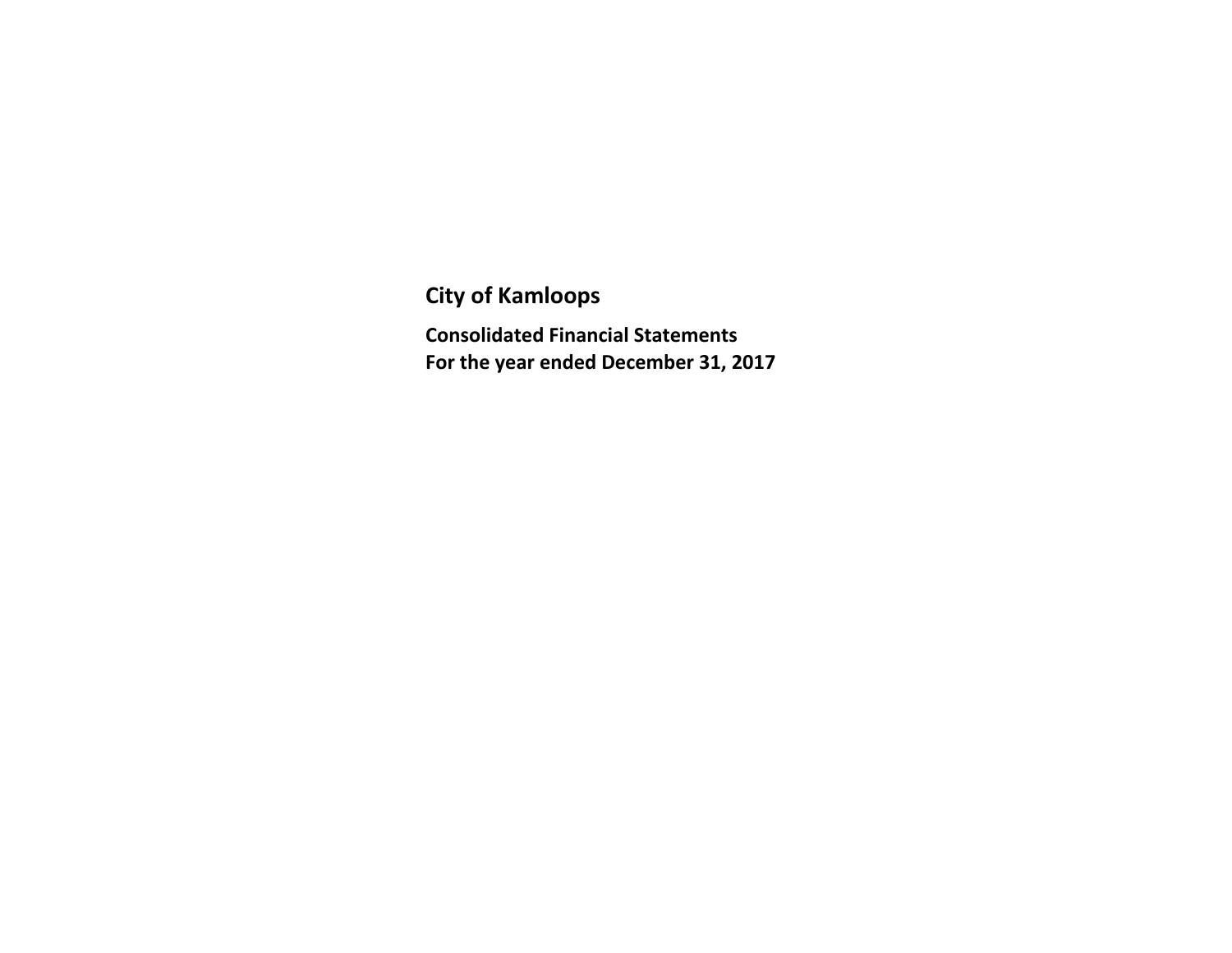# **City of Kamloops**

## **Consolidated Financial Statements For the year ended December 31, 2017**

Page #

| <b>Management's Responsibility for Financial Reporting</b> |          |  |  |  |  |  |
|------------------------------------------------------------|----------|--|--|--|--|--|
| <b>Independent Auditor's Report</b>                        |          |  |  |  |  |  |
| <b>Consolidated Financial Statements</b>                   |          |  |  |  |  |  |
| Consolidated Statement of Financial Position               | 5        |  |  |  |  |  |
| <b>Consolidated Statement of Operations</b>                | 6        |  |  |  |  |  |
| Consolidated Statement of Change in Net Debt               | 7        |  |  |  |  |  |
| <b>Consolidated Statement of Cash Flows</b>                | 8        |  |  |  |  |  |
| Notes to the Consolidated Financial Statements             | $9 - 34$ |  |  |  |  |  |
| <b>Schedules</b>                                           | 35 - 36  |  |  |  |  |  |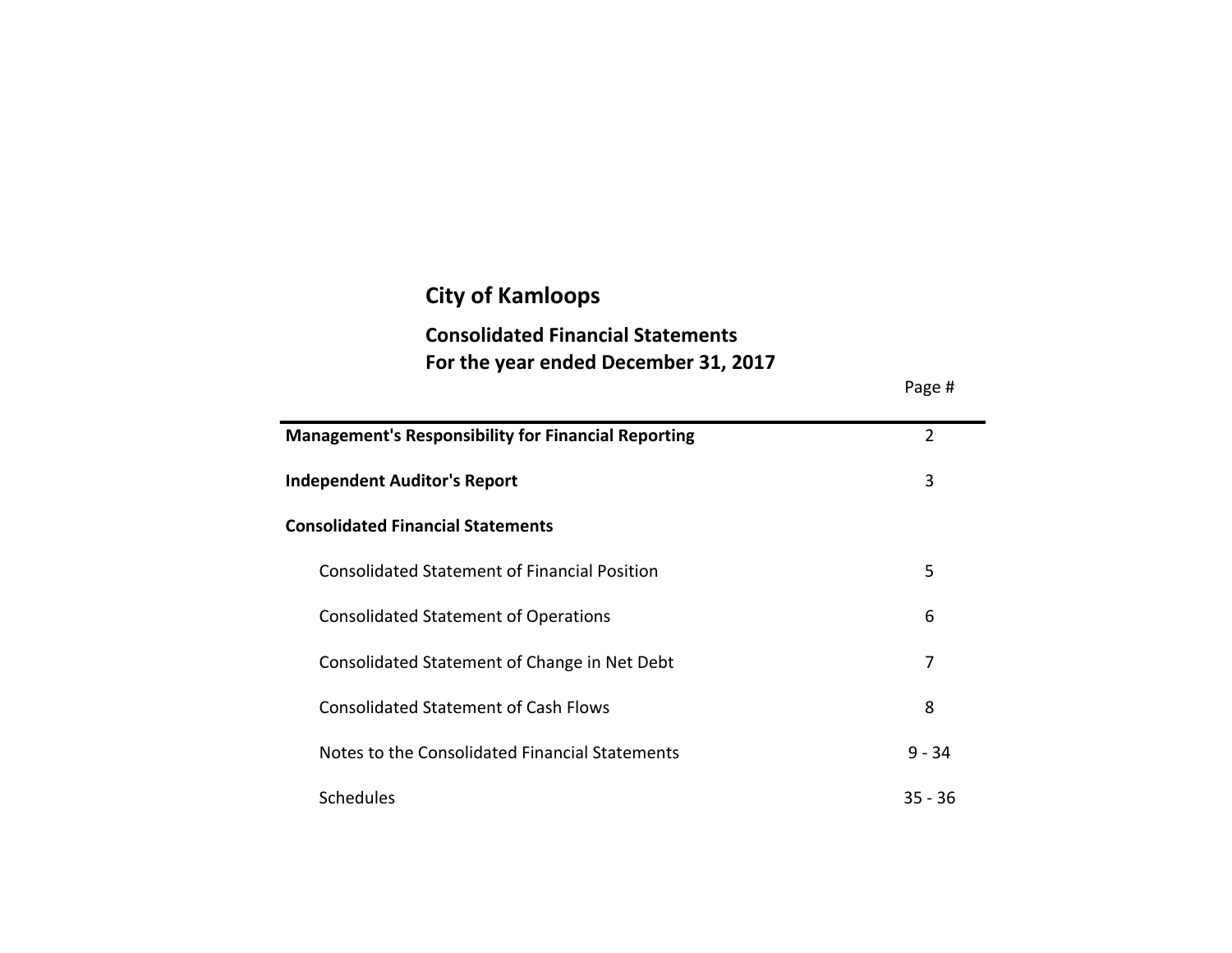## **Management's Responsibility for Financial Reporting**

The accompanying consolidated financial statements of the City of Kamloops (the "City") and all the information in this annual report are the responsibility of management and have been approved by the Mayor and Council of the City.

The consolidated financial statements have been prepared by management in accordance with Canadian public sector accounting standards. Consolidated financial statements are not precise since they include certain amounts based on estimates and judgments. When alternative accounting methods exist, management has chosen those it deems most appropriate in the circumstances, in order to ensure that the financial statements are presented fairly, in all material respects.

The City maintains systems of internal accounting and administrative controls of high quality, consistent with reasonable cost. Such systems are designed to provide reasonable assurance that the financial information is relevant, reliable and accurate and the City's assets are appropriately accounted for and adequately safeguarded.

The City is responsible for ensuring that management fulfills its responsibilities for financial reporting and is ultimately responsible for reviewing and approving the financial statements. Council carries out this responsibility principally through its Audit Committee.

The Audit Committee reviews the City's consolidated financial statements and recommends their approval to City Council. The Audit Committee meets periodically with management, as well as the external auditors, to discuss internal controls over the financial reporting issues, to satisfy themselves that each party is properly discharging their responsibilities, and to review the annual report, the financial statements and the external auditor's report. The Mayor and Council takes this information into consideration when approving the financial statements for issuance to the ratepayers. The Mayor and Council also appoint the engagement of the external auditors.

The financial statements have been audited by BDO Canada LLP in accordance with Canadian generally accepted auditing standards on behalf of the ratepayers. BDO Canada LLP has full access to the Council and management.



Kathy Humphrey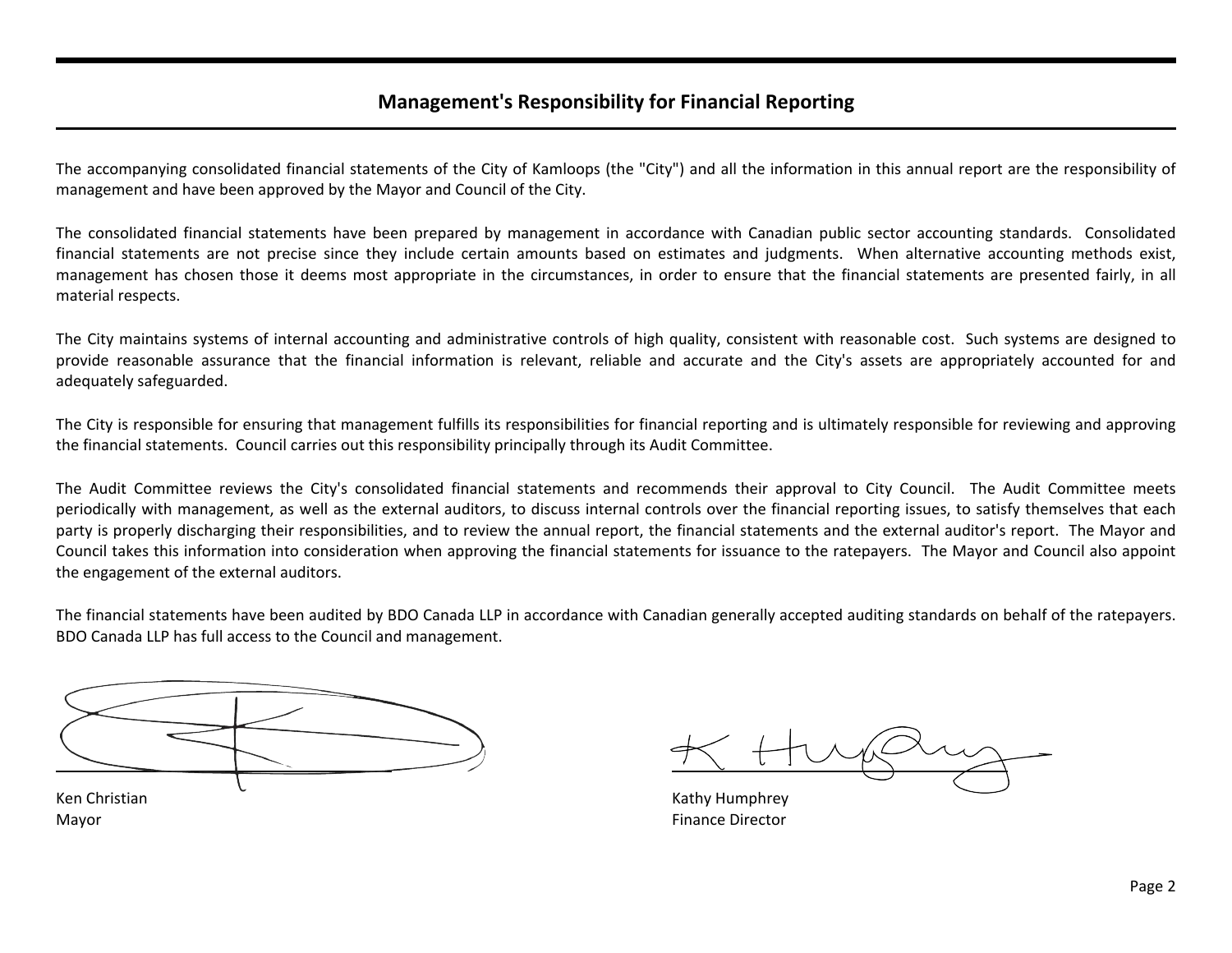

Tel: 250 372 9505 Fax: 250 374 6323 **www.bdo.ca** 

BDO Canada LLP 300 – 275 Lansdowne Street Kamloops BC V2C 6J3

## **Independent Auditor's Report**

### **To the Members of Council, inhabitants and ratepayers of the City of Kamloops**

We have audited the accompanying consolidated financial statements of the City of Kamloops, which comprise the consolidated statement of financial position as at December 31, 2017, and the consolidated statements of operations, changes in net assets and cash flows for the year then ended, and a summary of significant accounting policies and other explanatory information.

### **Management's Responsibility for the Consolidated Financial Statements**

Management is responsible for the preparation and fair presentation of these consolidated financial statements in accordance with Canadian public sector accounting standards, and for such internal control as management determines is necessary to enable the preparation of consolidated financial statements that are free from material misstatement, whether due to fraud or error.

### **Auditors' Responsibility**

Our responsibility is to express an opinion on these consolidated financial statements based on our audit. We conducted our audit in accordance with Canadian generally accepted auditing standards. Those standards require that we comply with ethical requirements and plan and perform the audit to obtain reasonable assurance about whether the consolidated financial statements are free from material misstatement.

An audit involves performing procedures to obtain audit evidence about the amounts and disclosures in the consolidated financial statements. The procedures selected depend on the auditor's judgment, including the assessment of the risks of material misstatement of the consolidated financial statements, whether due to fraud or error. In making those risk assessments, the auditor considers internal control relevant to the entity's preparation of the consolidated financial statements in order to design audit procedures that are appropriate in the circumstances, but not for the purpose of expressing an opinion on the effectiveness of the entity's internal control. An audit also includes evaluating the appropriateness of accounting policies used and the reasonableness of accounting estimates made by management, as well as evaluating the presentation of the consolidated financial statements.

We believe that the audit evidence we have obtained is sufficient and appropriate to provide a basis for our audit opinion.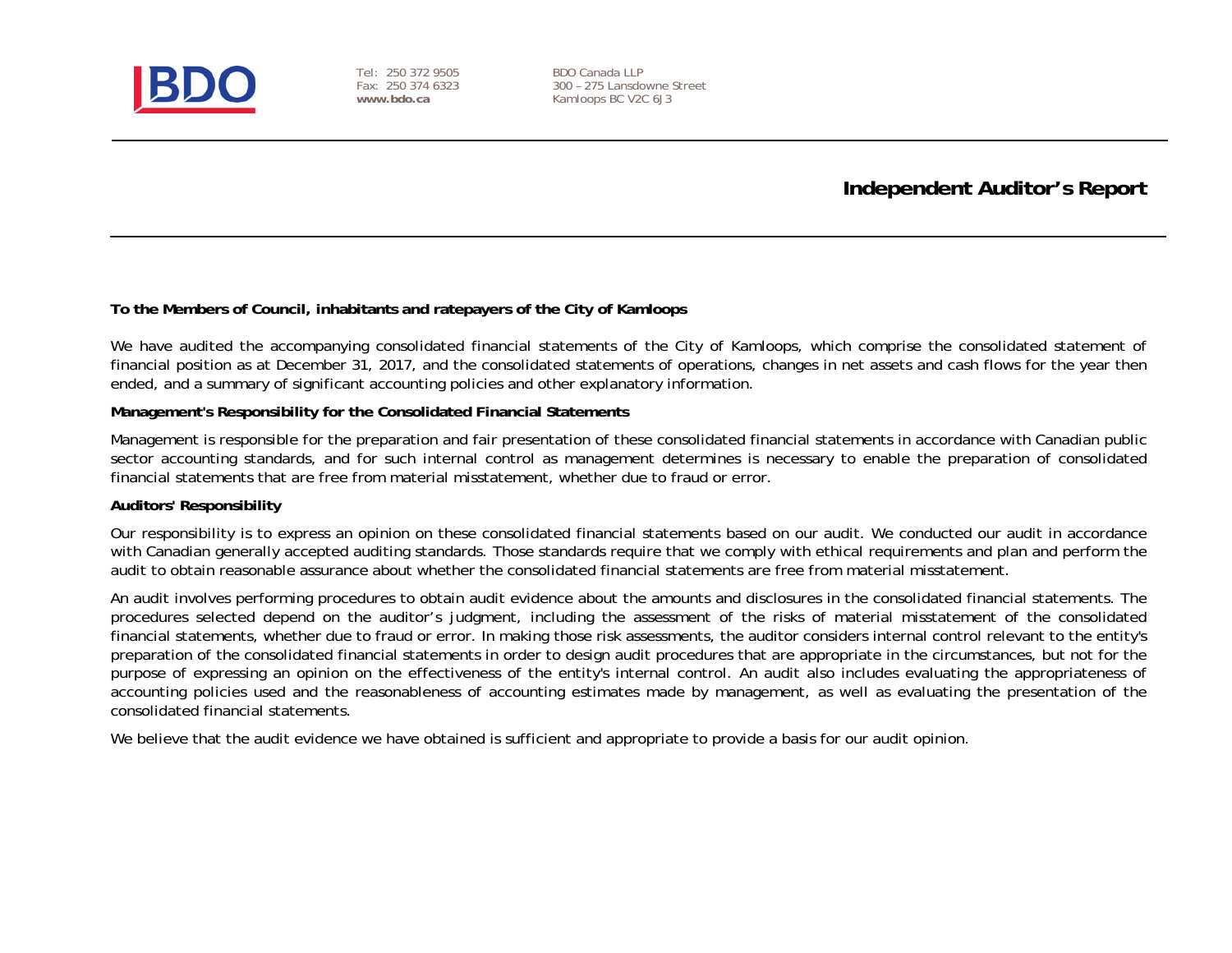

### **Opinion**

In our opinion, the consolidated financial statements present fairly, in all material respects, the financial position of the City of Kamloops as at December 31, 2017 and the results of its operations, changes in its net assets, and its cash flows for the year then ended in accordance with Canadian public sector accounting standards.

BDO Canada LLP

**Chartered Professionals Accountants** 

Kamloops, British Columbia May 15, 2018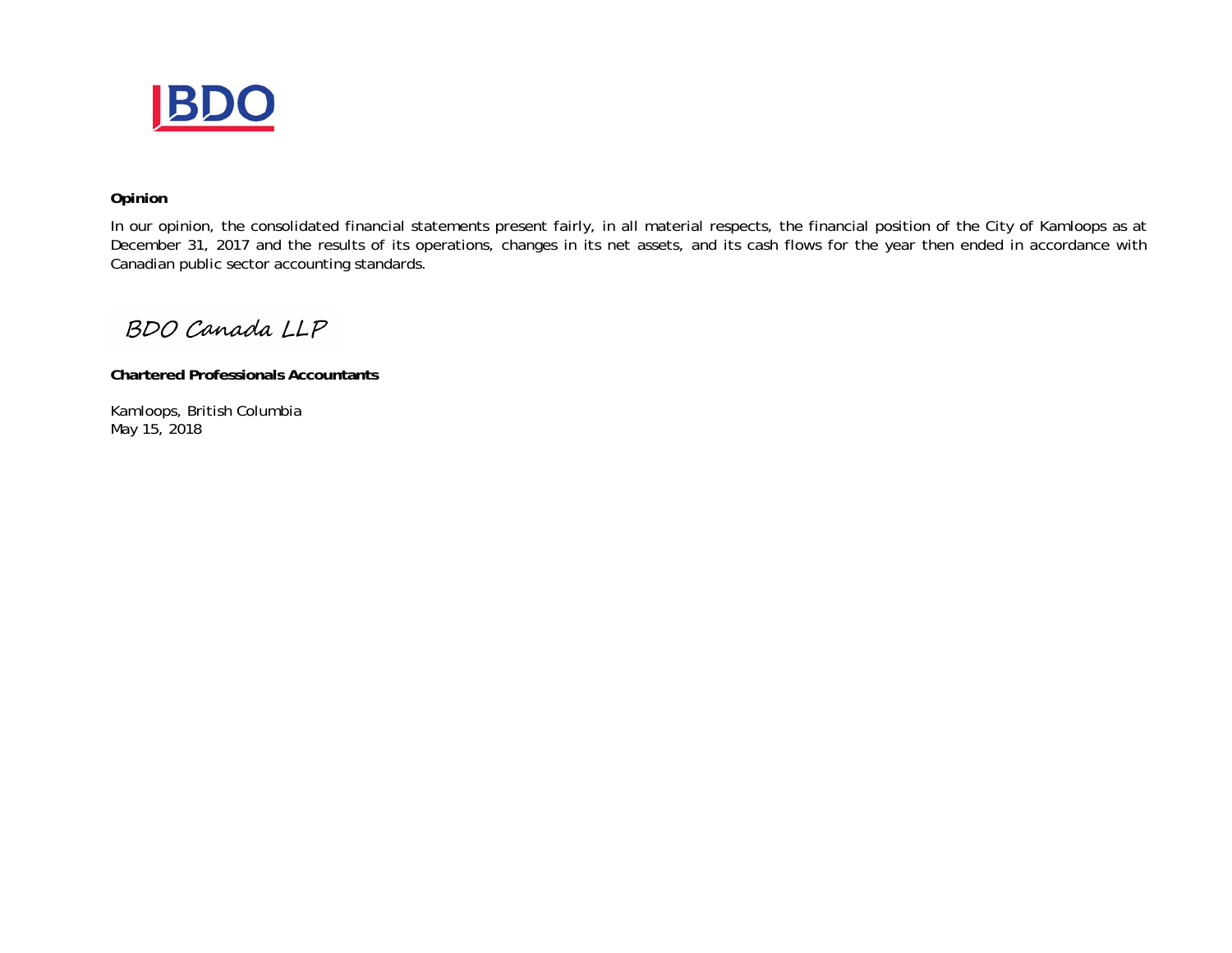## **City of Kamloops Consolidated Statement of Financial Position As at December 31 (in thousands of dollars)**

|                                                                                                                                     | 2017                                            | 2016                                 |                                                                                                   | 2017                                     | 2016                                     |
|-------------------------------------------------------------------------------------------------------------------------------------|-------------------------------------------------|--------------------------------------|---------------------------------------------------------------------------------------------------|------------------------------------------|------------------------------------------|
| <b>Assets</b><br>Cash (Note 3)<br>Short term investments (Note 3)<br>Accounts receivable (Note 4)<br>Long-term investments (Note 5) | \$<br>$24,646$ \$<br>131,226<br>25,189<br>1,966 | 42,627<br>110,910<br>22,574<br>1,948 | <b>Non-Financial Assets</b><br>Inventory<br>Prepaid expenses<br>Tangible capital assets (Note 12) | 1,362<br>1,781<br>1,195,633<br>1,198,776 | 1,350<br>1,189<br>1,158,563<br>1,161,102 |
|                                                                                                                                     | 183,027                                         | 178,059                              | <b>Accumulated Surplus (Note 13)</b>                                                              | 1,200,023                                | 1,148,299<br>S.                          |
| <b>Liabilities</b>                                                                                                                  |                                                 |                                      |                                                                                                   |                                          |                                          |
| Accounts payable (Note 6)                                                                                                           | 20,190                                          | 21,281                               |                                                                                                   |                                          |                                          |
| Payroll benefits payable                                                                                                            | 4,388                                           | 4,568                                |                                                                                                   |                                          |                                          |
| Post-employment benefits payable (Note 7)                                                                                           | 7,973                                           | 7,659                                | See commitments and contingencies (Note 19)                                                       |                                          |                                          |
| Landfill post-closure costs (Note 8)                                                                                                | 3,336                                           | 2,977                                |                                                                                                   |                                          |                                          |
| Deferred revenue (Note 10)                                                                                                          | 29,904                                          | 28,038                               |                                                                                                   |                                          |                                          |
| Long-term debt (Note 11)                                                                                                            | 115,989                                         | 126,339                              |                                                                                                   |                                          |                                          |
|                                                                                                                                     | 181,780                                         | 190,862                              |                                                                                                   |                                          |                                          |
| <b>Net Financial Assets (Debt)</b>                                                                                                  | 1,247                                           | (12, 803)                            |                                                                                                   |                                          |                                          |

Ken Christian Mayor

Kathy Humphrey, CPA, CA Finance Director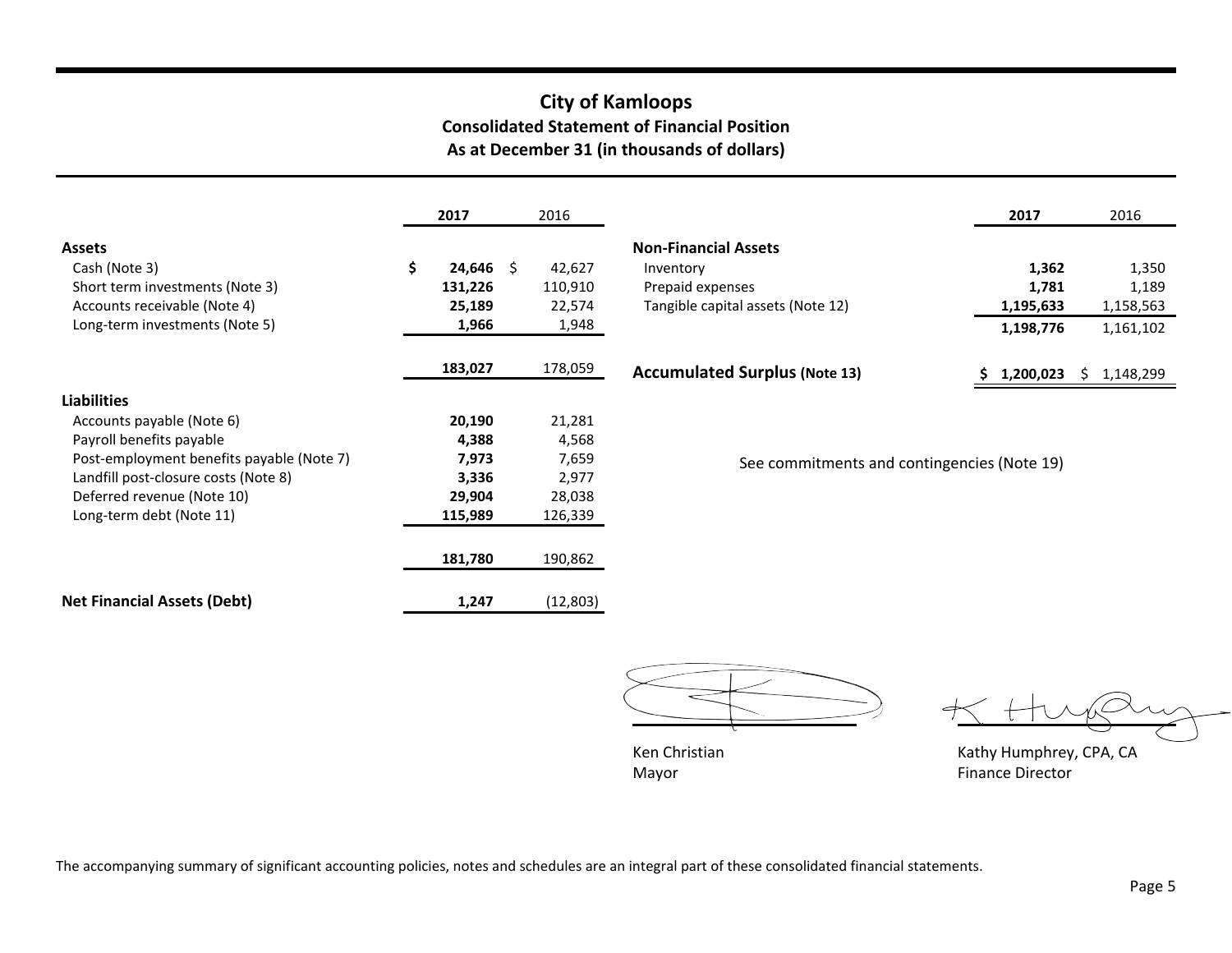## **City of Kamloops Consolidated Statement of Operations For the year ended December 31 (in thousands of dollars)**

|                                         | <b>Financial Plan</b><br>2017<br>(Note 21) |    | 2017         |     | 2016    |                                                                    | <b>Financial Plan</b><br>2017<br>(Note 21) | 2017      |    | 2016      |
|-----------------------------------------|--------------------------------------------|----|--------------|-----|---------|--------------------------------------------------------------------|--------------------------------------------|-----------|----|-----------|
| Revenue (Note 14)<br>Taxation (Note 17) | \$<br>108,712                              | Ś. | $108,211$ \$ |     | 104,437 | <b>Expenses (Note 15)</b><br>Cemetery                              | \$<br>668                                  | \$<br>678 | \$ | 677       |
| Development levies utilized             |                                            |    | 4,281        |     | 2,667   | Community development                                              | 6,877                                      | 3,067     |    | 5,180     |
| Fees, rates and sales of service        | 60,745                                     |    | 66,323       |     | 61,268  | Corporate administration                                           | 16,438                                     | 10,633    |    | 11,072    |
| <b>Government transfers (Note</b>       |                                            |    |              |     |         | <b>Environmental services</b>                                      | 466                                        | 312       |    | 595       |
| 18)                                     | 19,784                                     |    | 24,609       |     | 20,131  | Fire services                                                      | 17,506                                     | 20,163    |    | 17,754    |
| Investment income                       | 4,744                                      |    | 5,340        |     | 4,659   | Infrastructure                                                     | 16,432                                     | 24,272    |    | 24,768    |
| Private contributions                   | 88                                         |    | 27,376       |     | 22,381  | Legislative and enforcement                                        | 5,355                                      | 5,437     |    | 5,740     |
|                                         |                                            |    |              |     |         | Parks, recreation and cultural                                     |                                            |           |    |           |
|                                         | \$<br>194,073                              | Ś. | 236,140      | -\$ | 215,543 | services                                                           | 36,104                                     | 36,878    |    | 36,129    |
|                                         |                                            |    |              |     |         | Police services                                                    | 29,415                                     | 27,421    |    | 24,790    |
|                                         |                                            |    |              |     |         | Public transit                                                     | 17,618                                     | 17,068    |    | 17,331    |
|                                         |                                            |    |              |     |         | Solid waste utility                                                | 10,280                                     | 10,055    |    | 10,539    |
|                                         |                                            |    |              |     |         | Water utility                                                      | 14,988                                     | 14,590    |    | 15,169    |
|                                         |                                            |    |              |     |         | Sewer utility                                                      | 10,195                                     | 11,220    |    | 10,141    |
|                                         |                                            |    |              |     |         | Kamloops Airport Authority<br>Society<br>Venture Kamloops Business | 2,135                                      | 1,983     |    | 2,239     |
|                                         |                                            |    |              |     |         | <b>Development Society</b>                                         | 607                                        | 639       |    | 650       |
|                                         |                                            |    |              |     |         |                                                                    | 185,084                                    | 184,416   |    | 182,774   |
|                                         |                                            |    |              |     |         | <b>Annual Surplus</b>                                              | 8,989                                      | 51,724    |    | 32,769    |
|                                         |                                            |    |              |     |         | Accumulated Surplus, beginning of year                             |                                            | 1,148,299 |    | 1,115,530 |
|                                         |                                            |    |              |     |         | Accumulated Surplus, end of year                                   |                                            | 1,200,023 | S. | 1,148,299 |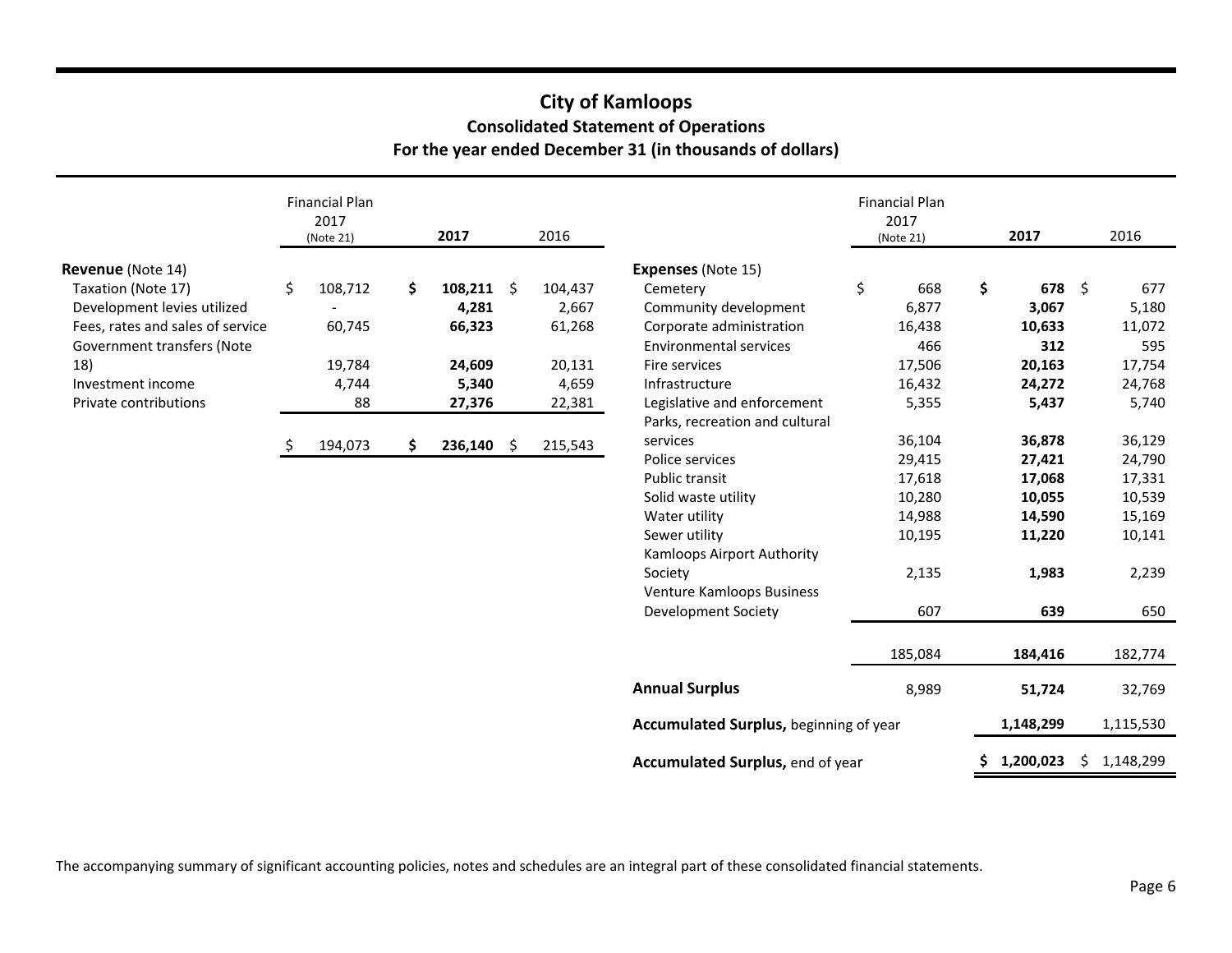## **City of Kamloops Consolidated Statement of Change in Net Financial Assets For the year ending December 31 (in thousands of dollars)**

|                                                              | Financial<br>Plan<br>2017<br>2017<br>(Note 21) |           |    |             |     | 2016      |
|--------------------------------------------------------------|------------------------------------------------|-----------|----|-------------|-----|-----------|
| <b>Annual surplus</b>                                        | \$                                             | 8,989     | \$ | $51,724$ \$ |     | 32,769    |
| Acquisition of tangible capital assets (Note 12)             |                                                |           |    | (67, 105)   |     | (59, 243) |
| Amortization of tangible capital assets (Note 12)            |                                                |           |    | 29,199      |     | 28,482    |
| Net book value of tangible capital assets disposed (Note 12) |                                                |           |    | 836         |     | 392       |
| Decrease (Increase) in prepaid expenses                      |                                                |           |    | (592)       |     | 284       |
| Decrease (Increase) in inventory                             |                                                |           |    | (12)        |     | (126)     |
| Change in net financial assets (debt)                        |                                                | 8,989     |    | 14,050      |     | 2,558     |
| Net debt, beginning of year                                  |                                                | (12, 803) |    | (12, 803)   |     | (15, 361) |
| Net financial assets (debt), end of year                     | \$                                             | (3,814)   | \$ | 1,247       | \$. | (12,803)  |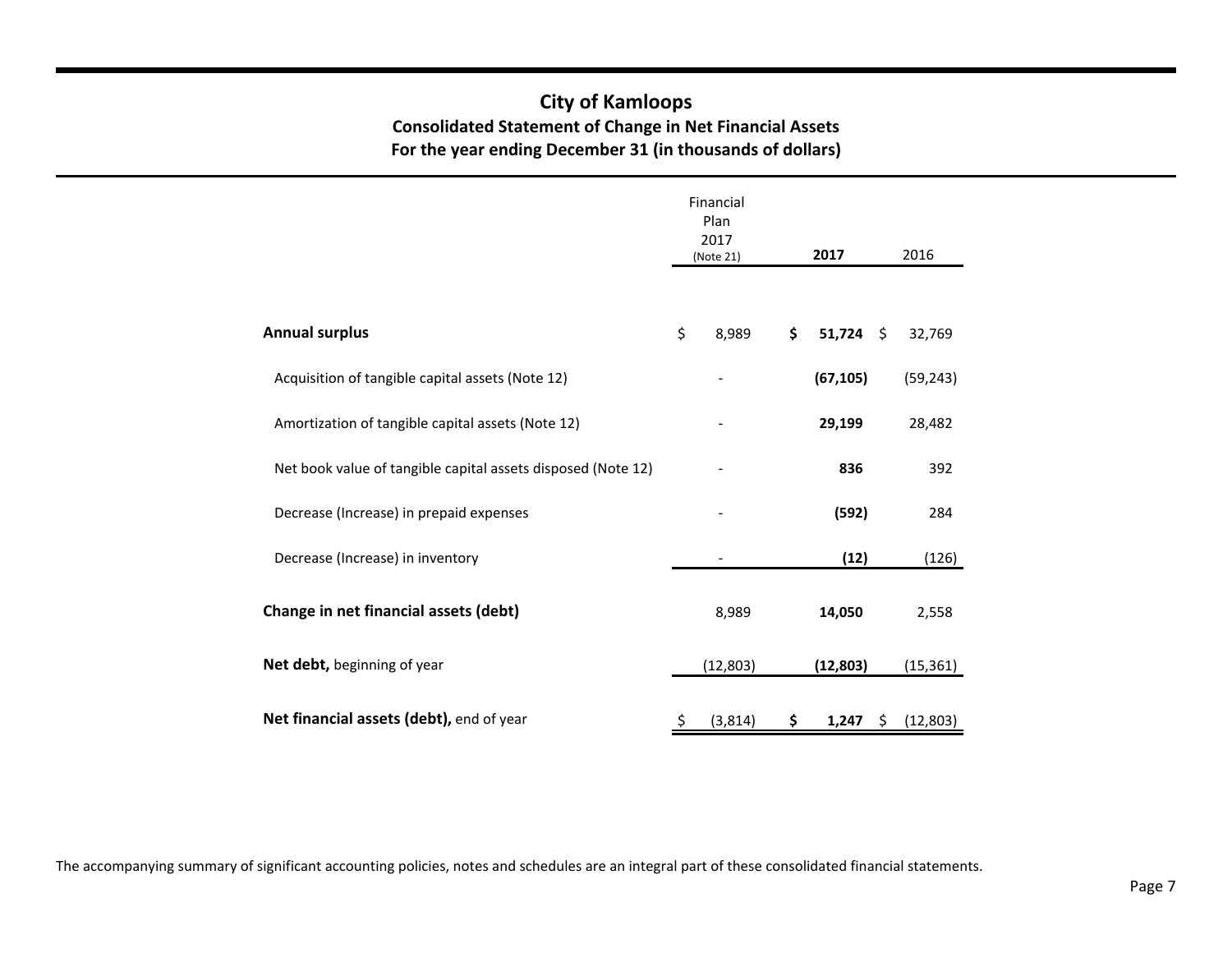## **City of Kamloops Consolidated Statement of Cash Flows For the year ending December 31 (in thousands of dollars)**

|                                              | 2017              | 2016      |                                                                                         | 2017               | 2016            |
|----------------------------------------------|-------------------|-----------|-----------------------------------------------------------------------------------------|--------------------|-----------------|
| Cash provided by (used for)                  |                   |           |                                                                                         |                    |                 |
| <b>Operating transactions</b>                |                   |           | <b>Capital transactions</b>                                                             |                    |                 |
| <b>Annual surplus</b>                        | \$<br>$51,724$ \$ | 32,769    | Acquisition of tangible capital assets<br>Proceeds from sale of tangible capital assets | (41, 517)<br>4,655 | (46,007)<br>420 |
| Non-cash items included in annual surplus    |                   |           |                                                                                         |                    |                 |
| Amortization expense                         | 29,199            | 28,481    |                                                                                         | (36, 862)          | (45, 587)       |
| Increase (decrease) in post-employment       |                   |           | <b>Investing transactions</b>                                                           |                    |                 |
| benefits payable                             | 314               | 43        | Decrease (increase) in short-term investments                                           | (20, 316)          | (204)           |
| Increase (decrease) in landfill post-closure |                   |           | Decrease (increase) in long-term investments                                            | (18)               | (18)            |
| costs                                        | 359               | 272       |                                                                                         |                    |                 |
| Loss (gain) on disposal of tangible capital  |                   |           |                                                                                         | (20, 334)          | (222)           |
| assets                                       | (3,819)           | (27)      |                                                                                         |                    |                 |
| Private contributions                        | (25, 588)         | (13, 236) | <b>Financing transactions</b>                                                           |                    |                 |
|                                              |                   |           | Proceeds from issuance of long-term debt                                                |                    | 33,950          |
| Changes in non-cash operating items:         |                   |           | Principal repayments on long-term debt                                                  | (10, 350)          | (8,913)         |
| Decrease (increase) in accounts receivable   | (2,615)           | 1,565     |                                                                                         |                    |                 |
| Decrease (increase) in inventory             | (12)              | (127)     |                                                                                         | (10, 350)          | 25,037          |
| Decrease (increase) in prepaid expenses      | (592)             | 284       |                                                                                         |                    |                 |
| Increase (decrease) in accounts payable      | (1,091)           | (1,754)   | Increase (decrease) in cash                                                             | (17, 981)          | 28,696          |
| Increase (decrease) in payroll benefits      |                   |           |                                                                                         |                    |                 |
| payable                                      | (180)             | 62        | Cash, beginning of year                                                                 | 42,627             | 13,931          |
| Increase (decrease) in deferred income       | 1,866             | 1,136     |                                                                                         |                    |                 |
|                                              | 49,565            | 49,468    | Cash, end of year                                                                       | 24,646<br>-S       | 42,627          |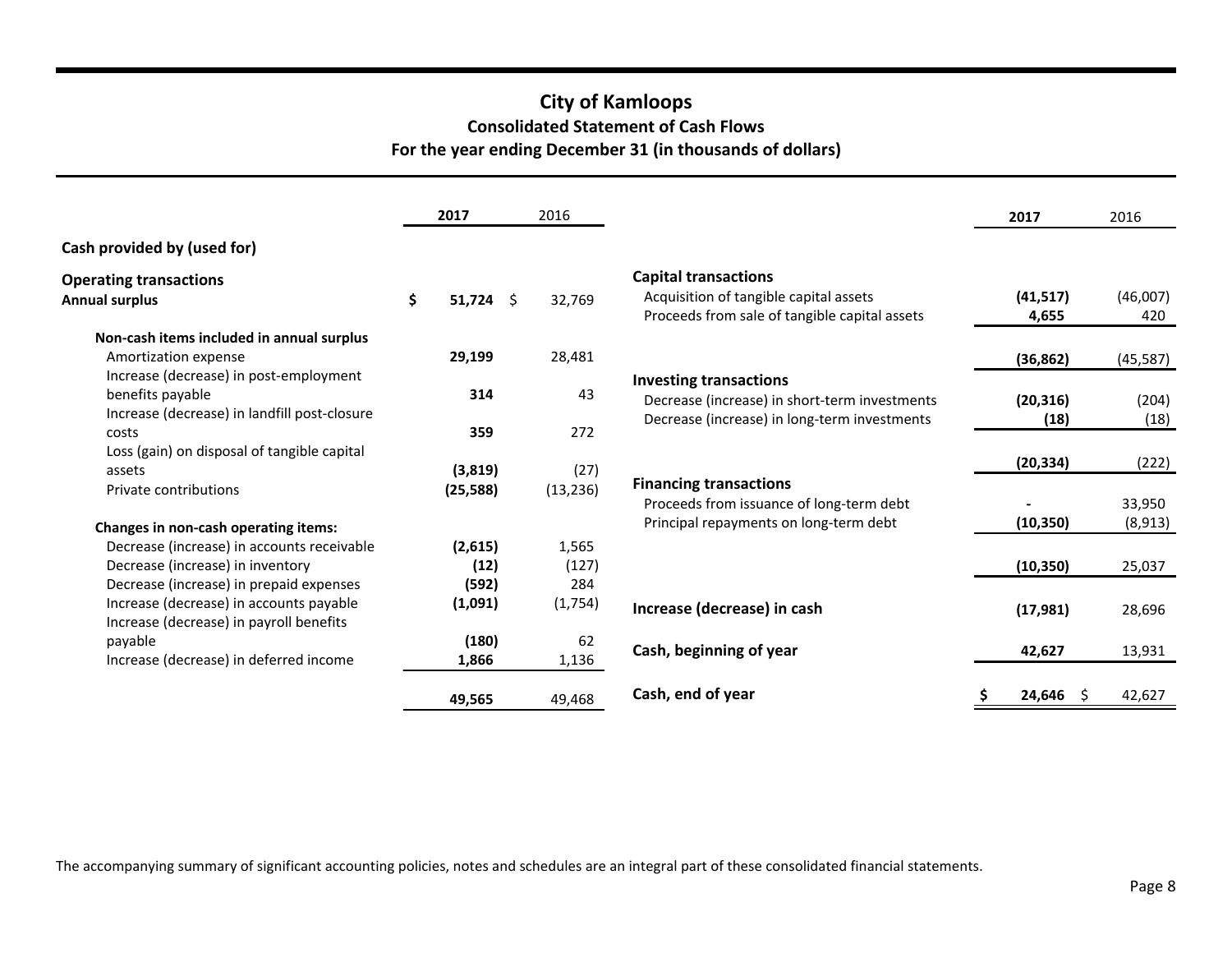### **1. Significant accounting policies**

The City of Kamloops (the "City") was incorporated in 1893 under statute of the Province of British Columbia. Its principal activities include the provision of local government services to residents of the incorporated area. These include cemetery; community development; corporate administration; environmental services; fire services; infrastructure maintenance; legislative and enforcement; parks, recreation and cultural services; police services; public transit; solid waste utility; water utility; and sewer utility. The City is also responsible for the Kamloops Airport Authority Society and the Venture Kamloops Business Development Society.

#### (a) Basis of presentation

The Consolidated Financial Statements of the City have been prepared, in all material respects, in accordance with Canadian public sector accounting standards ("PSAS") for local governments as recommended by the Public Sector Accounting Board ("PSAB") of the Chartered Professional Accountants of Canada ("CPAC").

### (b) Basis of accounting

The basis of accounting followed in these consolidated financial statements is an accrual method and includes revenues in the period in which the transactions or events occurred that gave rise to the revenues and expenses in the period the goods and services were acquired and a liability was incurred.

(c) Basis of consolidation

The consolidated financial statements include the accounts of the Kamloops Airport Authority Society and the Venture Kamloops Business Development Society. Separate audited financial statements have also been prepared for the societies. Inter-fund balances and transactions have been eliminated.

The Kamloops Airport Authority Society and the Venture Kamloops Business Development Society are controlled by the City through its appointment of the Board of Directors of each society. The consolidated financial statements include all accounts of these societies.

### (d) Revenue recognition

Revenues are accounted for in the period in which the transactions or events occurred that gave rise to the revenues and the amounts to be received can be reasonably estimated and collection is reasonably assured.

Taxation for municipal purposes is recorded at estimated amounts when it meets the definition of an asset, has been authorized and the taxable event occurs. For property taxes, the taxable event is the period for which the tax is levied. As taxes recorded are initially based on management's best estimate of the taxes that will be received, it is possible that changes in future conditions, such as reassessments due to audits, appeals and court decisions, could result in a change in the amount of tax revenue recognized. Taxes receivable are recognized net of an allowance for anticipated uncollectable amounts.

User charges, fees, and other amounts collected for which the City has an obligation to perform or provide a future service are deferred until the service is provided.

Contributions or other funding received which has externally imposed restrictions are initially accounted for as deferred revenue and then recognized as revenue when used for the specific purpose.

Contributions received in-kind are recognized as revenue in the period received at the fair market value at the time of the contribution.

(e) Government transfers

Government transfers are recognized as revenue in the consolidated financial statements when the transfer is authorized and any eligibility criteria are met, except to the extent that transfer stipulations give rise to an obligation that meets the definition of a liability. Transfers are recognized as deferred revenue when transfer stipulations give rise to a liability. Transfer revenue is recognized in the statement of operations as the stipulation liabilities are settled.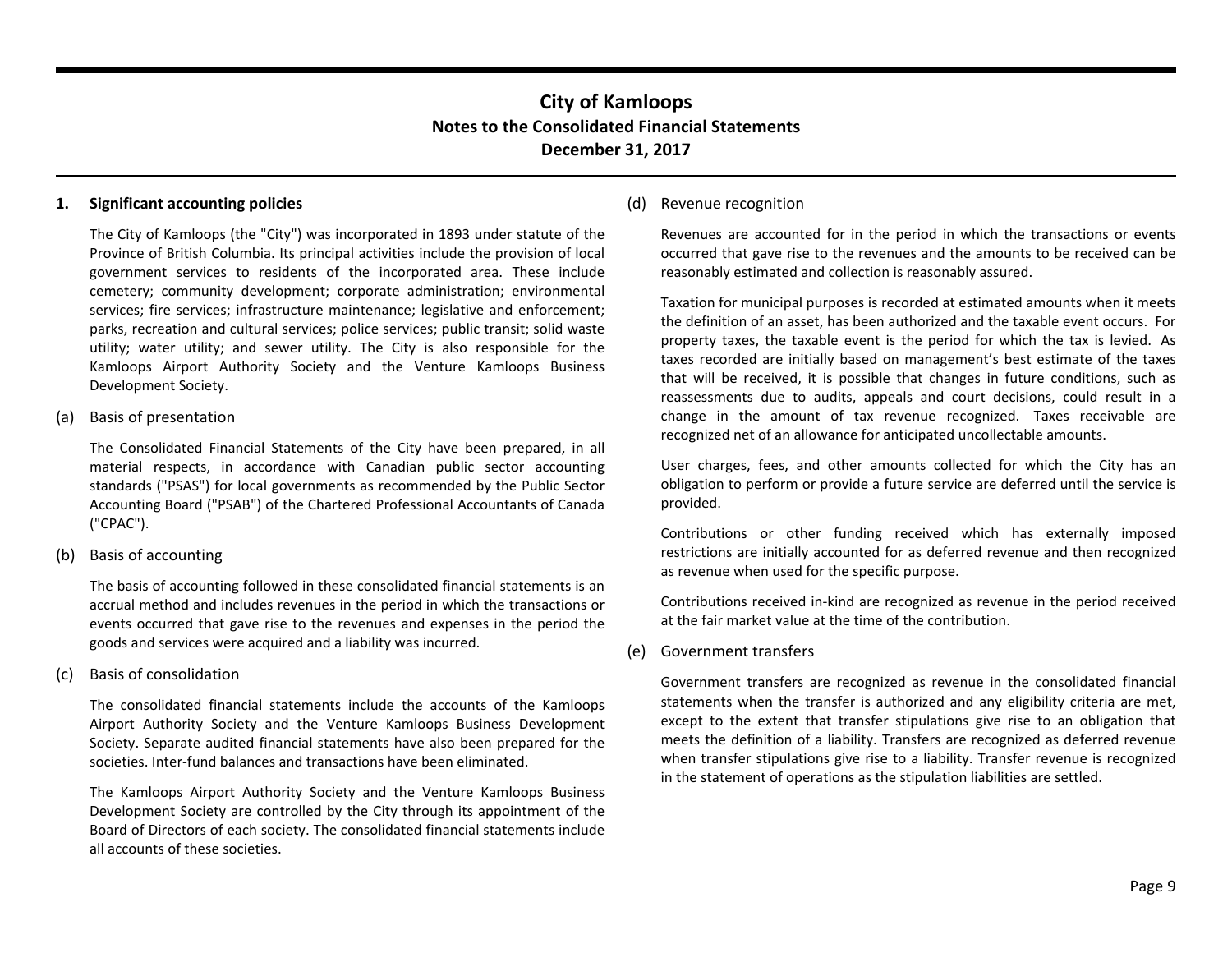### **1. Significant accounting policies (Continued)**

### (f) Inventory

Inventory is valued at the lower of cost and replacement cost with cost determined by the average cost method.

### (g) Investments

Investments are recorded at cost, which approximates net realizable value.

### (h) Tangible capital assets

Tangible capital assets are recorded at cost less accumulated amortization and are classified according to their functional use. Costs include all costs directly attributable to the acquisition or construction of the tangible capital asset including transportation costs, design and engineering fees, legal fees and site preparation costs.

Assets were amortized using the straight line method. There are several different amortization periods used for each major category of assets, as follows:

| Land                     | No amortization taken |
|--------------------------|-----------------------|
| Site improvements        | 5 to 50 years         |
| Equipment                | 5 to 10 years         |
| <b>Buildings</b>         | 15 to 50 years        |
| Transportation network   | 10 to 75 years        |
| Water network            | 10 to 75 years        |
| Sanitary network         | 10 to 75 years        |
| Drainage network         | 10 to 75 years        |
| Communication network    | 20 years              |
| Computing infrastructure | 4 to 10 years         |

Amortization is not taken on tangible capital assets until they are ready for use. The City holds several works of art and historic treasures that have not been included in the tangible capital assets, including displays at the museum, statues located throughout the City and various works of art and decorations in the facilities.

### (i) Non-financial assets

Non-financial assets are held for use in the provision of goods and services but are not available to discharge existing liabilities. These assets have a useful life extending beyond the current year and are not intended for sale in the ordinary course of operations.

### (j) Long-term debt

Long-term debt is recorded net of any related sinking fund balances. Debt service charges, including principal and interest, are charged against current revenue in the period in which they occur.

(k) Reserves

Reserves for operating and capital purposes represent amounts reserved either internally or by statute for specific future purposes.

(l) Contaminated sites

Governments are required to accrue a liability for the costs to remediate a contaminated site. Liabilities are recognized when an environmental standard exists, contaminated exceeds the standard, the government has responsibility for remediation, future economic benefits will be given up and a reasonable estimate can be made.

### (m) Use of estimates

The preparation of financial statements in accordance with Canadian public sector accounting standards requires management to make estimates and assumptions that have an effect on the reported amounts of assets and liabilities and the disclosure of contingent assets and liabilities at the date of the financial statements and the reported amounts of revenue and expenses during the year. Actual results could be different from those estimates. Significant estimates in these financial statements include the post-employment benefit payable and the landfill post-closure costs.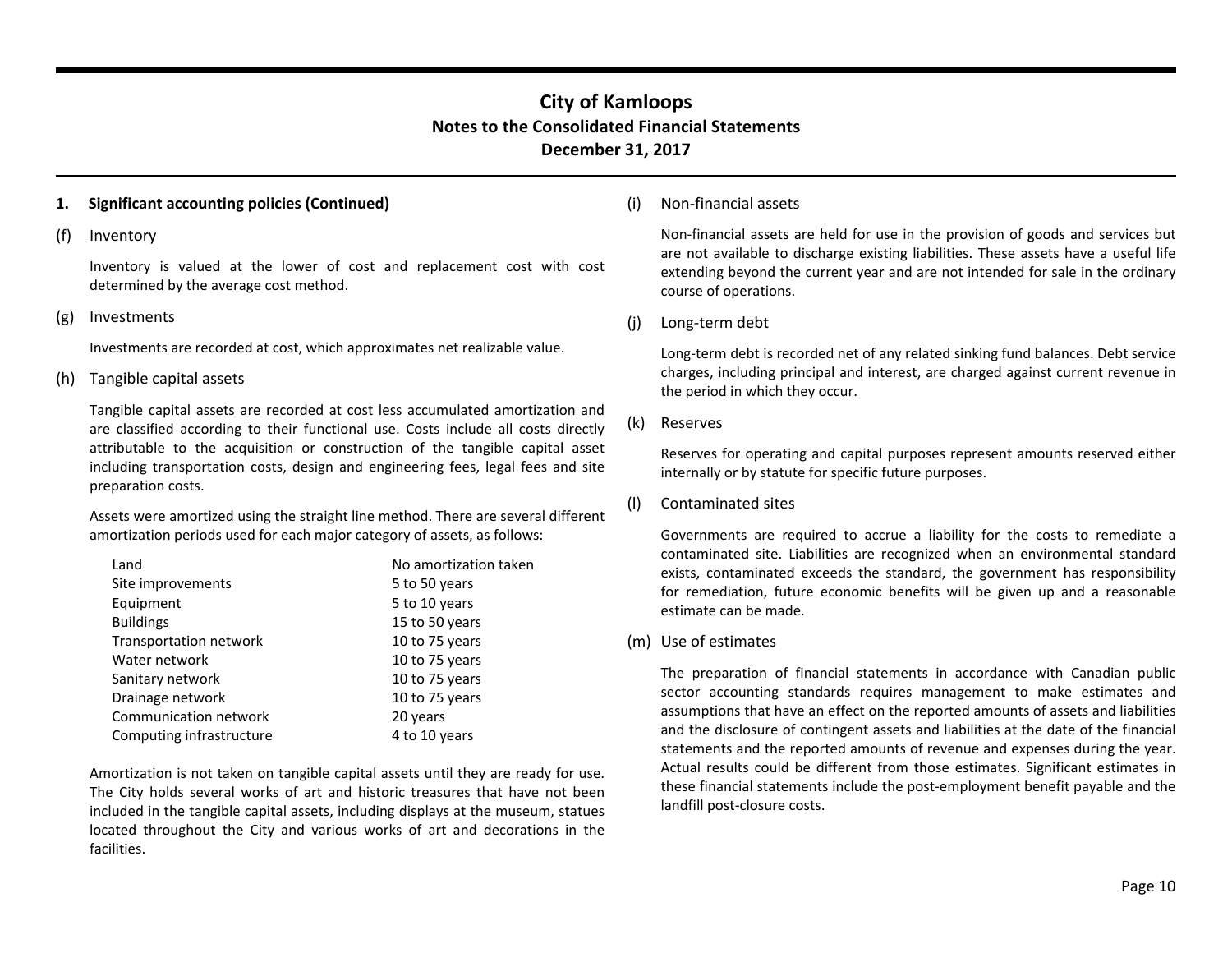### **1. Significant accounting policies (Continued)**

### (n) Landfill post-closure costs

The City is required to fund the closure of its landfill sites and to provide for the post-closure care of the facilities. Closure and post-closure activities include the final cover, landscaping, surface and groundwater monitoring, leachate control and visual inspection. The requirement is being provided for over the estimated life of the landfill sites based on the respective usage of each facility. The estimated costs to close and maintain the closed solid waste landfill sites arebased on estimated future expenses in current dollars, discounted, adjusted for estimated inflation, and are recognized and charged to expense as the landfill site's capacity is used.

(o) Retirement benefits and other employee benefit plans

The City's contributions due during the period to its multi-employer defined benefit plan are expensed as incurred. The costs of other retirement benefits that accumulate over the period of service provided by employees are actuarially determined using the projected benefit method prorated on services based on management's best estimate of retirement ages, inflation rates, investment returns, wage and salary escalation, insurance and health care costs trends, employee turnover and discount rates. Actuarial gains and losses are amortized on a straight-line basis over the expected average remaining service life of the employee group.

(p) Deferred Revenue - Development Cost Charges

Development cost charges ("DCC's") collected to pay for capital costs due to development are recorded as deferred revenue. DCC's are recognized as revenue when the related development costs are incurred.

### **2. Segmented Information**

The City of Kamloops is a diversified municipal government institution that provides a wide range of services to its citizens. Distinguishable functional segments have been separately disclosed. The nature of the segments and the activities they encompass are as follows; and quantitative data on these segments can be found in Notes 14 and 15.

(a) Cemetery

This segment captures all of the revenue and expenses associated with Cemetery operations including providing services to the public and maintenance of the cemetery infrastructure.

(b) Community development

This segment includes many of the activities of the Planning, Engineering and Development Services Department including Building Permits, Business Licenses, Zoning, Development Applications and Engineering Services.

(c) Corporate administration

This segment includes all of the internal support service functions of the corporation. This includes Human Resources, Information Technology, Finance and the Chief Administration Officer's department. All of these functions are typical to all medium to large corporations, either private or public.

(d) Environmental services

This segment includes all of the operating activities of the Environmental Services Division which includes activities such as envornmental assessments andgroundwater monitoring.

(e) Fire services

This segment includes all of the operating activities of the Fire and Rescue Services Division including fire prevention, suppression and education. This function also includes maintenance of the fire department fleet and operation of the Fire Training Centre.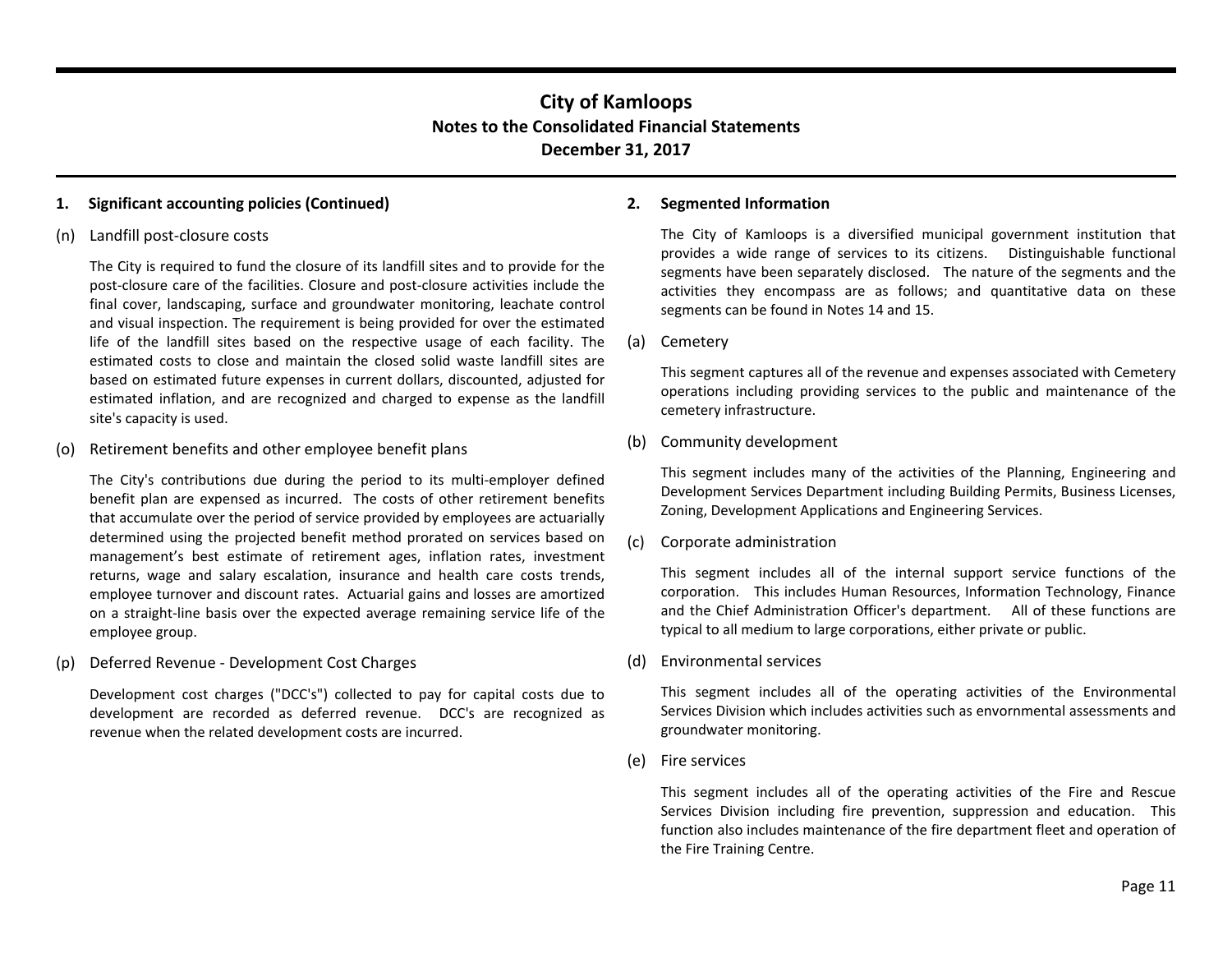### **2. Segmented Information (Continued)**

#### (f) Infrastructure maintenance

This segment includes all of the operating activities of the Public Works department that involve the repair and maintenance of the City's infrastructure assets including the road network, the storm water (drainage) network and the City's vehicle fleet. Maintenance of the recreation buildings and park assets are not included in this segment as they are included in the Parks, recreation and cultural services department.

#### (g) Legislative and enforcement

This segment includes the functions related to the legislative operations of the City. This encompasses revenue and expenses directly related to City Council, the City Clerk's office, bylaw enforcement, parking and animal control.

#### (h) Parks, recreation and cultural services

This segment includes all operating activities of the Parks, Recreation and Cultural Services department. This includes the revenue and expenses to provide recreation and cultural programs throughout the City; repair and maintenance of the buildings and other infrastructure used to provide these programs; and repair and maintenance of administrative buildings throughout the City.

### (i) Police services

This segment includes all of the operating activities of the Police Services Division. This includes the activities of the RCMP and the municipal staff who support these activities.

### (j) Public transit

This segment includes all of the operating activities of the Public Transit Division to provide public transit services to the City.

### (k) Solid waste utility

Included in this segment is all of the revenue and expenses related to the collection and disposal of the residents's garbage and recycling products.

(l) Water utility

This segment includes all of the operating activities related to the treatment and distribution of water throughout the City.

(m) Sewer utility

This segment includes all of the operating activities related to the collection and treatment of waste water (sewage) throughout the City.

(n) Kamloops Airport Authority Society

This segment includes all of the operating activities of the Kamloops Airport Authority Society whose mandate is to oversee the operation of the Kamloops Airport and the repair and maintenance of its assets.

(o) Venture Kamloops Business Development Society

This segment includes all of the operating activities of the Venture Kamloops Business Development Society.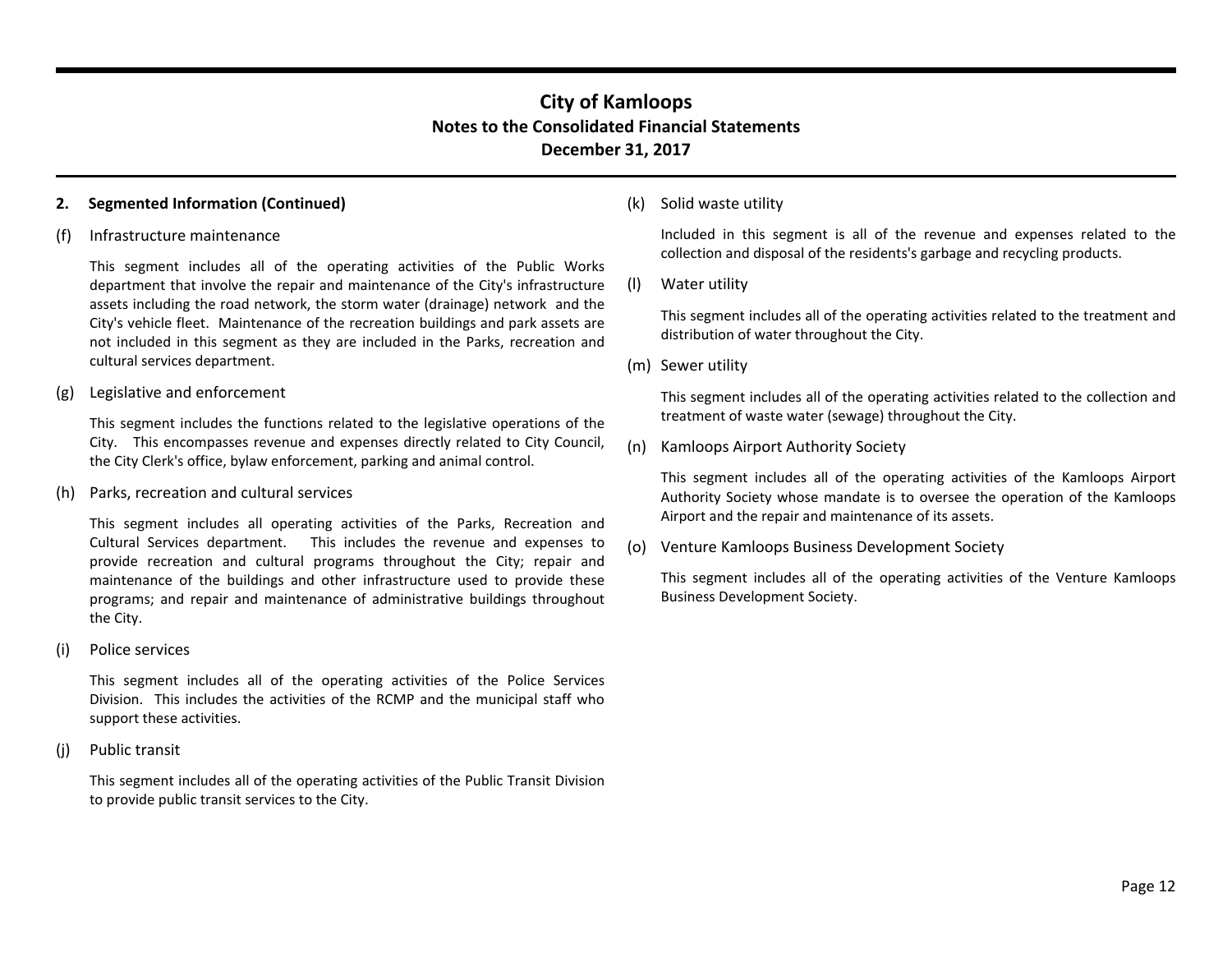#### **3. Cash and Short-Term Investments**

**4. Accounts Receivable**

|                                                                                                                                                                                                                     | 2017                                  |      | 2016                            |  |
|---------------------------------------------------------------------------------------------------------------------------------------------------------------------------------------------------------------------|---------------------------------------|------|---------------------------------|--|
| <b>Consolidated cash</b><br><b>Consolidated short-term investments</b>                                                                                                                                              | \$<br>24,646<br>131,226               | - \$ | 42,627<br>110,910               |  |
|                                                                                                                                                                                                                     | \$<br>155,872                         | - \$ | 153,537                         |  |
| <b>Restricted cash and short term investments:</b><br>Statutory reserves (Note 13b)<br>Development cost charges (Note 10)<br>Kamloops Airport Authority Society<br>Venture Kamloops Business Development<br>Society | \$<br>41,079<br>9,446<br>4,359<br>232 | - \$ | 37,326<br>7,749<br>3,539<br>139 |  |
| Total restricted cash and short term<br>investments                                                                                                                                                                 | 55,116                                |      | 48,753                          |  |
| Unrestricted cash and short term<br>investments                                                                                                                                                                     | 100,756                               |      | 104,784                         |  |
|                                                                                                                                                                                                                     | \$<br>155,872                         | - \$ | 153,537                         |  |

The maturity dates of the short-term investments held directly by the City range from February 1, 2018 to June 1, 2029. The interest rates earned on these investments range from 1.50% to 6.00%. The market value of short-term investments is \$132 million (2016 - \$113 million).

|                                              | 2017 |        |                     | 2016   |  |  |
|----------------------------------------------|------|--------|---------------------|--------|--|--|
| <b>General fund</b>                          |      |        |                     |        |  |  |
| <b>Taxes</b>                                 | \$   | 3,692  | \$                  | 4,758  |  |  |
| <b>Utilities</b>                             |      | 1,916  |                     | 1,840  |  |  |
| Trade                                        |      | 7,298  |                     | 7,034  |  |  |
| <b>Accrued interest</b>                      |      | 909    |                     | 888    |  |  |
| Province of British Columbia                 |      | 869    |                     | 358    |  |  |
| Government of Canada                         |      | 694    |                     | 523    |  |  |
|                                              |      | 15,378 |                     |        |  |  |
| <b>Water fund</b>                            | \$   |        | \$.                 | 15,401 |  |  |
|                                              |      |        |                     |        |  |  |
| Trade                                        | \$   | 3,471  | \$                  | 3,414  |  |  |
| Province of British Columbia                 |      | 2,952  |                     | 495    |  |  |
|                                              |      |        |                     |        |  |  |
|                                              | \$   | 6,423  | - \$                | 3,909  |  |  |
| Sewer fund                                   |      |        |                     |        |  |  |
| Trade                                        | \$   | 2,885  | - \$                | 2,489  |  |  |
| <b>Kamloops Airport Authority Society</b>    |      |        |                     |        |  |  |
| Trade                                        | \$   | 382    | \$                  | 386    |  |  |
| Government of Canada                         |      | 119    |                     | 384    |  |  |
|                                              |      |        |                     |        |  |  |
|                                              | \$   | 501    | $\ddot{\mathsf{s}}$ | 770    |  |  |
| <b>Venture Kamloops Business Development</b> |      |        |                     |        |  |  |
| <b>Society</b>                               |      |        |                     |        |  |  |
| Accounts receivable                          | \$   | 2      | \$                  | 5      |  |  |
|                                              | \$   | 25,189 | \$                  | 22,574 |  |  |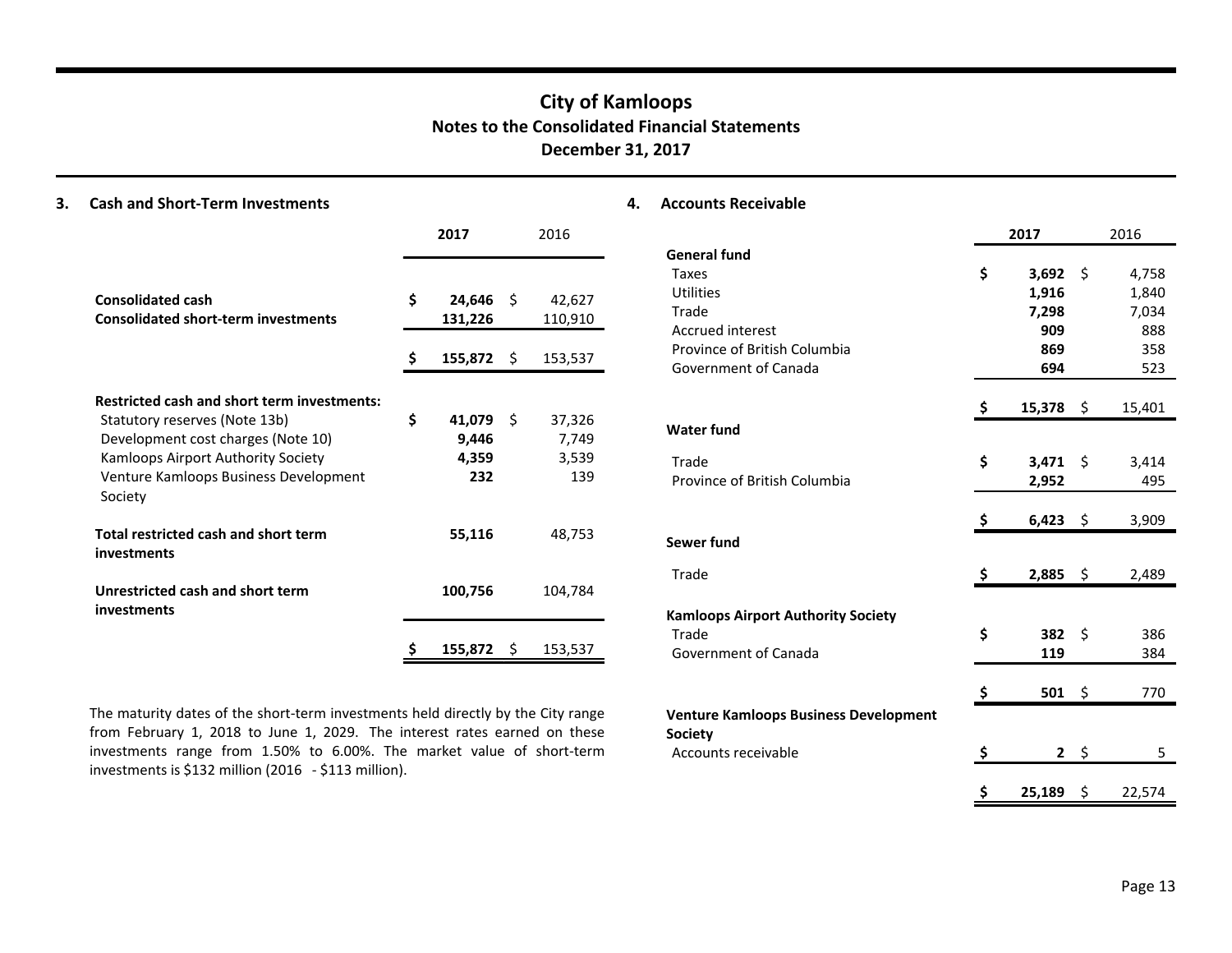#### **5. Long-term Investments**

The City's long-term investments are held by the British Columbia Interior Community Foundation in seven endowment funds; the City of Kamloops Centennial Fund "A", the City of Kamloops Centennial Fund "B", the 1979 Winter Games Legacy Fund, the 1993 Canada Summer Games Fund, the 2006 BC Summer Games Legacy Fund, the Art Gallery Reserve Fund and the Arts Legacy Fund.

All of the income earned in the City of Kamloops Centennial Fund "A" is reinvested in the fund. 90% of the income earned in the City of Kamloops Centennial Fund "B" is returned to the City to support the grant-in-aid program and the remaining 10% is re-invested in the fund. 75% of the income earned in the 1979 Winter Games Sports Legacy Fund is distributed to the City and the remaining 25% is re-invested in the fund. All of the income earned in the 1993 Canada Summer Games Legacy Fund is re-invested in the fund. 75% of the income earned in the 2006 BC Summer Games Legacy Fund is distributed back to the City and the remaining 25% is re-invested in the fund. All of the income earned in the Art Gallery Reserve Fund is distributed to the City. 75% of the income earned in the Arts Legacy Fund is distributed back to the City and the remaining 25% is re-invested in the fund.

### **6. Accounts Payable**

|                                                                | 2017                |     | 2016   |
|----------------------------------------------------------------|---------------------|-----|--------|
| <b>General fund</b>                                            |                     |     |        |
| Trade                                                          | \$<br>$12,247$ \$   |     | 12,805 |
| Payroll and benefits                                           | 1,351               |     | 1,330  |
| Province of British Columbia                                   | 5                   |     | 418    |
| Government of Canada                                           | 6,165               |     | 5,998  |
|                                                                |                     |     |        |
|                                                                | \$<br>19,768        | \$. | 20,551 |
| <b>Kamloops Airport Authority Society</b>                      |                     |     |        |
| Accounts payable                                               | \$<br>$360 \quad 5$ |     | 679    |
| <b>Venture Kamloops Business Development</b><br><b>Society</b> |                     |     |        |
| Accounts payable                                               | 62 <sup>°</sup>     |     | 51     |
|                                                                | 20,190              |     | 21,281 |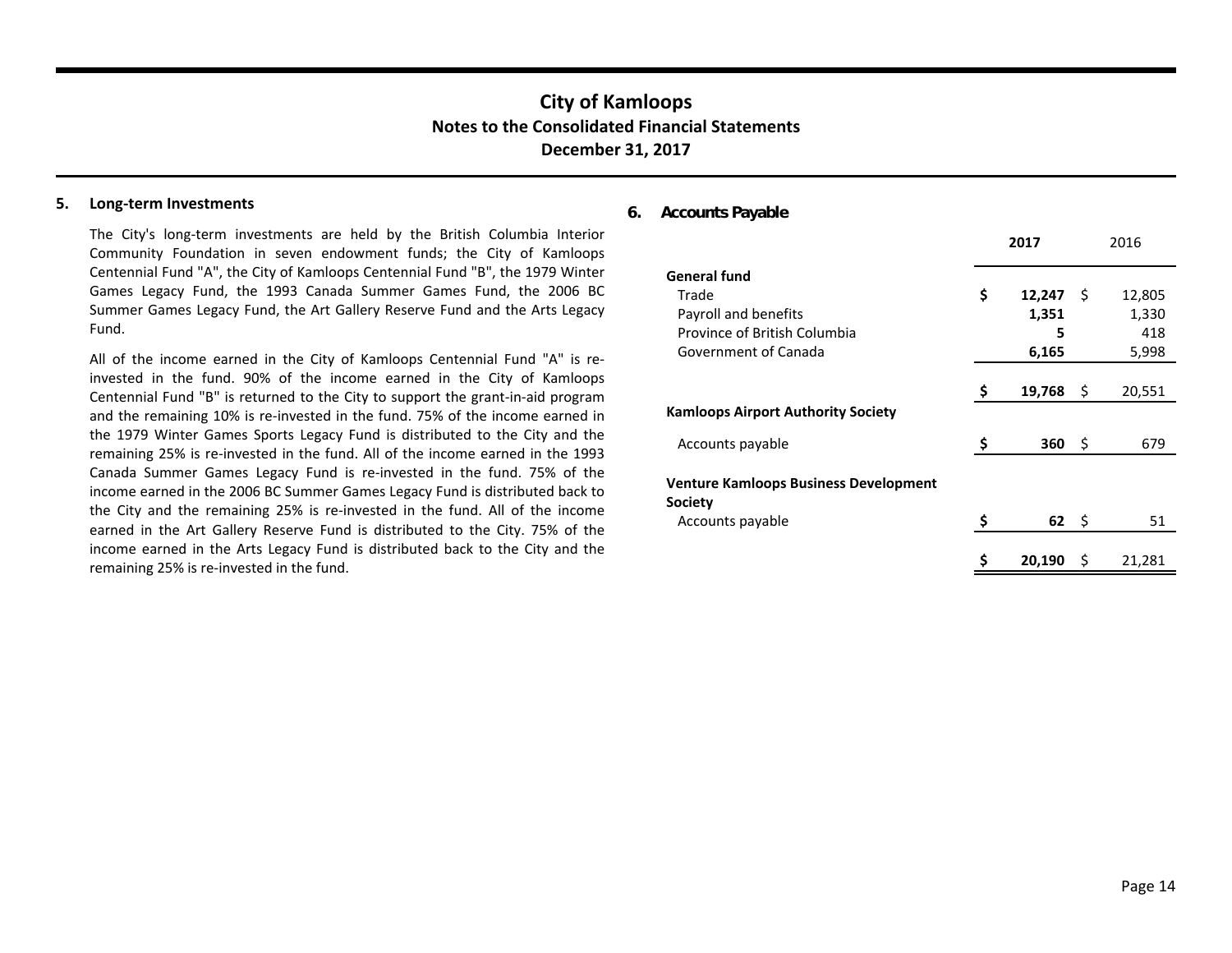### **7. Post-employment benefits payable**

The City of Kamloops sponsors a defined benefit plan for retirement benefits other than pensions for certain employees. The plan provides for a payout of accumulated sick leave for CUPE local 900 employees; an early retirement incentive payment and deferred vacation payout for IAFF local 913 employees; and an early retirement incentive payment for Management employees.

Total benefit payments paid during the year were \$483 thousand (2016 - \$597 thousand). The plan does not require any contribution from employees. The retirement benefit liability at December 31, 2017 includes the following components:

|                                                                                           | 2017                        | 2016                         |
|-------------------------------------------------------------------------------------------|-----------------------------|------------------------------|
| Accrued benefit obligation, beginning of<br>year                                          | \$<br>7,659<br>\$           | 7,616                        |
| Current service cost<br>Interest cost<br>Benefits paid<br>Actuarial gain (loss) - current | 618<br>270<br>(483)<br>(91) | 614<br>252<br>(597)<br>(226) |
| Accrued benefit obligation, end of year                                                   | 7,973<br>S                  | 7,659                        |

Actuarial valuations for accounting purposes are performed using the projected benefit method prorated on services. The most recent actuarial report was prepared on February 7, 2018 using data as of December 31, 2017. The accrued benefit obligation shown for 2017 is based on amounts included in the 2017 valuation.

The actuarial valuation was based on a number of assumptions about future events, such as inflation rates, interest rates, wage and salary increases, and employee turnover and mortality. The assumptions used reflect the City's best estimates. The expected inflation rate is 3.25% (2016 - 3.25%). The discount rate used to determine the accrued benefit obligation is 2.90% (2016 - 3.40%).

The retirement benefit expense is included in the statement of operations and accumulated surplus as a component of program expenses. The retirement benefit interest expense is included in the public debt interest expense. The prior period cost of plan amendment is included in the current expenses for the year indicated.

### **8. Landfill post-closure costs**

The City of Kamloops operates three solid waste landfill sites in the Kamloops area and assumes certain obligations for the landfill sites including closure and post closure liabilities. The reported liabilities are based on estimates and assumptions with respect to events extending over the remaining life of each of the landfills. The estimates and assumptions are provided through an independent assessment conducted in 2014. The liability and annual expense is calculated based on the ratio of current usage to total capacity of the site and the estimated future cash flows associated with closure and post-closure activities stated in current (2017) dollars. The aggregate liability for closure and post-closure costs for two of the landfills is \$3.336 million (2016 - \$2.977 million.)

The main landfill at the Mission Flats site is expected to serve until 2044 with 25 years needed for post-closure care based on the independent assessment. The remaining capacity of the landfill site is estimated at 3.60 million cubic meters, which is 84% of the site's total capacity. Approximately 60% of landfill closure will be completed while the landfill is still in operation with costs associated with the closure being charged to expenses when they are incurred. To date \$2.102 million has been spent on progressive closure costs.

Since a final design for the Barnhartvale site has not been completed the independent assessment was not able to provide a lifespan analysis. The City anticipates that the Barnhartvale site will serve until 2021 with 25 years needed for post-closure care. The remaining capacity of the landfill site is estimated at 74,840 cubic meters, which is approximately 13% of the site's total capacity.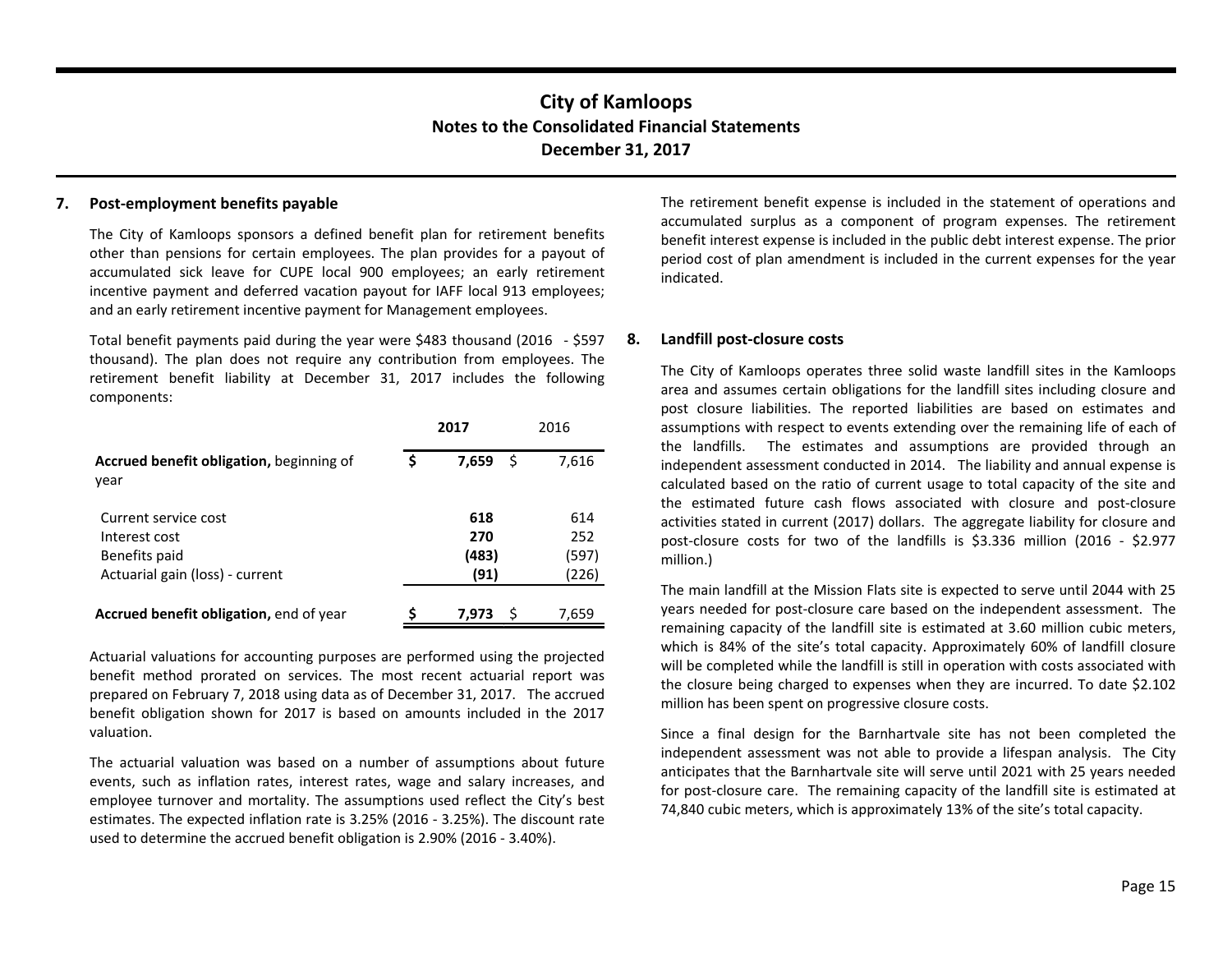### **8. Landfill post-closure cost (Continued)**

The purchase of the Kamloops Resource Recovery Centre occurred in 2016 and is expected to serve unitl 2062 with 30 additional years needed for post-closure care based on the independent assessment. The capacity of the landfill site is estimated at 664,900 cubic meters. The closure costs are estimated at \$4.36 million.

The estimated total expenses for closure and post-closure care of two of the three landfills, in current (2017) dollars, is \$20.686 million (2016 estimate - \$20.526 million) with \$15.088 million (2016 - \$15.459 million) remaining to be recognized as a liability. At this time the values do not include an estimate of the future liability for the Kamloops Resource Recovery Centre.

The City has not provided a reserve to fund future landfill capital expenses as at December 31, 2017. The funding required is provided through current operations.

### **9. Liability for remediation of contaminated sites**

The City of Kamloops has used the standards contained in Schedule 2 (Industrial and Commercial Purposes and Activities) of the Contaminated Sites Regulation of the British Columbia Environmental Management Act to determine whether a potential liability exists. None of the uses of the parcels identified under Canadian PSAS 3620.05 meet the criteria listed in Schedule 2 of the Contaminated Sites Regulation, and accordingly the City has not recognized any liabilities for remediation of contaminated sites.

### **10. Deferred Revenue**

|                             |    | Balance<br>at<br>December<br>31, 2016 | Collected                |      | Interest |    | Recognized  |  | <b>Balance</b><br>at<br><b>December</b><br>31, 2017 |
|-----------------------------|----|---------------------------------------|--------------------------|------|----------|----|-------------|--|-----------------------------------------------------|
| <b>General fund</b>         |    |                                       |                          |      |          |    |             |  |                                                     |
| Taxes                       | S. | 17,952                                | \$31,438                 | - \$ |          | \$ | (30,663) \$ |  | 18,727                                              |
| Leases                      |    | 34                                    | $\overline{\phantom{0}}$ |      |          |    | (4)         |  | 30                                                  |
| <b>Business</b><br>licenses |    | 1,029                                 | 1,065                    |      |          |    | (1,029)     |  | 1,065                                               |
| Other                       |    | 1,269                                 | 636                      |      |          |    | (1, 269)    |  | 636                                                 |
|                             |    |                                       |                          |      |          |    |             |  |                                                     |
|                             |    | 20,284                                | \$33,139                 | \$   |          | \$ | (32,965)    |  | 20,458                                              |

**Development cost charges**

|  | $$7,749$ $$5,772$ $$221$ $$(4,296)$ $$9,446$ |  |  |  |
|--|----------------------------------------------|--|--|--|
|  |                                              |  |  |  |

**Venture Kamloops Business Development Society**

|  |  | (5) |  |                                                      |  |
|--|--|-----|--|------------------------------------------------------|--|
|  |  |     |  |                                                      |  |
|  |  |     |  | $$28,038$$ $$38,906$$ $$221$$ $$(37,261)$$ $$29,904$ |  |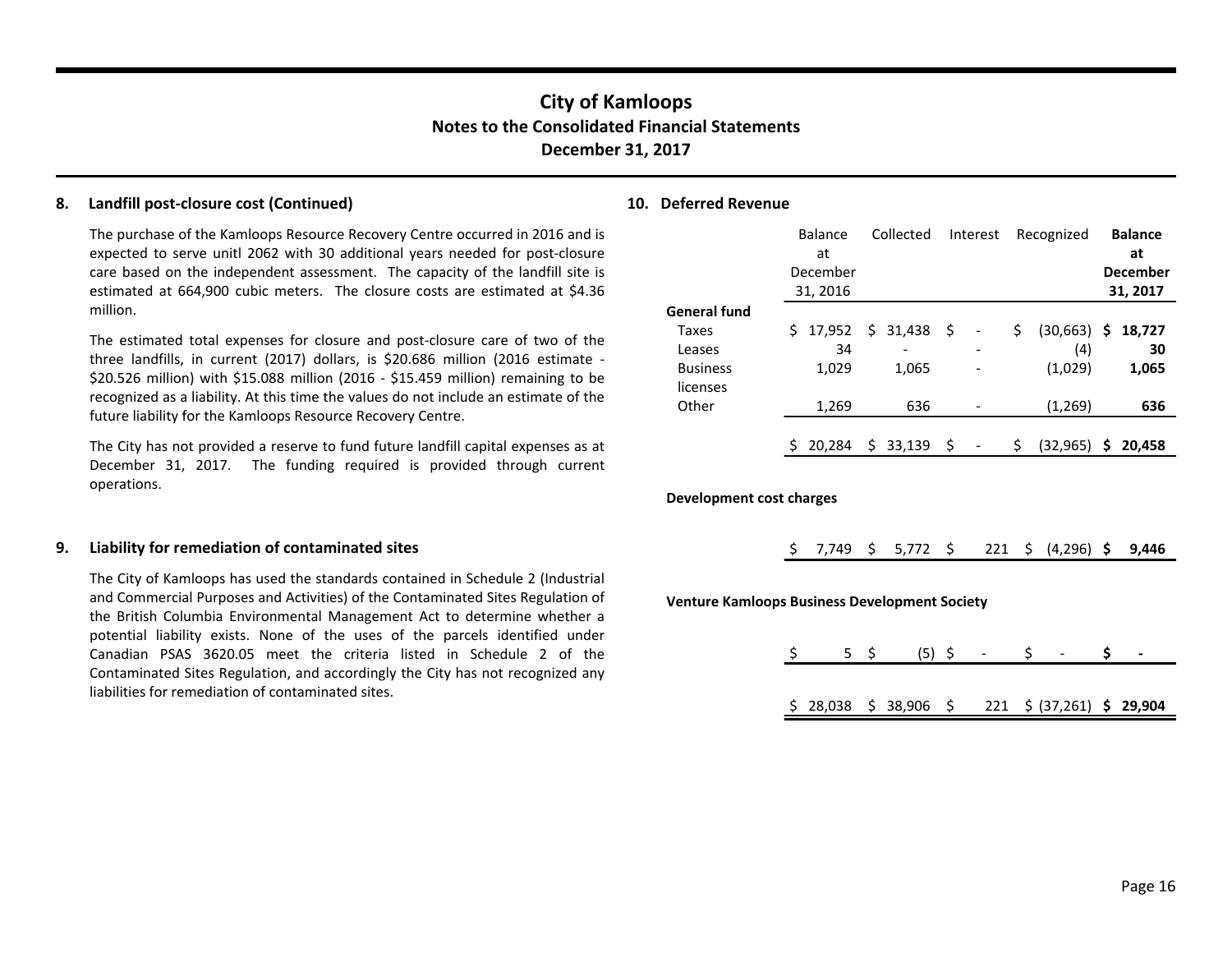#### **11. Long-term debt**

#### (a) Long-term debt outstanding:

|                                     |  | General    | Water    | Sewer    | Total     |
|-------------------------------------|--|------------|----------|----------|-----------|
|                                     |  | fund       | fund     | fund     |           |
| Balance at December 31, 2016        |  | $5$ 74.529 | \$18.847 | \$32.963 | \$126.339 |
| Principal repayments                |  | (4, 105)   | (1,991)  | (2, 134) | (8, 230)  |
| Actuarial adjustments               |  | (1, 198)   | (714)    | (210)    | (2, 122)  |
| Debt acquired                       |  |            |          |          |           |
| <b>Balance at December 31, 2017</b> |  | 69.228     | \$16.142 | \$30.619 | \$115,989 |

Kamloops Airport Authority Society debt is included in the General Fund balance. The amount outstanding on December 31, 2017 was \$5.874 million (2016 - \$6.487 million).

(b) Future principal repayment and sinking fund earnings on outstanding borrowings over the next five years and thereafter are as follows:

|                             | General     | Water    | Sewer    | Total       |
|-----------------------------|-------------|----------|----------|-------------|
|                             | fund        | fund     | fund     |             |
| <b>Principal repayment:</b> |             |          |          |             |
| 2018                        | \$<br>4,056 | \$1,692  | \$2,089  | \$<br>7,837 |
| 2019                        | 3,823       | 1,644    | 1,981    | 7,448       |
| 2020                        | 3,823       | 1,659    | 1,981    | 7,463       |
| 2021                        | 3,796       | 1,461    | 1,948    | 7,205       |
| 2022                        | 3,796       | 1,247    | 1,948    | 6,991       |
| Thereafter:                 | 43,226      | 6,144    | 19,465   | 68,835      |
|                             | 62,520      | 13,847   | 29,412   | 105,779     |
| Sinking fund                | 6,708       | 2,295    | 1,207    | 10,210      |
|                             | 69,228      | \$16,142 | \$30,619 | \$115,989   |

Kamloops Airport Authority Society debt included in General fund - annual principal payment amount: \$484 thousand.

The weighted average interest rate on long-term debt in 2017 was 2.70% (2016 - 3.73%). Consolidated interest expense on long-term debt was \$4.613 million (2016 - \$5.119 million).

Sinking fund assets, managed by the Municipal Finance Authority, are used to reduce long term debt to be repaid. In the event the City does not default under any of its obligations, the sinking fund earnings will be used to offset future principal repayments.

(c) Un-issued debt:

The City internally finances certain capital projects pending the issue of longterm debt and/or short-term debt. For budget and financial reporting purposes, borrowed funds received in the current year are applied to advances pending from prior year's. A summary of the current year's transactions and cumulative advances pending debenture issue are as follows:

|              | Balance at<br>December | Capital assets<br>purchased | Debt<br>acquired | <b>Balance</b><br>at        |
|--------------|------------------------|-----------------------------|------------------|-----------------------------|
|              | 31, 2016               | pending debt                |                  | <b>December</b><br>31, 2017 |
| General fund | 4,800                  | 970                         |                  | 5,770                       |
| Water fund   |                        | 47                          |                  | 47                          |
| Sewer fund   | 911                    | -                           |                  | 911                         |
|              | 5,711                  | 1,017                       |                  | 6,728                       |

#### (d) Unused credit facility:

Pursuant to Bylaw No. 16-306, the City was authorized to apply for a credit facility of \$6.000 million. The City has an unused demand overdraft facility agreement with TD Commercial Banking. When drawn upon, interest rates will be equal to the bank's prime rate.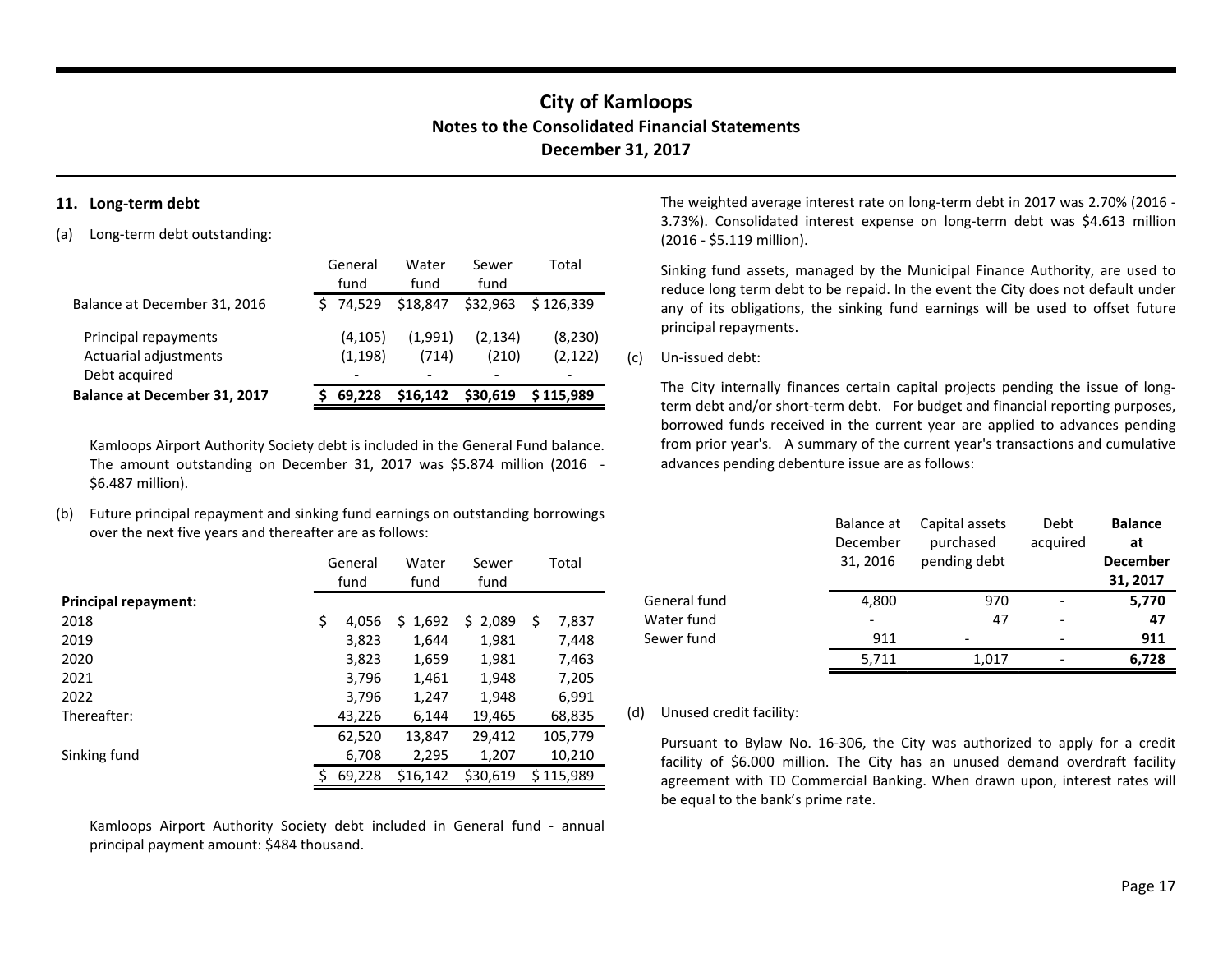### **12. Tangible Capital Assets**

| (a) 2017                         |               |              | <b>Buildings and</b> | Vehicles,<br>machinery |               |                |                |                          |                     |
|----------------------------------|---------------|--------------|----------------------|------------------------|---------------|----------------|----------------|--------------------------|---------------------|
|                                  |               | Site         | building             | and                    | Roads and     | Water          | Sewer          | Assets under             |                     |
|                                  | Land          | improvements | improvements         | equipment              | linear assets | infrastructure | infrastructure | construction             | <b>Total</b>        |
| Cost                             |               |              |                      |                        |               |                |                |                          |                     |
| Beginning of year                | \$102,893\$   | 73,734 \$    | 205,826 \$           | 76,698 \$              | 857,656 \$    | 173,841 \$     | $95,375$ \$    |                          | 13,750 \$ 1,599,773 |
| <b>Additions</b>                 | 1,519         | 4,674        | 5,351                | 4,049                  | 22,225        | 3,572          | 3,544          | 22,171                   | 67,105              |
| <b>Disposals</b>                 | (835)         |              |                      | (769)                  |               |                |                |                          | (1,604)             |
| End of year                      | 103,577       | 78,408       | 211,177              | 79,978                 | 879,881       | 177,413        | 98,919         | 35,921                   | 1,665,274           |
| <b>Accumulated amortization</b>  |               |              |                      |                        |               |                |                |                          |                     |
| Beginning of year                |               | (42,006)     | (89, 762)            | (47, 334)              | (170, 787)    | (65, 043)      | (26, 278)      |                          | (441, 210)          |
| Amortization                     |               | (3, 462)     | (6, 156)             | (5, 435)               | (8, 733)      | (3,785)        | (1,628)        | $\overline{\phantom{a}}$ | (29, 199)           |
| <b>Disposals</b>                 |               |              |                      | 768                    |               |                |                |                          | 768                 |
| End of year                      |               | (45, 468)    | (95, 918)            | (52,001)               | (179, 520)    | (68, 828)      | (27, 906)      |                          | (469, 641)          |
| Net carrying amount, end of year | $$103,577$ \$ | 32,940 \$    | $115,259$ \$         | 27,977 \$              | 700,361 \$    | 108,585 \$     | $71,013$ \$    |                          | 35,921 \$ 1,195,633 |

During the year the City received \$25.588 million (2016 - \$13.236 million) in land and infrastructure from developers. These contributed tangible capital assets were recorded at fair value at the date of contribution.

No interest was capitalized during the year. There were no write-downs of capital assets during the year.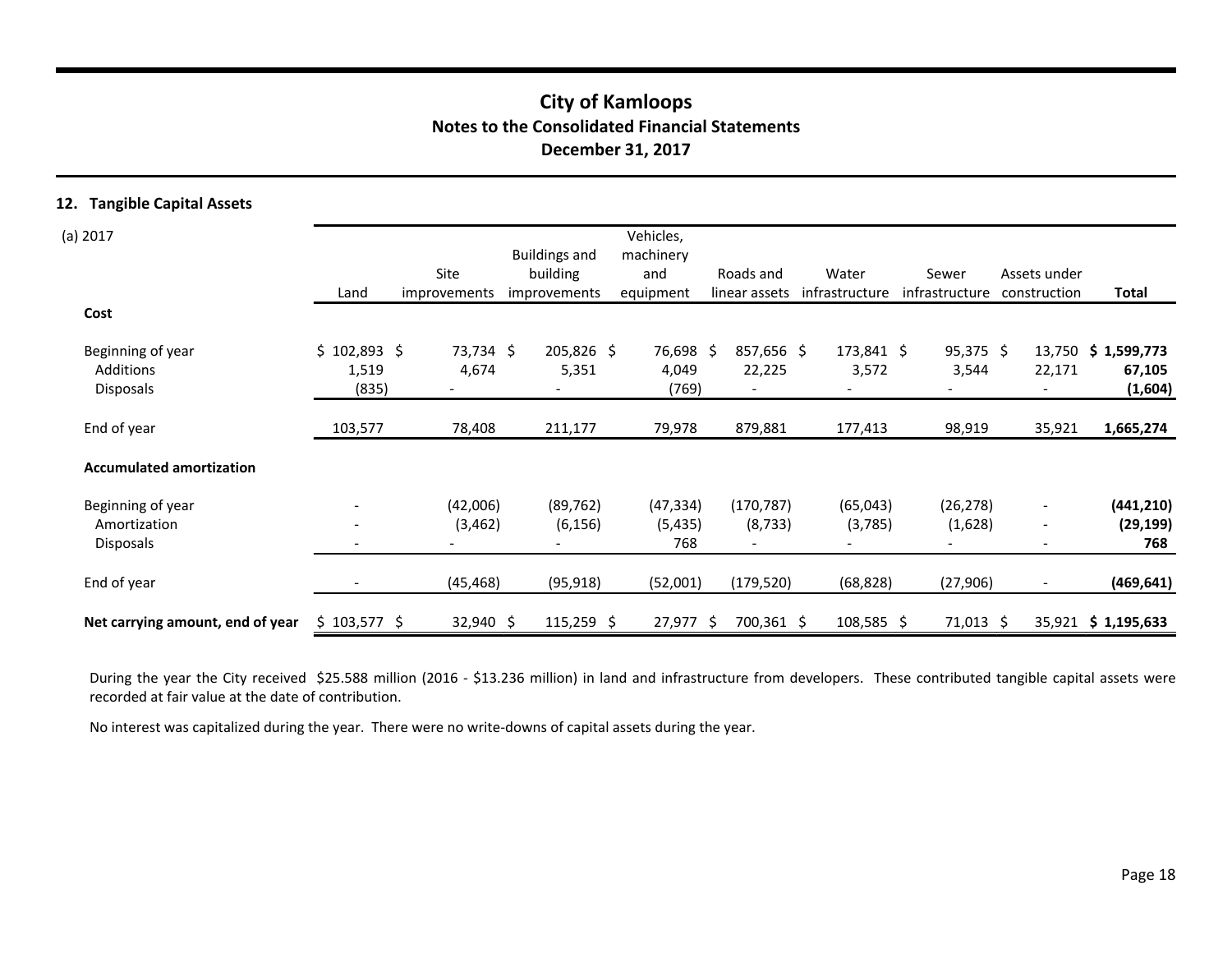## **12. Tangible Capital Assets (Continued)**

| (b) 2016                                       |                                     | Site                 | <b>Buildings and</b><br>building | Vehicles,<br>machinery<br>and  | Roads and                     | Water                        | Sewer                 | Assets under                                                                     |                                          |
|------------------------------------------------|-------------------------------------|----------------------|----------------------------------|--------------------------------|-------------------------------|------------------------------|-----------------------|----------------------------------------------------------------------------------|------------------------------------------|
|                                                | Land                                | improvements         | improvements                     | equipment                      | linear assets                 | infrastructure               | infrastructure        | construction                                                                     | Total                                    |
| Cost                                           |                                     |                      |                                  |                                |                               |                              |                       |                                                                                  |                                          |
| Beginning of year<br>Additions<br>Disposals    | Ś.<br>$94,373$ \$<br>8,627<br>(107) | 68,032 \$<br>5,702   | $203,539$ \$<br>2,287            | 75,272 \$<br>6,721<br>(5, 295) | 832,002 \$<br>26,218<br>(564) | $170,364$ \$<br>3,483<br>(6) | $85,219$ \$<br>10,156 | (3,951)                                                                          | 17,701 \$1,546,502<br>59,243<br>(5, 972) |
| End of year                                    | 102,893                             | 73,734               | 205,826                          | 76,698                         | 857,656                       | 173,841                      | 95,375                | 13,750                                                                           | 1,599,773                                |
| <b>Accumulated amortization</b>                |                                     |                      |                                  |                                |                               |                              |                       |                                                                                  |                                          |
| Beginning of year<br>Amortization<br>Disposals |                                     | (39, 179)<br>(2,827) | (83, 763)<br>(5,999)             | (46, 924)<br>(5, 429)<br>5,019 | (162, 889)<br>(8, 454)<br>556 | (60, 799)<br>(4, 248)<br>4   | (24, 754)<br>(1,524)  | $\overline{\phantom{a}}$<br>$\overline{\phantom{a}}$<br>$\overline{\phantom{a}}$ | (418, 308)<br>(28, 481)<br>5,579         |
| End of year                                    |                                     | (42,006)             | (89, 762)                        | (47, 334)                      | (170, 787)                    | (65, 043)                    | (26, 278)             |                                                                                  | (441, 210)                               |
| Net carrying amount, end of year               | \$102,893\$                         | $31,728$ \$          | $116,064$ \$                     | $29,364$ \$                    | 686,869 \$                    | 108,798 \$                   | 69,097                |                                                                                  | 13,750 \$1,158,563                       |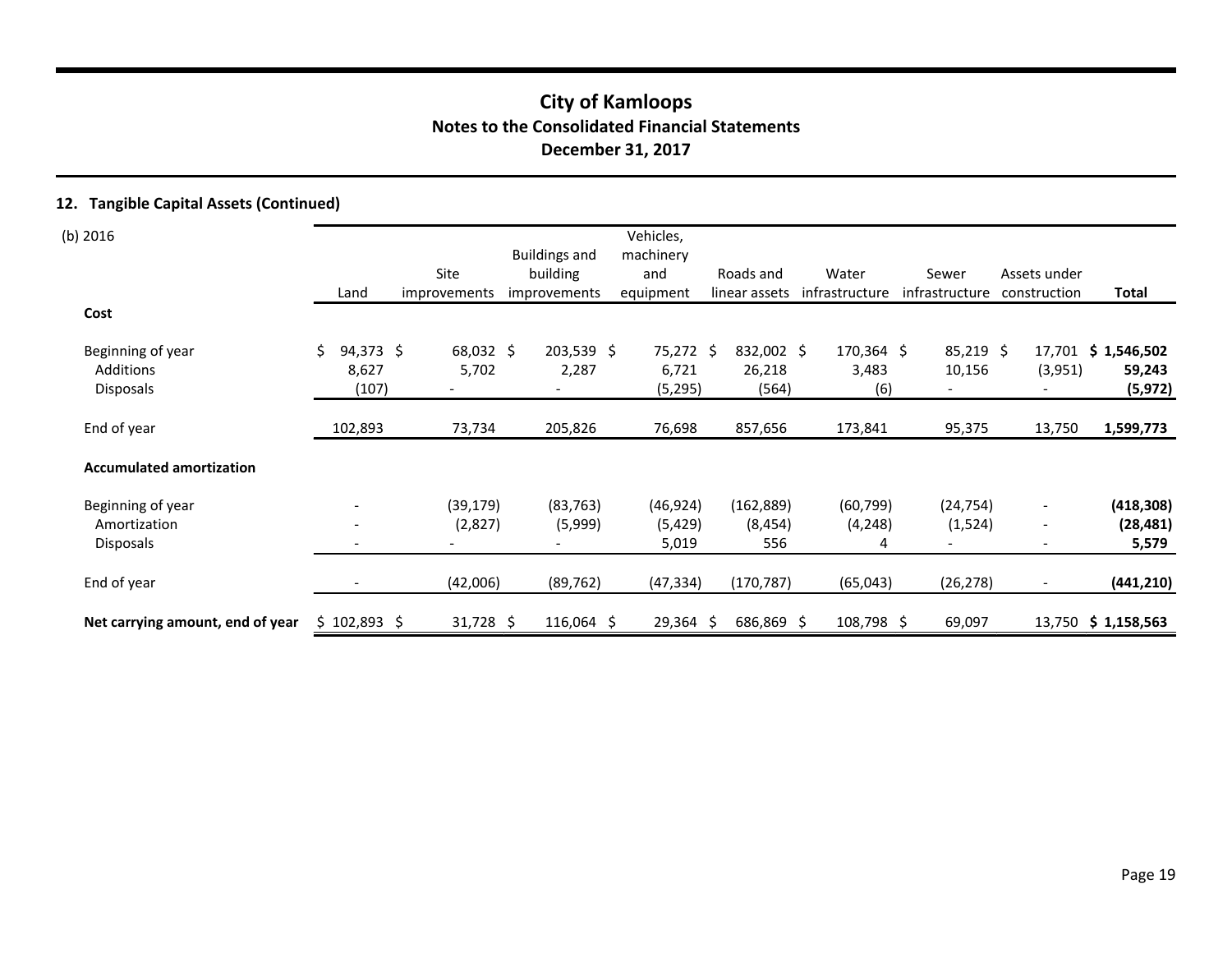### **13. Accumulated surplus**

### **(a) General fund**

|                            |    | <b>Balance</b> at | Interest      |             | Transfers to  | <b>Balance</b>  |
|----------------------------|----|-------------------|---------------|-------------|---------------|-----------------|
|                            |    | December          | income and    |             | operations    | at              |
|                            |    | 31, 2016          | contributions |             | and capital   | <b>December</b> |
|                            |    |                   |               |             |               | 31, 2017        |
| Affordable Housing         | \$ | 1,249             | \$            | 191         | \$            | \$<br>1,440     |
| <b>Arts Gallery</b>        |    | 464               |               |             |               | 464             |
| Arts Legacy                |    | 233               |               | 2           |               | 235             |
| Bi-centennial Legacy       |    | 387               |               | 13          |               | 400             |
| Canada Games               |    | 568               |               |             |               | 568             |
| Legacy                     |    |                   |               |             |               |                 |
| <b>Climate Action</b>      |    | 945               |               | 304         | (183)         | 1,066           |
| <b>Community Arts</b>      |    | 8                 |               |             |               | 8               |
| Downtown Parking           |    | 277               |               |             |               | 277             |
| <b>Deferred Operating</b>  |    | 3,226             |               | 580         | (2,063)       | 1,743           |
| <b>Environmental Grant</b> |    | 30                |               |             |               | 30              |
| <b>General Building</b>    |    | 126               |               | 4           |               | 130             |
| <b>Heritage Foundation</b> |    | 270               |               |             |               | 270             |
| Insurance                  |    | 664               |               | 16          | (30)          | 650             |
| Oak Hills Dyke             |    | 13                |               |             |               | 13              |
| <b>Police Contract</b>     |    | 4,988             |               |             | (1, 266)      | 3,722           |
| <b>Return to Work</b>      |    | 237               |               |             |               | 237             |
| <b>Health Benefits</b>     |    | 517               |               |             |               | 517             |
| Premium                    |    |                   |               |             |               |                 |
| Solid Waste                |    | 4,436             |               | 4,444       | (2,260)       | 6,620           |
| Sports Legacy              |    | 196               |               | 1           |               | 197             |
| <b>Working Capital</b>     |    | 1,531             |               |             |               | 1,531           |
| Youth Legacy               |    | 4                 |               |             |               | 4               |
| 2006 BC Summer             |    | 99                |               | $\mathbf 1$ |               | 100             |
| Games                      |    |                   |               |             |               |                 |
|                            | Ś  | 20,468            | \$            | 5,556       | \$<br>(5,802) | \$<br>20,222    |

|                                                                                                    |    | Balance at<br>December<br>31, 2016 |      | Interest<br>income and<br>contributions |    | Transfers to<br>operations<br>and capital |    | <b>Balance</b><br>at<br><b>December</b><br>31, 2017 |  |
|----------------------------------------------------------------------------------------------------|----|------------------------------------|------|-----------------------------------------|----|-------------------------------------------|----|-----------------------------------------------------|--|
| <b>Water fund</b><br>Deferred operating                                                            | \$ | $167 \;$ \$                        |      |                                         | \$ |                                           | \$ | 167                                                 |  |
| Sewer fund<br>Deferred operating                                                                   | \$ | 57                                 | - \$ |                                         | \$ |                                           | \$ | 57                                                  |  |
| <b>Venture Kamloops Business Development Society</b><br>\$<br>Reserve fund<br>\$<br>\$<br>\$<br>60 |    |                                    |      |                                         |    |                                           |    |                                                     |  |
|                                                                                                    | Ş  | 20,752                             | - \$ | 5,556                                   | \$ | (5,802)                                   | S  | 20,506                                              |  |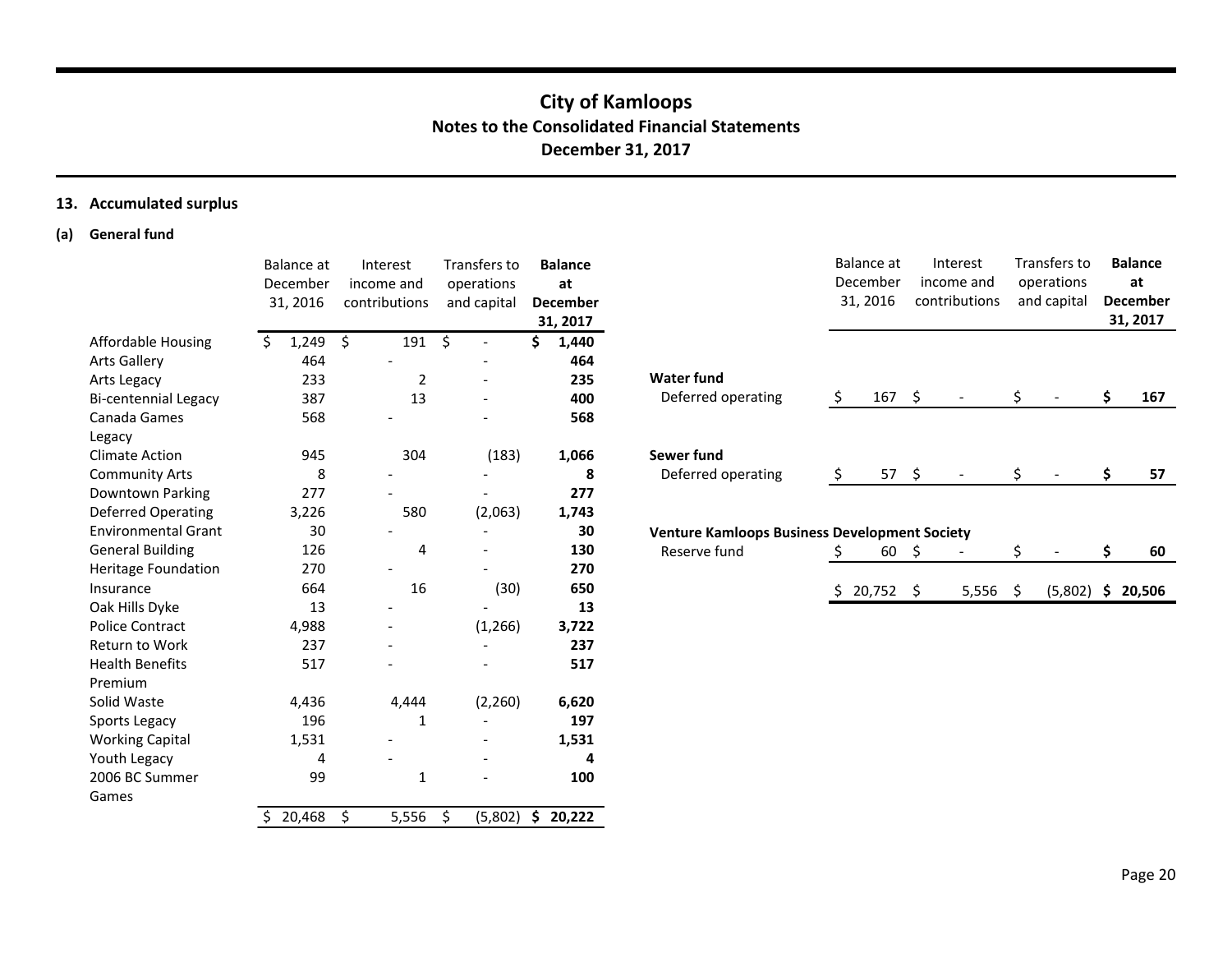### **13. Accumulated surplus (Continued)**

### **(b) Reserves for capital purposes**

### **(c) Current Funds**

|                                | Balance at<br>December<br>31, 2016 | Interest<br>income and<br>contributions |    | <b>Transfers to</b><br>operations<br>and capital | <b>Balance</b><br>at<br><b>December</b><br>31, 2017 |
|--------------------------------|------------------------------------|-----------------------------------------|----|--------------------------------------------------|-----------------------------------------------------|
| <b>Statutory reserves</b>      |                                    |                                         |    |                                                  |                                                     |
| Tax sale property              |                                    |                                         |    |                                                  |                                                     |
| fund                           | \$<br>9,430                        | \$<br>147                               | Ś. | $(650)$ \$                                       | 8,927                                               |
| Local improvement              |                                    |                                         |    |                                                  |                                                     |
| fund                           | 1,328                              | 108                                     |    |                                                  | 1,436                                               |
| Debt retirement                |                                    |                                         |    |                                                  |                                                     |
| fund                           | 175                                | $\overline{2}$                          |    |                                                  | 177                                                 |
| Parking facility<br>reserve    | 1,946                              | 275                                     |    | (1, 277)                                         | 944                                                 |
| Land sale reserve              |                                    |                                         |    |                                                  |                                                     |
| fund                           | 3,302                              | 4,289                                   |    | (1,034)                                          | 6,557                                               |
| Equipment                      |                                    |                                         |    |                                                  |                                                     |
| replacement fund               | 21,145                             | 5,495                                   |    | (3,600)                                          | 23,040                                              |
|                                |                                    |                                         |    |                                                  |                                                     |
|                                | 37,326                             | 10,316                                  |    | (6, 561)                                         | 41,081                                              |
|                                |                                    |                                         |    |                                                  |                                                     |
| <b>Non-statutory reserves</b>  |                                    |                                         |    |                                                  |                                                     |
| General fund                   | 8,328                              | 6,194                                   |    | (7, 104)                                         | 7,418                                               |
| <b>Community Works</b><br>fund |                                    |                                         |    |                                                  |                                                     |
| Water fund                     | 6,588<br>9,687                     | 3,944<br>1,850                          |    | (4, 328)<br>(3, 416)                             | 6,204<br>8,121                                      |
| Sewer fund                     | 7,033                              | 486                                     |    | (4, 728)                                         | 2,791                                               |
|                                |                                    |                                         |    |                                                  |                                                     |
|                                | 31,636                             | 12,474                                  |    | (19,576)                                         | 24,534                                              |
|                                |                                    |                                         |    |                                                  |                                                     |
| Airport capital fund           | 3,784                              | 3,896                                   |    | (3,061)                                          | 4,619                                               |
|                                | \$<br>72,746                       | \$<br>26,686                            | \$ | (29, 198)                                        | \$<br>70,234                                        |

|                                                      | 2017         | 2016         |
|------------------------------------------------------|--------------|--------------|
| <b>General fund</b>                                  |              |              |
| Balance beginning of year                            | \$<br>9,650  | \$<br>8,294  |
| Operating surplus for the year                       | 4,754        | 1,359        |
|                                                      | 14,404       | 9,653        |
| <b>Water fund</b>                                    |              |              |
| Balance beginning of year                            | 3,907        | 3,156        |
| Operating surplus for the year                       | 2,440        | 751          |
|                                                      | 6,347        | 3,907        |
| Sewer fund                                           |              |              |
| Balance beginning of year                            | 5,568        | 8,338        |
| Operating surplus for the year                       | 799          | (2,770)      |
|                                                      | 6,367        | 5,568        |
| <b>Kamloops Airport Authority Society</b>            |              |              |
| Balance beginning of year                            | 100          | 100          |
| Operating surplus for the year                       |              |              |
|                                                      | 100          | 100          |
| <b>Venture Kamloops Business Improvement Society</b> |              |              |
| Balance beginning of year                            | 34           | 32           |
| Operating surplus for the year                       | 83           | 2            |
|                                                      | 117          | 34           |
|                                                      | \$<br>27,335 | \$<br>19,262 |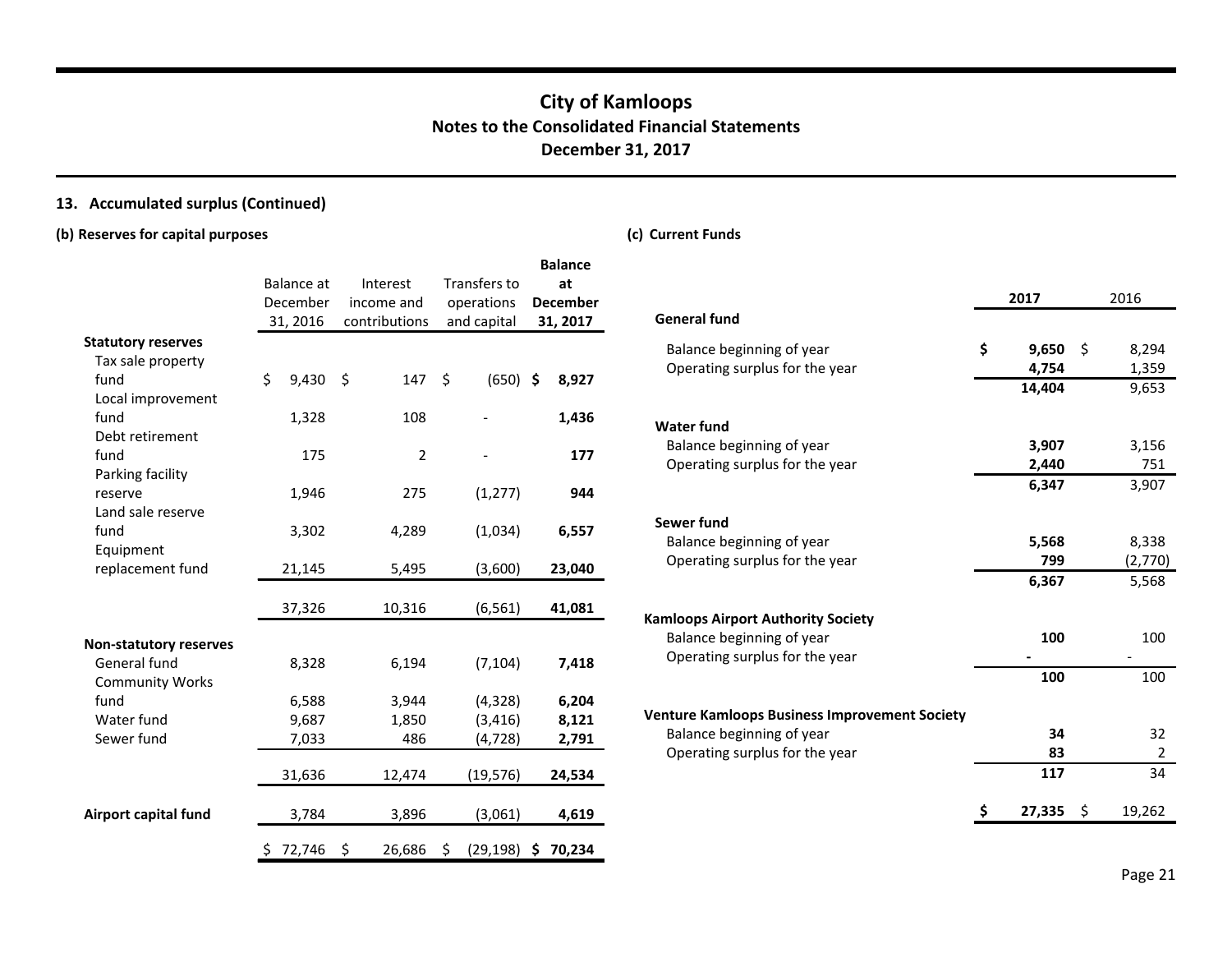### **13. Accumulated surplus (Continued)**

## **(d) Capital equity 2017** 2016 **General fund**Balance beginning of year **\$ 815,379** \$ 789,585 Net capital equity addition for the year **30,994** 25,794 **846,373** 815,379 **Water fund**Balance beginning of year **90,851** 89,327 Net capital equity addition for the year **7,472** 1,524 **98,323** 90,851 **Sewer fund**Balance beginning of year **75,069** 72,136 Net capital equity addition for the year **7,063** 2,933 **82,132** 75,069 **Kamloops Airport Authority Society** Balance beginning of year **54,230** 52,943 Net capital equity addition for the year **883** 1,287 **55,113** 54,230 **Venture Kamloops Business Improvement Society** Balance beginning of year **10** 9 Net capital equity addition for the year **(3)** 1 **7** 10 **Capital equity \$ 1,081,948** \$ 1,035,539

### **Total Accumulated Surplus**

|                                                                                                                                                 | 2017                                         |    | 2016                                         |
|-------------------------------------------------------------------------------------------------------------------------------------------------|----------------------------------------------|----|----------------------------------------------|
| General fund                                                                                                                                    | \$<br>894,621                                | \$ | 860,416                                      |
| Water fund<br>Sewer fund<br><b>Statutory reserves</b><br>Kamloops Airport Authority Society<br>Venture Kamloops Business Development<br>Society | 112,958<br>91,347<br>41,081<br>59,832<br>184 |    | 104,612<br>87,727<br>37,326<br>58,114<br>104 |
|                                                                                                                                                 | 1,200,023                                    | Ś. | 1.148.299                                    |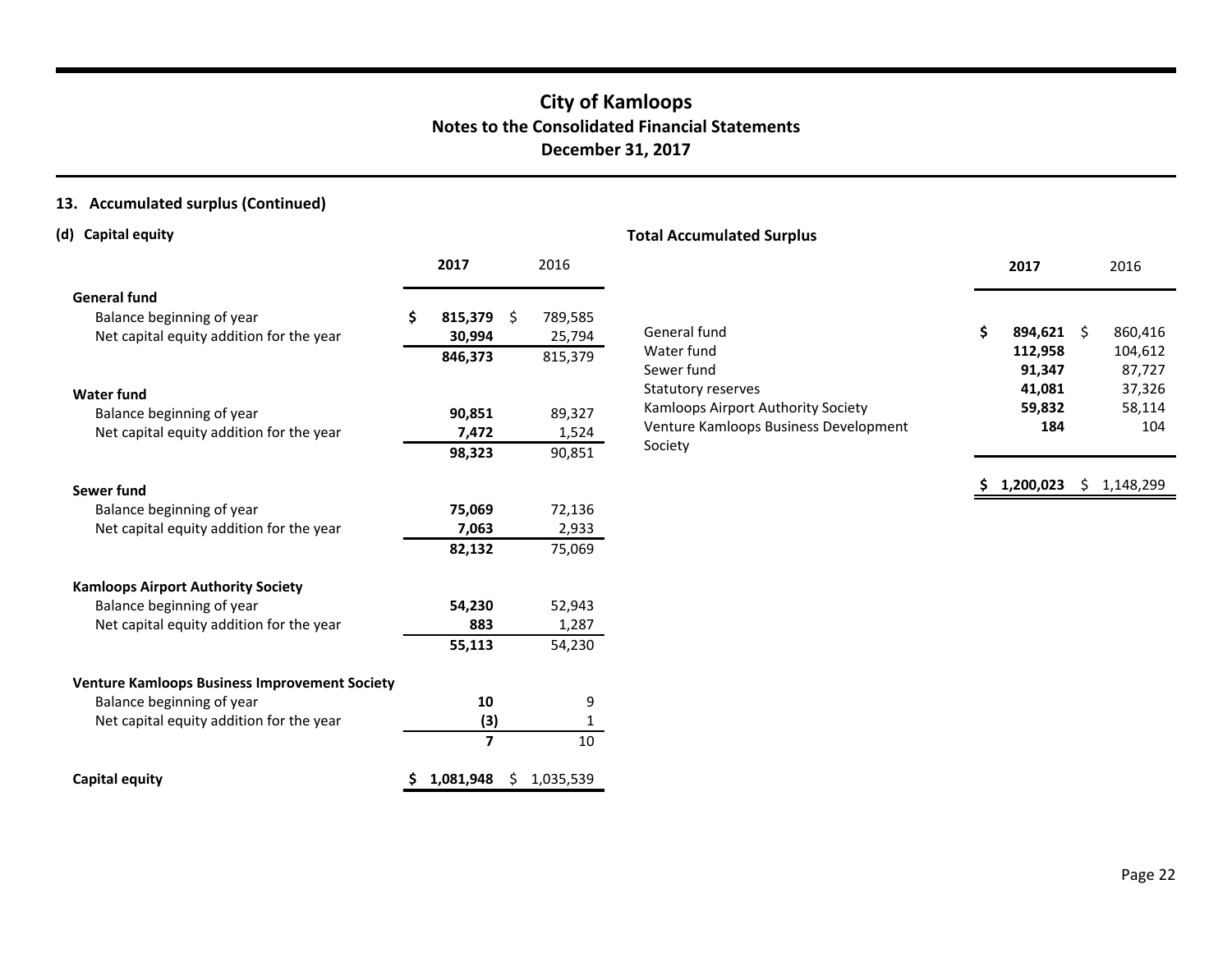### **14. Operating revenues by segment**

| (a) 2017                              |    | Taxation   | Fees, rates and<br>sales of service | Development<br>levies utilized | Government<br>transfers  | Investment<br>income     | Private<br>contributions | <b>Total</b> |
|---------------------------------------|----|------------|-------------------------------------|--------------------------------|--------------------------|--------------------------|--------------------------|--------------|
| Cemetery                              | \$ |            | 478 \$<br>\$                        | $\overline{\phantom{a}}$       | \$<br>$\overline{a}$     | \$                       | 46 \$<br>$\blacksquare$  | \$<br>524    |
| <b>Community Development</b>          |    | 1,002      | 3,693                               |                                |                          |                          |                          | 4,695        |
| Corporate Administration              |    | 6,898      | 2,989                               |                                | 6,703                    | 2,905                    |                          | 19,495       |
| <b>Environmental Services</b>         |    | 299        | $\overline{\phantom{a}}$            |                                |                          |                          | $\overline{\phantom{a}}$ | 299          |
| <b>Fire Services</b>                  |    | 19,282     | 1,383                               |                                | $\overline{\phantom{a}}$ | $\overline{a}$           | 15                       | 20,680       |
| Infrastructure                        |    | 12,060     | 13                                  |                                | $\mathbf{1}$             | $\overline{\phantom{a}}$ |                          | 12,074       |
| Legislative & Enforcement             |    | 3,274      | 2,383                               |                                |                          |                          |                          | 5,657        |
| Parks, Recreation & Cultural Services |    | 21,645     | 6,747                               | $\overline{\phantom{a}}$       | 896                      | 73                       | 61                       | 29,422       |
| <b>Police Services</b>                |    | 22,780     | 229                                 |                                | 3,512                    | $\overline{\phantom{a}}$ |                          | 26,521       |
| <b>Public Transit</b>                 |    | 5,507      | 4,518                               |                                | 7,024                    |                          |                          | 17,049       |
| Solid Waste Utility                   |    |            | 12,468                              |                                |                          |                          |                          | 12,468       |
| <b>Water Utility</b>                  |    |            | 11,538                              |                                |                          | 96                       |                          | 11,634       |
| Sewer Utility                         |    |            | 7,668                               |                                |                          | 60                       |                          | 7,728        |
| Kamloops Airport                      |    |            | 2,346                               |                                | 1,189                    | 165                      |                          | 3,700        |
| Venture Kamloops                      |    |            | 6                                   | $\blacksquare$                 | 33                       | $\overline{\phantom{a}}$ | $\blacksquare$           | 39           |
| Non-operating                         |    | 15,464     | 9,864                               | 4,281                          | 5,251                    | 1,995                    | 27,300                   | 64,155       |
|                                       | Ś. | 108,211 \$ | 66,323 \$                           | 4,281 \$                       | 24,609 \$                | 5,340 \$                 | 27,376 \$                | 236,140      |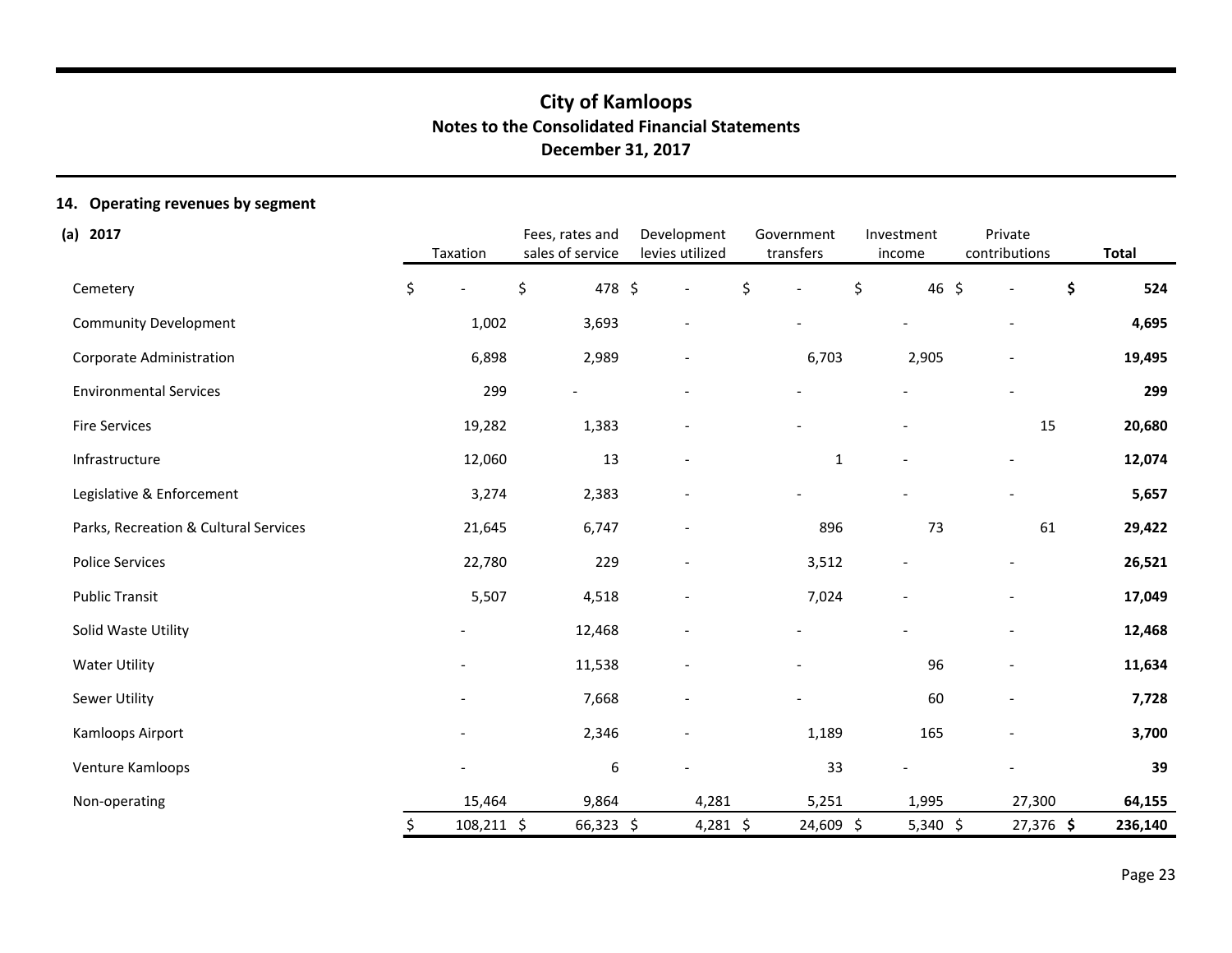### **14. Operating revenues by segment (Continued)**

| (b) $2016$                            |    | Taxation    | Fees, rates and<br>sales of service | Development<br>levies utilized | Government<br>transfers        | Investment<br>income     | Private<br>contributions | Total     |
|---------------------------------------|----|-------------|-------------------------------------|--------------------------------|--------------------------------|--------------------------|--------------------------|-----------|
| Cemetery                              | \$ | $86 \; \xi$ | 356 \$                              | $\overline{\phantom{a}}$       | \$<br>$\overline{\phantom{a}}$ | \$                       | 44 \$<br>$\blacksquare$  | \$<br>486 |
| <b>Community Development</b>          |    | 1,718       | 3,121                               | $\overline{\phantom{a}}$       | $\mathsf 3$                    | $\overline{\phantom{a}}$ | 3                        | 4,845     |
| Corporate Administration              |    | 8,189       | 2,451                               |                                | 6,557                          | 2,396                    |                          | 19,593    |
| <b>Environmental Services</b>         |    | 260         | $\overline{\phantom{a}}$            |                                |                                |                          |                          | 260       |
| <b>Fire Services</b>                  |    | 16,940      | 1,459                               |                                | $\mathbf{1}$                   | $\overline{\phantom{a}}$ | 15                       | 18,415    |
| Infrastructure                        |    | 11,536      | 18                                  |                                |                                |                          |                          | 11,554    |
| Legislative & Enforcement             |    | 3,524       | 2,476                               |                                |                                |                          |                          | 6,000     |
| Parks, Recreation & Cultural Services |    | 21,497      | 6,782                               |                                | 655                            | 72                       | 66                       | 29,072    |
| <b>Police Services</b>                |    | 21,717      | 222                                 |                                | 3,182                          | $\overline{\phantom{a}}$ |                          | 25,121    |
| <b>Public Transit</b>                 |    | 5,545       | 4,442                               |                                | 7,329                          | $\overline{\phantom{a}}$ |                          | 17,316    |
| Solid Waste Utility                   |    | 174         | 10,913                              |                                |                                |                          |                          | 11,087    |
| <b>Water Utility</b>                  |    |             | 11,447                              |                                |                                | 46                       |                          | 11,493    |
| Sewer Utility                         |    |             | 9,851                               |                                |                                | 65                       |                          | 9,916     |
| Kamloops Airport                      |    |             | 2,394                               |                                | 1,421                          | 129                      |                          | 3,944     |
| Venture Kamloops                      |    |             | 5                                   | $\blacksquare$                 | 50                             |                          | $\blacksquare$           | 55        |
| Non-operating                         |    | 13,251      | 5,331                               | 2,667                          | 933                            | 1,907                    | 22,297                   | 46,386    |
|                                       | Ś. | 104,437 \$  | $61,268$ \$                         | $2,667$ \$                     | 20,131 \$                      | 4,659 \$                 | 22,381 \$                | 215,543   |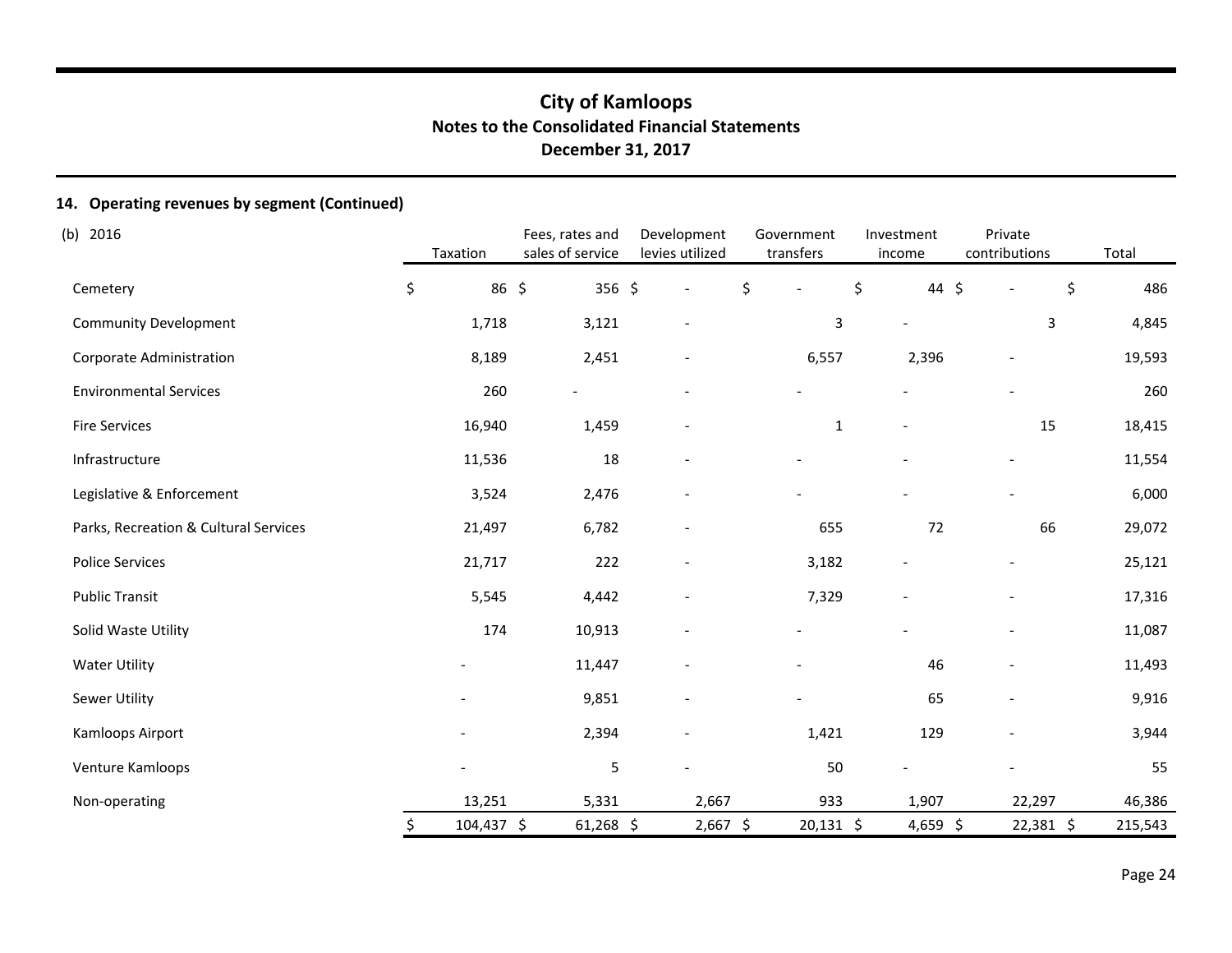### **14. Operating revenues by segment (Continued)**

| (c) Fiscal Plan                       | Taxation          | Fees, rates and<br>sales of service | Development<br>levies utilized | Government<br>transfers  | Investment<br>income     | Private<br>contributions       | Total   |
|---------------------------------------|-------------------|-------------------------------------|--------------------------------|--------------------------|--------------------------|--------------------------------|---------|
|                                       | \$<br>$13 \; \xi$ | 471 \$                              | $\overline{a}$                 | \$                       | \$<br>69 \$              | \$<br>$\overline{\phantom{a}}$ | 553     |
| <b>Community Development</b>          | 2,229             | 2,903                               |                                |                          |                          | $\overline{\phantom{a}}$       | 5,132   |
| Corporate Administration              | 25,206            | 2,166                               |                                | 6,595                    | 2,008                    |                                | 35,975  |
| <b>Environmental Services</b>         | 253               | $\overline{\phantom{a}}$            |                                | $\qquad \qquad -$        |                          | $\overline{\phantom{a}}$       | 253     |
| <b>Fire Services</b>                  | 16,735            | 1,412                               |                                | $\tilde{\phantom{a}}$    | $\overline{\phantom{a}}$ | 15                             | 18,162  |
| Infrastructure                        | 11,323            | 15                                  | $\overline{\phantom{a}}$       | $\mathbf{1}$             | $\overline{\phantom{a}}$ | $\overline{\phantom{a}}$       | 11,339  |
| Legislative & Enforcement             | 3,343             | 2,328                               |                                |                          |                          |                                | 5,671   |
| Parks, Recreation & Cultural Services | 20,313            | 6,802                               |                                | 986                      | 71                       | 73                             | 28,245  |
| <b>Police Services</b>                | 23,177            | 186                                 |                                | 3,816                    |                          |                                | 27,179  |
| <b>Public Transit</b>                 | 6,101             | 4,410                               |                                | 7,089                    | $\overline{\phantom{a}}$ |                                | 17,600  |
| Solid Waste Utility                   |                   | 10,811                              |                                |                          |                          |                                | 10,811  |
| <b>Water Utility</b>                  |                   | 15,960                              |                                | $\overline{\phantom{a}}$ | 99                       |                                | 16,059  |
| <b>Sewer Utility</b>                  |                   | 11,262                              |                                |                          | 105                      |                                | 11,367  |
| Kamloops Airport                      |                   | 2,347                               |                                | 1,293                    | 60                       |                                | 3,700   |
| Venture Kamloops                      |                   |                                     |                                | 4                        |                          |                                | 4       |
| Non-operating                         | 19                | (328)                               |                                |                          | 2,332                    |                                | 2,023   |
|                                       | 108,712 \$<br>\$  | $60,745$ \$                         | $\overline{\phantom{a}}$       | \$<br>19,784 \$          | 4,744 \$                 | 88 \$                          | 194,073 |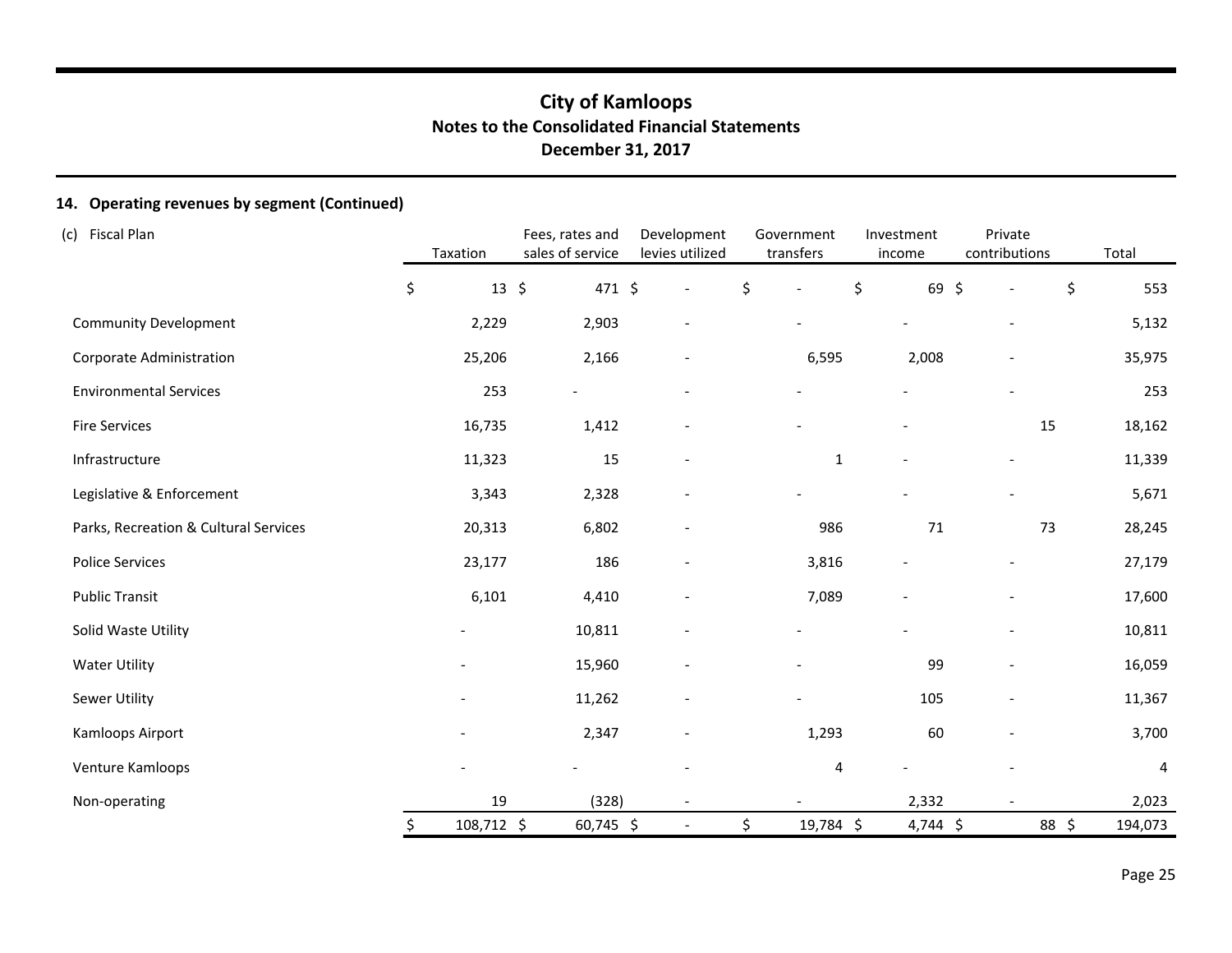### **15. Operating expenses by segment**

| (a) 2017                                | Salaries<br>and wages | Personnel<br>expenses    | <b>Supplies</b><br>and other<br>services | Contract<br>services | Cross<br>functional<br>services | Costs<br>allocated to<br>capital | Debt<br>servicing<br>cost | Amortization | Loss (gain)<br>capital asset<br>disposal | <b>Total</b> |
|-----------------------------------------|-----------------------|--------------------------|------------------------------------------|----------------------|---------------------------------|----------------------------------|---------------------------|--------------|------------------------------------------|--------------|
| Cemetery                                | \$<br>278 \$          | $\overline{\phantom{a}}$ | \$<br>$197 \;$ \$                        | $26 \; \xi$          | 109 \$                          | $\overline{\phantom{a}}$         | \$                        | \$<br>68 \$  | \$<br>$\blacksquare$                     | 678          |
| Community development                   | 5,300                 | 90                       | 2,071                                    | 261                  | (6)                             | (1, 174)                         |                           | 50           | (3, 525)                                 | 3,067        |
| Corporate administration                | 8,876                 | 404                      | 1,157                                    | 2,755                | (3, 304)                        |                                  | 18                        | 727          |                                          | 10,633       |
| <b>Environmental services</b>           | 187                   | 7                        | 98                                       | 24                   | (17)                            | $\overline{\phantom{a}}$         |                           | 13           | $\overline{\phantom{a}}$                 | 312          |
| Fire services                           | 18,118                | 118                      | 845                                      | 393                  | 262                             |                                  | 251                       | 177          | (1)                                      | 20,163       |
| Infrastructure                          | 10,515                | 150                      | 7,221                                    | 3,279                | (9, 341)                        | (1, 208)                         | 803                       | 12,897       | (44)                                     | 24,272       |
| Legislative and enforcement             | 3,351                 | 108                      | 1,028                                    | 485                  | 326                             |                                  | 81                        | 58           |                                          | 5,437        |
| Parks, recreation and cultural services | 13,698                | 157                      | 8,360                                    | 3,565                | 4,039                           | (50)                             | 1,163                     | 5,946        |                                          | 36,878       |
| Police services                         | 4,025                 | 48                       | 175                                      | 22,975               | 123                             |                                  | $\overline{\phantom{m}}$  | 75           | $\overline{\phantom{a}}$                 | 27,421       |
| Public transit                          | 98                    | $\mathbf{1}$             | $\mathbf{1}$                             | 16,744               | 205                             |                                  |                           | 19           | $\overline{\phantom{a}}$                 | 17,068       |
| Solid waste utility                     | 2,327                 | 13                       | 596                                      | 3,600                | 3,078                           |                                  | 193                       | 248          |                                          | 10,055       |
| Water utility                           | 2,727                 | 37                       | 3,872                                    | 392                  | 2,016                           | $\overline{\phantom{a}}$         | 911                       | 4,635        | $\overline{\phantom{a}}$                 | 14,590       |
| Sewer utility                           | 1,805                 | 31                       | 3,341                                    | 735                  | 2,032                           | $\overline{\phantom{a}}$         | 807                       | 2,469        |                                          | 11,220       |
| Kamloops Airport                        |                       |                          |                                          | 54                   |                                 |                                  | 366                       | 1,811        | (248)                                    | 1,983        |
| Venture Kamloops                        |                       |                          | 632                                      |                      |                                 |                                  |                           | 7            |                                          | 639          |
|                                         | 71,305 \$             | $1,164$ \$               |                                          | 29,594 \$55,288 \$   | $(478)$ \$                      | $(2,432)$ \$                     | 4,593 \$                  | 29,200 \$    | $(3,818)$ \$                             | 184,416      |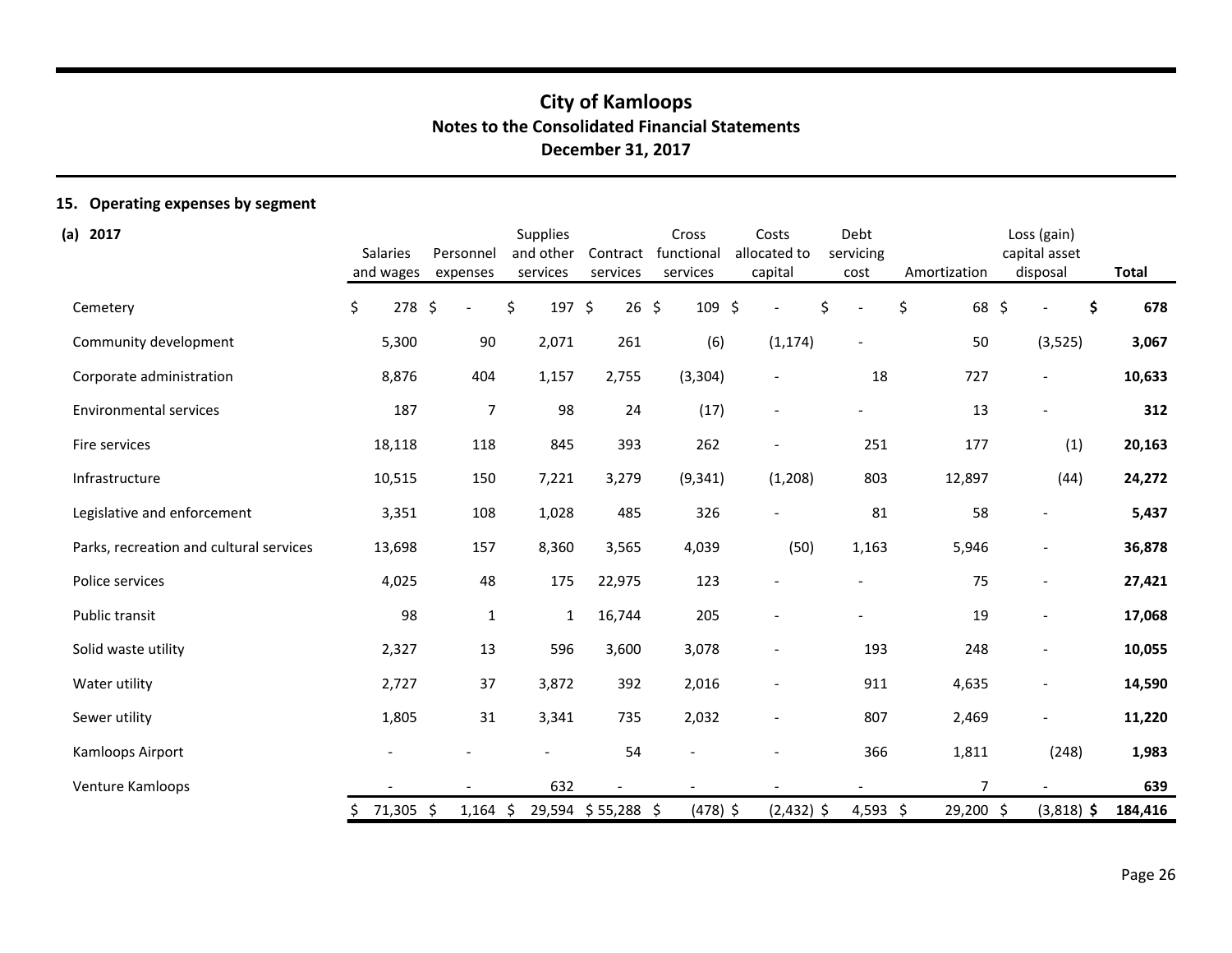### **15. Operating expenses by segment (Continued)**

| $(b)$ 2016                              | <b>Salaries</b><br>and wages | Personnel<br>expenses    | <b>Supplies</b><br>and other<br>services | Contract<br>services | Cross<br>functional<br>services | Costs<br>allocated to<br>capital | Debt<br>servicing<br>cost | Amortization  | Loss (gain)<br>capital asset<br>disposal | Total   |
|-----------------------------------------|------------------------------|--------------------------|------------------------------------------|----------------------|---------------------------------|----------------------------------|---------------------------|---------------|------------------------------------------|---------|
| Cemetery                                | \$<br>$285$ \$               | $\overline{\phantom{a}}$ | \$<br>183                                | \$<br>$18 \; \xi$    | $116$ \$                        | $\blacksquare$                   | \$<br>$\overline{a}$      | \$<br>$75$ \$ | \$<br>$\blacksquare$                     | 677     |
| Community development                   | 5,354                        | 74                       | 690                                      | 234                  | (14)                            | (1, 229)                         |                           | 64            | $\overline{7}$                           | 5,180   |
| Corporate administration                | 8,520                        | 371                      | 1,583                                    | 3,255                | (3, 346)                        | $\overline{\phantom{a}}$         | 18                        | 671           | $\overline{\phantom{a}}$                 | 11,072  |
| <b>Environmental services</b>           | 201                          | 4                        | 340                                      | 50                   | (16)                            | $\blacksquare$                   |                           | 16            | $\overline{\phantom{a}}$                 | 595     |
| Fire services                           | 15,791                       | 152                      | 728                                      | 393                  | 257                             | $\blacksquare$                   | 251                       | 182           |                                          | 17,754  |
| Infrastructure                          | 10,385                       | 121                      | 8,550                                    | 3,052                | (9,048)                         | (1,056)                          | 614                       | 12,425        | (275)                                    | 24,768  |
| Legislative and enforcement             | 3,441                        | 130                      | 1,072                                    | 545                  | 370                             | $\overline{\phantom{a}}$         | 48                        | 134           |                                          | 5,740   |
| Parks, recreation and cultural services | 13,530                       | 138                      | 7,959                                    | 3,727                | 3,479                           | (48)                             | 1,879                     | 5,459         | 6                                        | 36,129  |
| Police services                         | 3,984                        | 50                       | 99                                       | 20,477               | 117                             |                                  | $\overline{\phantom{0}}$  | 63            | $\overline{\phantom{a}}$                 | 24,790  |
| Public transit                          | 18                           |                          | $\overline{\phantom{a}}$                 | 17,070               | 228                             |                                  | $\overline{\phantom{a}}$  | 15            |                                          | 17,331  |
| Solid waste utility                     | 2,284                        | 8                        | 776                                      | 4,240                | 2,874                           |                                  | $\overline{a}$            | 123           | 234                                      | 10,539  |
| Water utility                           | 2,951                        | 40                       | 3,567                                    | 565                  | 2,329                           | $\overline{\phantom{a}}$         | 1,115                     | 4,600         | $\overline{2}$                           | 15,169  |
| Sewer utility                           | 1,710                        | 37                       | 2,582                                    | 456                  | 2,176                           | $\overline{\phantom{a}}$         | 816                       | 2,364         |                                          | 10,141  |
| Kamloops Airport                        |                              |                          |                                          | 66                   |                                 |                                  | 367                       | 1,808         | (2)                                      | 2,239   |
| Venture Kamloops                        |                              |                          | 642                                      |                      |                                 |                                  | $\overline{\phantom{0}}$  | 8             |                                          | 650     |
|                                         | 68,454 \$                    | $1,125$ \$               |                                          | 28,771 \$54,148 \$   | $(478)$ \$                      | $(2,333)$ \$                     | $5,108$ \$                | 28,007 \$     | $(28)$ \$                                | 182,774 |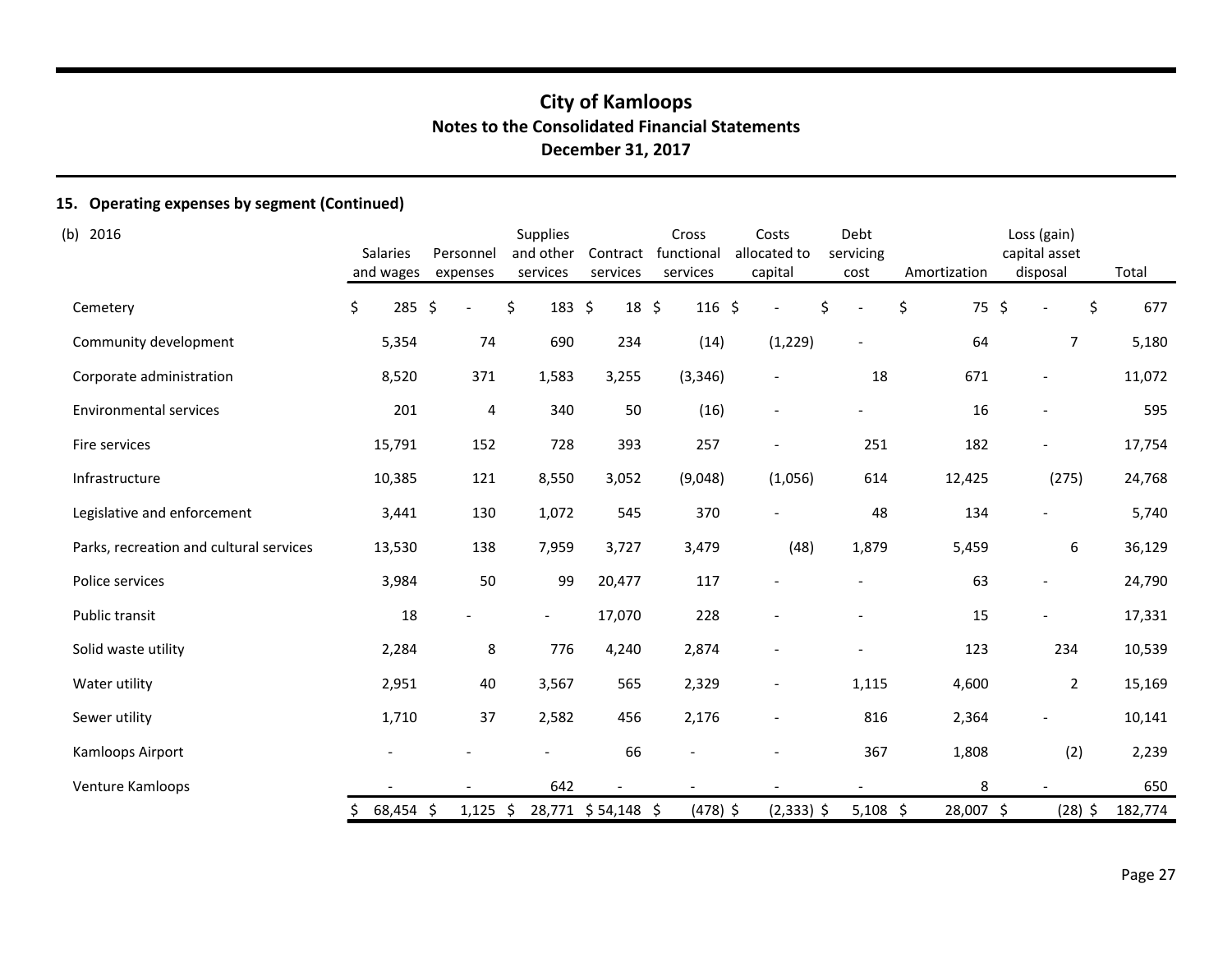### **15. Operating expenses by segment (Continued)**

| (c) Fiscal Plan                         | <b>Salaries</b><br>and wages | Personnel<br>expenses | Supplies<br>and other<br>services | Contract<br>services | Cross<br>functional<br>services | Costs<br>allocated to<br>capital | Debt<br>servicing<br>cost | Amortization | Loss (gain)<br>capital asset<br>disposal | Total   |
|-----------------------------------------|------------------------------|-----------------------|-----------------------------------|----------------------|---------------------------------|----------------------------------|---------------------------|--------------|------------------------------------------|---------|
| Cemetery                                | \$<br>$274$ \$               |                       | $61 \;$ \$<br>\$                  | $17 \; \text{S}$     | $127$ \$                        | $\overline{\phantom{a}}$         | \$                        | \$<br>189 \$ | \$<br>$\overline{\phantom{a}}$           | 668     |
| Community development                   | 5,940                        | 100                   | 236                               | 204                  |                                 | (1, 350)                         |                           | 1,747        | $\overline{\phantom{0}}$                 | 6,877   |
| Corporate administration                | 8,142                        | 468                   | 2,455                             | 3,096                | (3, 110)                        | 567                              | 3,802                     | 1,018        | $\overline{\phantom{0}}$                 | 16,438  |
| <b>Environmental services</b>           | 213                          | 8                     | 201                               | 44                   | (13)                            |                                  |                           | 13           | $\overline{\phantom{0}}$                 | 466     |
| Fire services                           | 15,736                       | 158                   | 633                               | 431                  | 273                             |                                  |                           | 275          |                                          | 17,506  |
| Infrastructure                          | 10,939                       | 151                   | 5,698                             | 2,999                | (8,666)                         | (2,035)                          |                           | 7,471        | (125)                                    | 16,432  |
| Legislative and enforcement             | 3,241                        | 166                   | 1,022                             | 460                  | 357                             | $\qquad \qquad \blacksquare$     |                           | 109          |                                          | 5,355   |
| Parks, recreation and cultural services | 14,234                       | 161                   | 6,298                             | 4,020                | 3,504                           | (140)                            |                           | 8,027        | $\qquad \qquad \blacksquare$             | 36,104  |
| Police services                         | 4,377                        | 87                    | 174                               | 24,563               | 118                             |                                  |                           | 96           | $\qquad \qquad \blacksquare$             | 29,415  |
| Public transit                          | 164                          | $\mathbf 1$           | $\mathbf{1}$                      | 17,219               | 214                             |                                  |                           | 19           | $\overline{a}$                           | 17,618  |
| Solid waste utility                     | 2,350                        | 12                    | 643                               | 4,134                | 2,893                           |                                  |                           | 248          | $\overline{\phantom{a}}$                 | 10,280  |
| Water utility                           | 2,701                        | 53                    | 3,023                             | 551                  | 2,748                           |                                  | 1,277                     | 4,635        |                                          | 14,988  |
| Sewer utility                           | 2,230                        | 41                    | 1,758                             | 787                  | 2,108                           | $\qquad \qquad \blacksquare$     | 802                       | 2,469        | $\overline{\phantom{0}}$                 | 10,195  |
| Kamloops Airport                        |                              |                       |                                   | 74                   |                                 |                                  | 361                       | 1,700        | $\overline{a}$                           | 2,135   |
| Venture Kamloops                        |                              |                       | 607                               |                      |                                 |                                  |                           |              |                                          | 607     |
|                                         | 70,541 \$                    | $1,406$ \$            |                                   | 22,810 \$58,599 \$   | 553 \$                          | $(2,958)$ \$                     | $6,242$ \$                | 28,016 \$    | $(125)$ \$                               | 185,084 |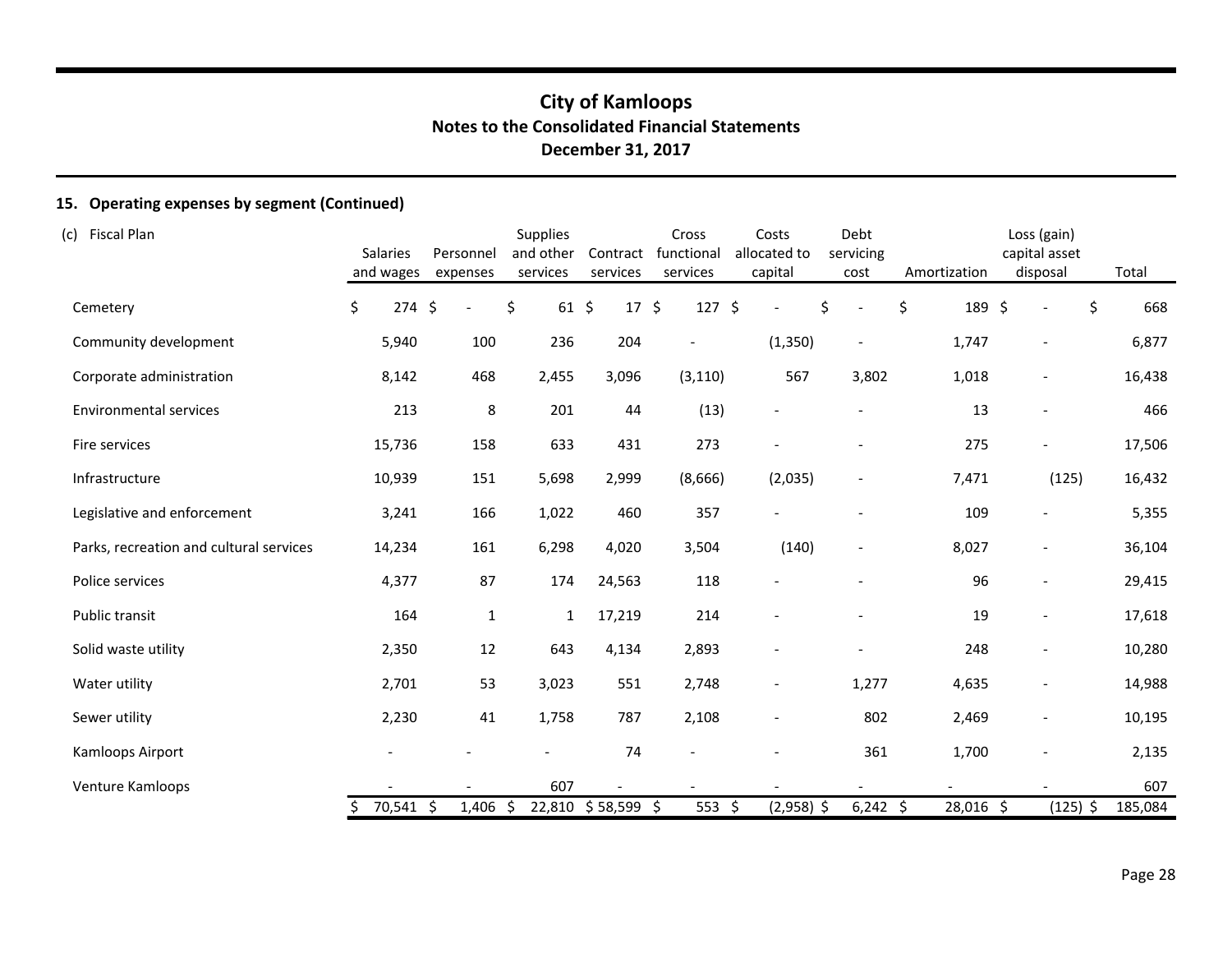### **16. Operating transfers by segment**

| (a)<br>2017                           |                  | Transfer to<br>(from)<br>reserves | Transfer to<br>(from) other<br>funds | Transfer to<br>(from) current (from) capital<br>funds | Transfer to<br>equity | <b>Total</b> |
|---------------------------------------|------------------|-----------------------------------|--------------------------------------|-------------------------------------------------------|-----------------------|--------------|
| Cemetery                              | \$               | ä,                                | \$<br>ä,                             | \$                                                    | \$<br>$(154)$ \$      |              |
|                                       |                  |                                   |                                      | ÷,                                                    |                       | (154)        |
| Community development                 |                  | 15                                | 4,250                                | $\overline{\phantom{a}}$                              | (2,637)               | 1,628        |
| Corporate administration              |                  | 7,896                             | 2,004                                |                                                       | (1,038)               | 8,862        |
| <b>Environmental services</b>         |                  |                                   |                                      |                                                       | (13)                  | (13)         |
| Fire services                         |                  |                                   | 792                                  |                                                       | (275)                 | 517          |
| Infrastructure                        |                  |                                   | 2,378                                |                                                       | (14, 576)             | (12, 198)    |
| Legislative & enforcement             |                  | Ĭ.                                | 329                                  |                                                       | (109)                 | 220          |
| Parks, recreation & cultural services |                  | 296                               | 275                                  |                                                       | (8,027)               | (7, 456)     |
| Police services                       |                  | (863)                             | 60                                   | ä,                                                    | (96)                  | (899)        |
| Public transit                        |                  |                                   |                                      |                                                       | (19)                  | (19)         |
| Solid waste                           |                  | 2,305                             |                                      |                                                       | 108                   | 2,413        |
| Water utility                         |                  | 1,846                             | 864                                  |                                                       | (5,667)               | (2,957)      |
| Sewer utility                         |                  | 326                               | 9                                    |                                                       | (3,827)               | (3, 492)     |
| Kamloops Airport                      |                  | 835                               |                                      |                                                       | 882                   | 1,717        |
| Venture Kamloops                      |                  | 86                                | (680)                                |                                                       | (7)                   | (601)        |
| Non-operating                         |                  | (14, 916)                         | (642)                                | (2,908)                                               | 82,622                | 64,156       |
|                                       | $\overline{\xi}$ | $(2, 174)$ \$                     | $9,639$ \$                           | $(2,908)$ \$                                          | 47,167 \$             | 51,724       |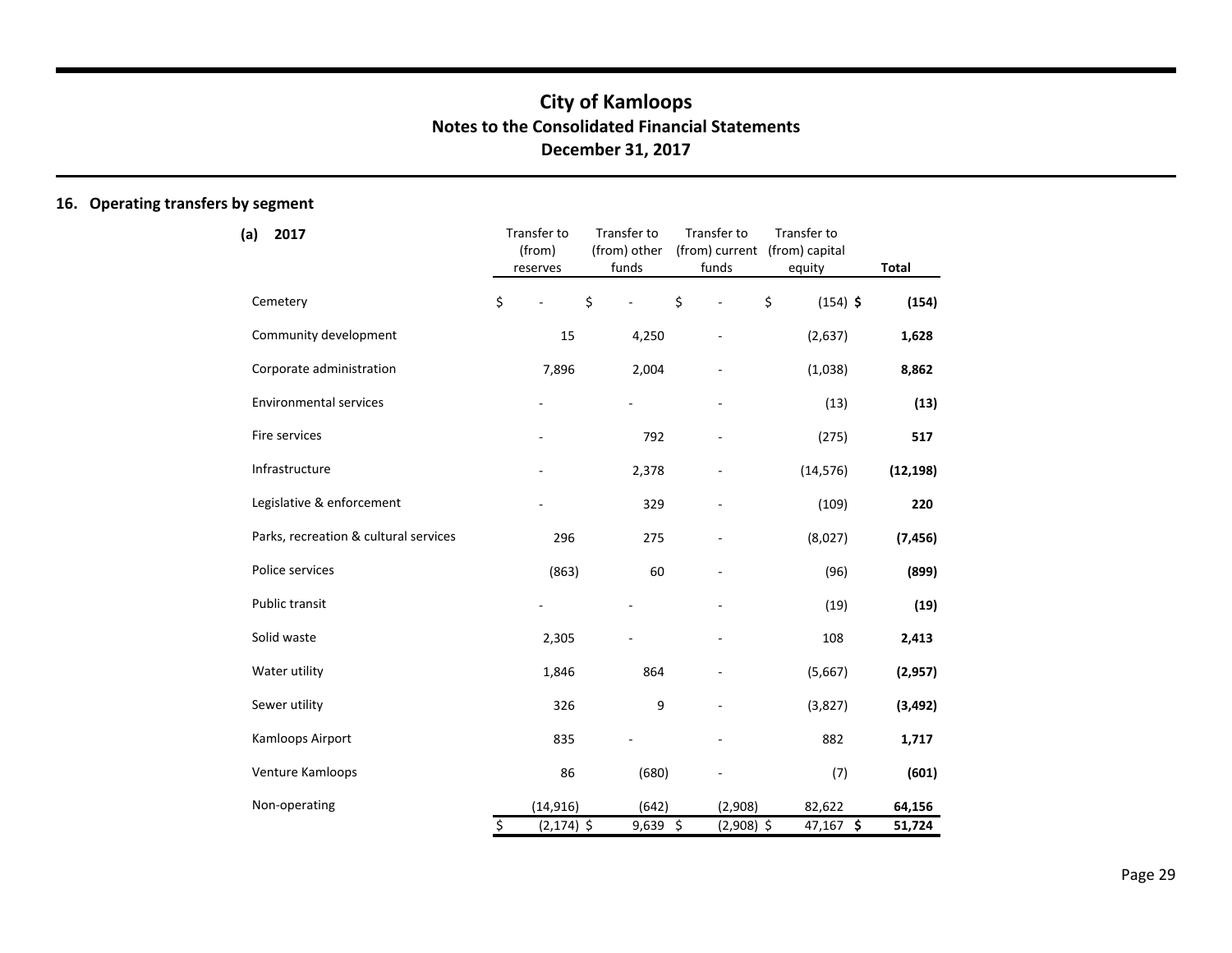### **16. Operating transfers by segment (Continued)**

| (b)<br>2016                           |                  | Transfer to<br>(from)<br>reserves | funds | Transfer to<br>(from) other | Transfer to<br>(from) current (from) capital<br>funds | Transfer to<br>equity |                     | Total            |
|---------------------------------------|------------------|-----------------------------------|-------|-----------------------------|-------------------------------------------------------|-----------------------|---------------------|------------------|
| Cemetery                              | \$               | ä,                                | \$    | ÷                           | \$<br>÷,                                              | \$                    | $(190)$ \$          | (190)            |
| Community development                 |                  | 326                               |       |                             |                                                       |                       | (663)               | (337)            |
| Corporate administration              |                  | 7,268                             |       | 1,953                       |                                                       |                       | (699)               | 8,522            |
| <b>Environmental services</b>         |                  | (317)                             |       |                             |                                                       |                       | (18)                | (335)            |
| Fire services                         |                  | 140                               |       | 792                         |                                                       |                       | (271)               | 661              |
| Infrastructure                        |                  |                                   |       | 2,378                       |                                                       |                       | (15, 593)           | (13, 215)        |
| Legislative & enforcement             |                  | 135                               |       | 327                         | ÷                                                     |                       | (202)               | 260              |
| Parks, recreation & cultural services |                  | 202                               |       | 275                         | ä,                                                    |                       | (7, 534)            | (7,057)          |
| Police services                       |                  | 388                               |       | 60                          | ä,                                                    |                       | (118)               | 330              |
| Public transit                        |                  |                                   |       |                             |                                                       |                       | (15)                | (15)             |
| Solid waste utility                   |                  | 997                               |       |                             |                                                       |                       | (450)               | 547              |
| Water utility                         |                  | 777                               |       | 875                         |                                                       |                       | (5, 327)            | (3,675)          |
| Sewer utility                         |                  | 3,047                             |       | 10                          |                                                       |                       | (3, 283)            | (226)            |
| Kamloops Airport                      |                  | 419                               |       |                             |                                                       |                       | 1,287               | 1,706            |
| Venture Kamloops                      |                  | 40                                |       | (627)                       |                                                       |                       | (8)                 | (595)            |
| Non-operating                         | $\overline{\xi}$ | (11, 639)<br>1,783 \$             |       | (1, 810)<br>$4,233$ \$      | (573)<br>$(573)$ \$                                   |                       | 60,410<br>27,326 \$ | 46,388<br>32,769 |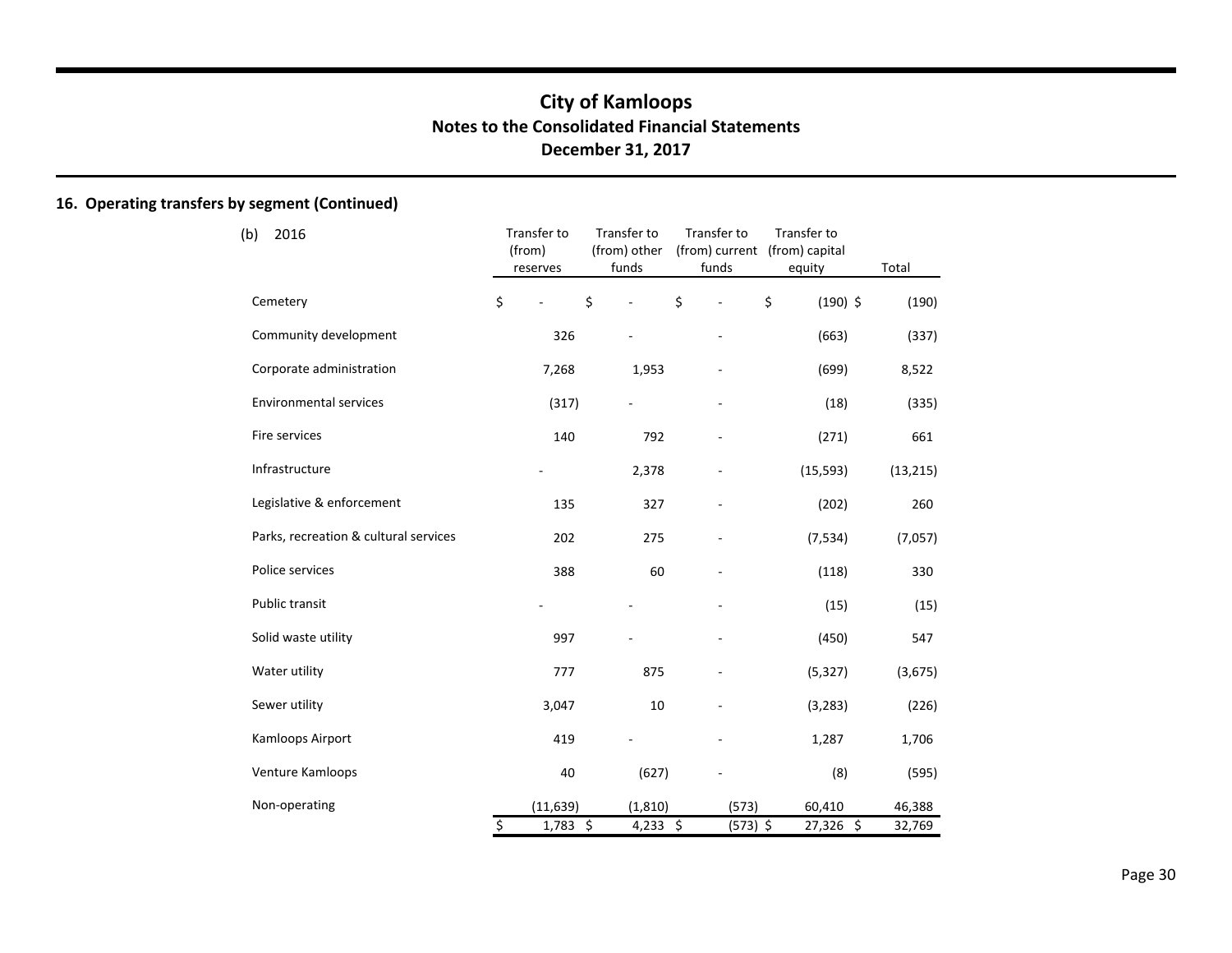#### **17. Taxation**

|                                                                                                   | <b>Fiscal Plan</b>                 | 2017                               | 2016                                   |
|---------------------------------------------------------------------------------------------------|------------------------------------|------------------------------------|----------------------------------------|
| Real property<br>Special assessments<br><b>Utilities</b><br>Government transfers in lieu of taxes | \$104,108<br>824<br>1,463<br>2,317 | \$103,560<br>811<br>1,463<br>2,377 | \$.<br>99,808<br>823<br>1,463<br>2,343 |
|                                                                                                   | \$108,712                          | \$108,211                          | \$104,437                              |
| Collections for other taxing authorities                                                          |                                    |                                    |                                        |
| Province of British Columbia - school<br>taxes                                                    | Ś.<br>40,067                       | \$38,220                           | \$<br>39,779                           |
| Thompson Regional Hospital District                                                               | 7,903                              | 9,162                              | 7,902                                  |
| Thompson-Nicola Regional District                                                                 | 6,171                              | 6,280                              | 6,170                                  |
| <b>British Columbia Assessment</b><br>Authority                                                   | 1,036                              | 917                                | 1,036                                  |
|                                                                                                   | 55,177                             | 54,579                             | 54,887                                 |
| <b>Other taxing authorities</b>                                                                   | (55,177)                           | (54,579)                           | (54,887)                               |
|                                                                                                   | \$108,712                          | \$108,211                          | \$104,437                              |

#### **18. Government transfers**

|                                                                               | <b>Fiscal Plan</b> | 2017        | 2016        |
|-------------------------------------------------------------------------------|--------------------|-------------|-------------|
| <b>General fund</b>                                                           |                    |             |             |
| Federal government                                                            |                    |             |             |
| Policing                                                                      | \$<br>2,448        | Ś.<br>2,306 | Ś.<br>1,827 |
| <b>Community Works Fund</b>                                                   | 3,667              | 3,717       | 3,667       |
| Provincial government                                                         |                    |             |             |
| Transit                                                                       | 7,089              | 7,024       | 7,329       |
| Gaming revenue                                                                | 2,700              | 2,763       | 2,662       |
| Victims assistance                                                            | 74                 | 75          | 72          |
| <b>Traffic fines</b>                                                          | 1,114              | 972         | 1,092       |
| Capital infrastructure                                                        |                    | 637         | 280         |
| Other                                                                         | 1,395              | 1,279       | 1,079       |
|                                                                               | 18,487             | 18,773      | 18,008      |
| <b>Water fund</b>                                                             |                    |             |             |
| Federal government                                                            |                    |             |             |
| Capital infrastructure                                                        |                    | 4,324       | 652         |
| Sewer fund                                                                    |                    |             |             |
| Capital infrastructure                                                        |                    | 290         |             |
| <b>Kamloops Airport Authority Society</b><br>Federal government               |                    |             |             |
| Government transfers                                                          | 1,293              | 1,189       | 1,421       |
| <b>Venture Kamloops Business Development Society</b><br>Provincial government |                    |             |             |
| Government transfers                                                          | 4                  | 33          | 50          |
|                                                                               | 19,784             | \$24,609    | \$20,131    |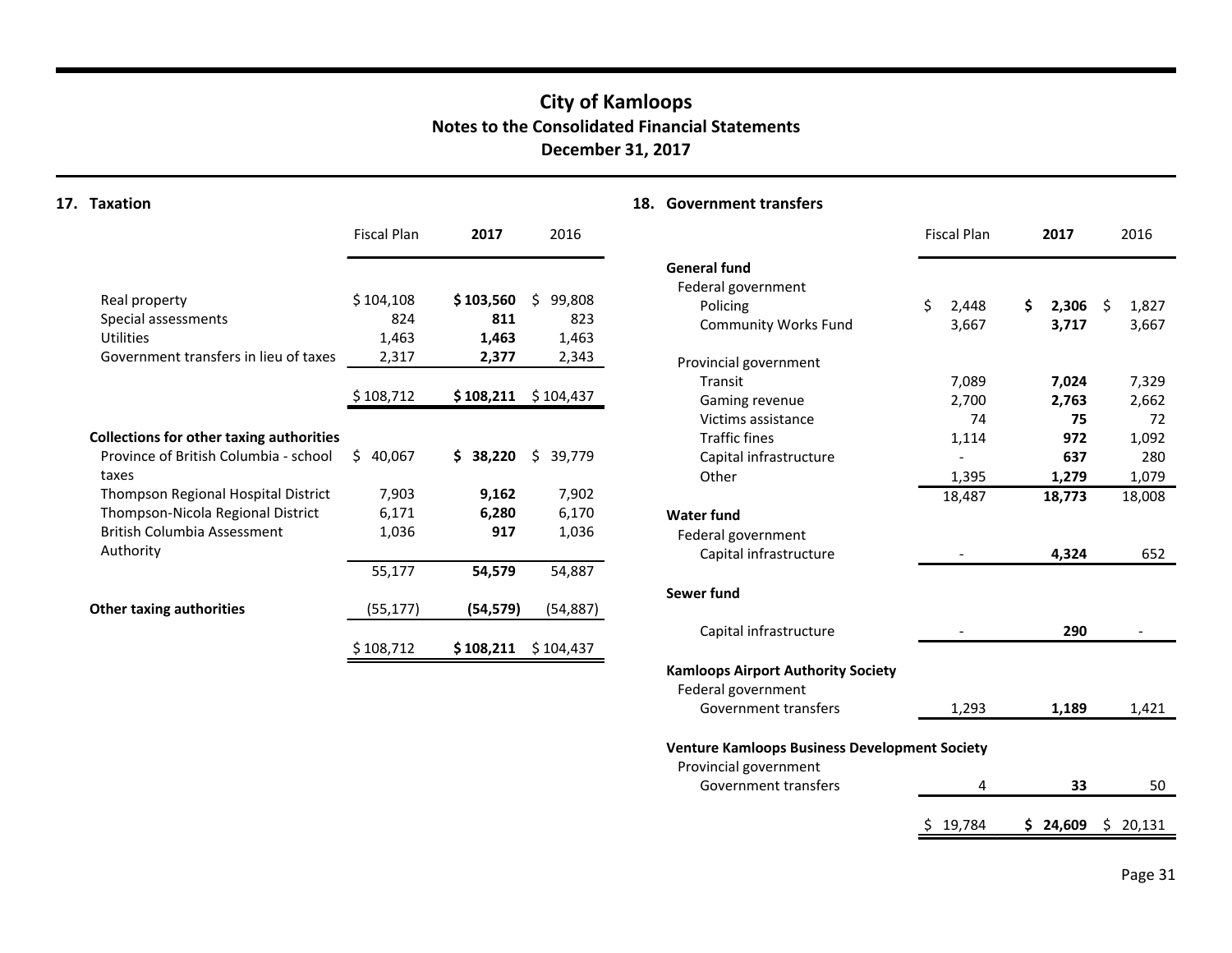### **19. Commitments and Contingencies**

- (a) The City of Kamloops has entered into various agreements and contracts for services and construction for periods ranging from one to five years.
- (b) The City of Kamloops, as a member of the Thompson Nicola Regional District, is liable for its proportion of any operating deficits or long-term debt related to functions in which it participates.
- (c) The City of Kamloops is a participant in the Municipal Insurance Association of British Columbia. Should the Association pay out claims in excess of premiums received, it is possible the City, along with other participants, would be required to contribute towards the deficit.
- (d) The City of Kamloops and its employees contribute to the Municipal Pension Plan (a jointly trusteed pension plan). The board of trustees, representing plan members and employers, is responsible for administering the plan, including investment of the assets and administration of benefits. The plan is a multiemployer defined benefit pension plan. Basic pension benefits provided are based on a formula. As of December 31, 2016, the plan has about 193,000 active members and approximately 90,000 retired members. Active members include approximately 38,000 contributors from local governments.

Every three years, an actuarial valuation is performed to assess the financial position of the plan and adequacy of the plan funding. The actuary determines an appropriate combined employer and member contribution rate to fund the plan. The actuary's calculated contribution rate is based on the entry-age normal cost method, which produces the long-term rate of member and employer contributions sufficient to provide benefits for average future entrants to the plan. This rate may be adjusted for the amortization of any unfunded actuarial liability.

The most recent actuarial valuation for the Municipal Pension Plan as at December 31, 2015 indicated a \$2,224 million funding surplus for basic pension benefits on a going concern basis. As a result of the 2015 basic account actuarial valuation surplus and pursuant to the joint trustee agreement, \$1,927 million was transferred to the rate stabilization account and \$297 million of the surplus ensured the required contribution rates remained unchanged.

The City of Kamloops paid \$6.009 million (2016 - \$5.558 million) for employer contributions while employees contributed \$5.069 million (2016 - \$4.814 million) to the plan in fiscal 2017.

The next valuation will be as at December 31, 2018 with results available in 2019.

Employers participating in the plan record their pension expense as the amount of employer contributions made during the year (defined contribution pension plan accounting). This is because the plan records accrued liabilities and accrued assets for the plan in aggregate, resulting in no consistent and reliable basis for allocating the obligation, assets and cost to the individual employers participating in the Plan.

(e) From time to time the City of Kamloops is brought forth as defendant in various lawsuits. The City reviews its exposure to any potential litigation for which it would not be covered by insurance and assesses whether a successful claim against the City would materially affect the consolidated financial statements of the City. The City reserves a portion of its operating surplus for future payment of insurance deductibles and payment of claims for which it would not be covered by insurance. The City is currently not aware of any claims brought against it that if not defended successfully would result in a material change to the consolidated financial statements of the City.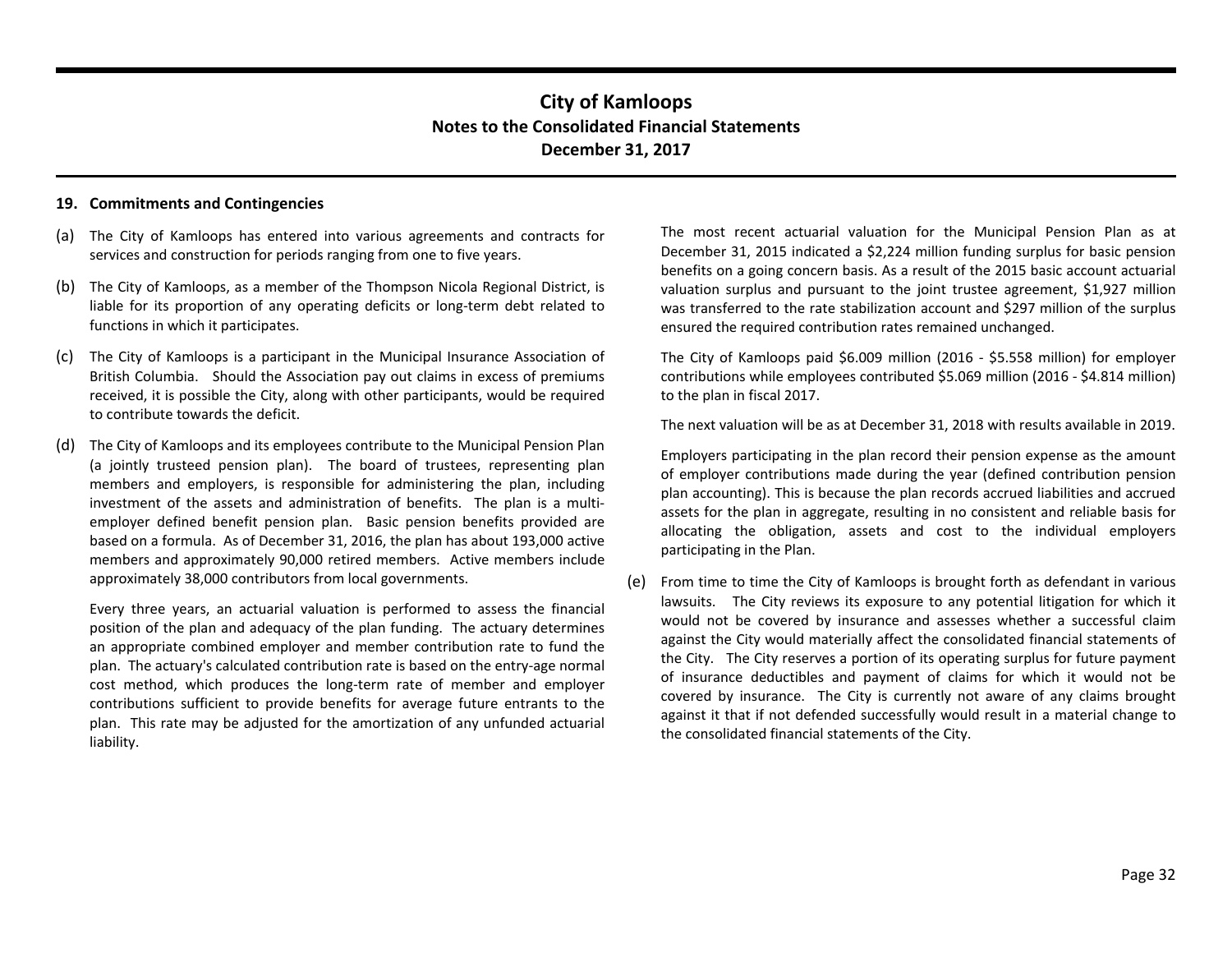### **19. Commitments and Contingencies (Continued)**

(f) The City issues certain of its debt instruments through the Municipal Finance Authority. As a condition of these borrowings and as required by legislation, a debt reserve fund is to be established in the amount of one-half the average instalment of principal and interest as set out in the agreement(s) entered into. The reserve is funded in part by cash, being the withholding of 1% of the total issue proceeds, and the remainder being funded by a demand note whereby the City may be required to loan certain amounts to the Municipal Finance Authority. These demand notes are contingent in nature and are not reflected in the accounts of the City.

|                            |            |       | Contingent |      |                        |  |       |
|----------------------------|------------|-------|------------|------|------------------------|--|-------|
|                            | Cash       |       | demand     |      |                        |  |       |
|                            | deposits   | notes |            | 2017 |                        |  | 2016  |
|                            |            |       |            |      |                        |  |       |
| General fund               | $1,185$ \$ |       | $2,588$ \$ |      | $3,773 \quad \text{S}$ |  | 3,813 |
| Water utility fund         | 535        |       | 1,237      |      | 1,772                  |  | 1,933 |
| Sewer utility fundd        | 352        |       | 1,113      |      | 1,465                  |  | 1,513 |
| Kamloops Airport Authority |            |       |            |      | -                      |  | 445   |
|                            |            |       |            |      |                        |  |       |
|                            | 2,072      | - S   | 4,938      |      | 7,010                  |  | 7.704 |

(g) The Kamloops Airport Authority Society has entered into a lease agreement with Kamloops Airport Ltd. for a forty-five year term ending August 27, 2042. The lease provides for the option to extend the term for a further 20 years.

### **20. Trust Funds**

The City operates the cemeteries and maintains a cemetery perpetual care fund in accordance with the Cremation, Interment and Funeral Services Act. In accordance with PSAS guidelines, the Cemetery Perpetual Care Trust Fund is excluded from the City's consolidated financial statements.

|                                                                                   |    | 2017        |     | 2016        |
|-----------------------------------------------------------------------------------|----|-------------|-----|-------------|
| <b>Financial assets</b><br>Cash and short-term investments<br>Accounts receivable | Ś. | 1,918<br>11 | \$. | 1,829<br>11 |
|                                                                                   | S  | 1,929       | \$. | 1,840       |
| <b>Accumulated surplus</b>                                                        |    |             |     |             |
| Balance, beginning of the year                                                    | Ś. | 1,840       | S.  | 1,767       |
| Care fund contributions                                                           |    | 89          |     | 73          |
| Interest earned                                                                   |    | 46          |     | 44          |
| Contribution to cemetery operations                                               |    | (46)        |     | (44)        |
|                                                                                   |    |             |     |             |
| Balance, end of the year                                                          |    | 1.929       | S   | 1.840       |
|                                                                                   |    |             |     |             |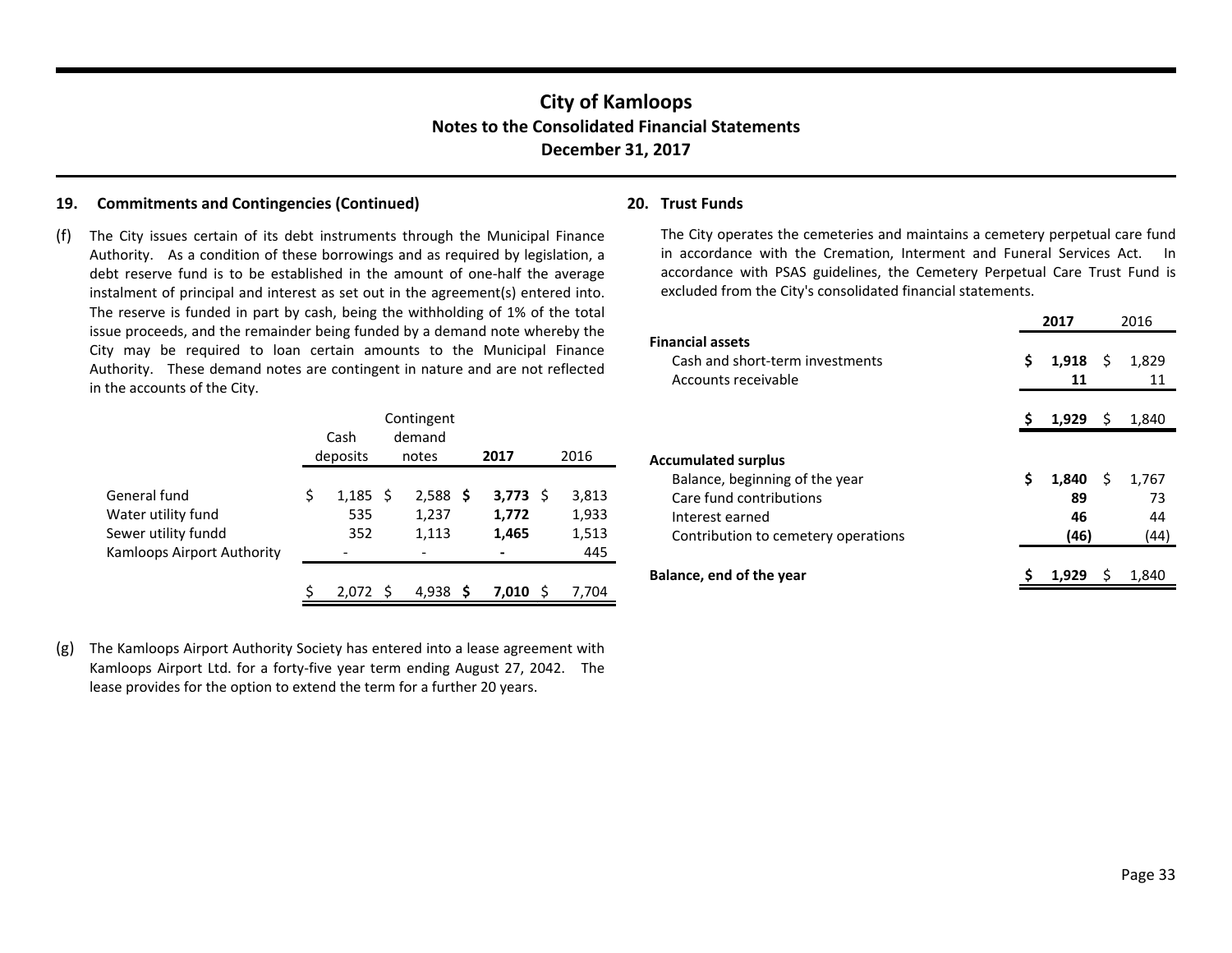#### **21. Fiscal Plan**

The Financial Plan By-law adopted by Council at the time of adoption of the Annual Taxation By-law did not anticipate amortization expense. In addition, some expenses that were classified as capital expenses did not represent new assets or extend the life or service capacity or improve the quality of an existing asset and, therefore, must be added to the operating expenses. These expenses are added to the Financial Plan and presented as the fiscal plan in these Financial Statements as follows:

|                                 | Financial<br>Plan Bylaw | Kamloops<br>Amortization<br>Airport &<br>and expenses<br>Venture<br>not capitalized<br>Kamloops |       | <b>Fiscal Plan</b> |
|---------------------------------|-------------------------|-------------------------------------------------------------------------------------------------|-------|--------------------|
| Revenue                         |                         |                                                                                                 |       |                    |
| Taxation                        | Ś.<br>108,712           | \$                                                                                              | \$    | 108,712<br>Ś.      |
| Development levies utilized     |                         |                                                                                                 |       |                    |
| Fees, rates and sale of service | 58,398                  |                                                                                                 | 2,347 | 60,745             |
| Government transfers            | 18,488                  |                                                                                                 | 1,296 | 19,784             |
| Investment income               | 4,684                   |                                                                                                 | 60    | 4,744              |
| Private contributions           | 88                      |                                                                                                 |       | 88                 |
|                                 | 190,370                 | $\overline{\phantom{m}}$                                                                        | 3,703 | 194,073            |
| <b>Expenses</b>                 |                         |                                                                                                 |       |                    |
| Cemetery                        | 479                     | 189                                                                                             |       | 668                |
| Community development           | 5,130                   | 1,747                                                                                           |       | 6,877              |
| Corporate administration        | 14,811                  | 1,018                                                                                           | 609   | 16,438             |
| <b>Environmental services</b>   | 453                     | 13                                                                                              |       | 466                |
| Fire services                   | 17,231                  | 275                                                                                             |       | 17,506             |
| Infrastructure maintenance      | 8,961                   | 7,471                                                                                           |       | 16,432             |
| Legislative and enforcement     | 5,246                   | 109                                                                                             |       | 5,355              |
| Parks, recreation and culture   | 28,077                  | 8,027                                                                                           |       | 36,104             |
| Police services                 | 29,319                  | 96                                                                                              |       | 29,415             |
| <b>Public transit</b>           | 17,599                  | 19                                                                                              |       | 17,618             |
| Solid waste                     | 10,032                  | 248                                                                                             |       | 10,280             |
| Water utility                   | 10,353                  | 4,635                                                                                           |       | 14,988             |
| Sewer utility                   | 7,726                   | 2,469                                                                                           |       | 10,195             |
| Kamloops Airport Authority      |                         |                                                                                                 | 2,135 | 2,135              |
| Venture Kamloops                |                         |                                                                                                 | 607   | 607                |
|                                 | 155,417                 | 26,316                                                                                          | 3,351 | 185,084            |

|                                                                                                                                                         |  | Financial<br>Plan Bylaw |    | Amortization<br>and expenses<br>not capitalized |    | Kamloops<br>Airport &<br>Venture<br>Kamloops |   | <b>Fiscal Plan</b> |  |  |
|---------------------------------------------------------------------------------------------------------------------------------------------------------|--|-------------------------|----|-------------------------------------------------|----|----------------------------------------------|---|--------------------|--|--|
| <b>Annual surplus</b>                                                                                                                                   |  | 34,953                  |    | (26, 316)                                       |    | 352                                          |   | 8,989              |  |  |
| Debt principal repayment<br>Debt acquired<br>Transfer (to)/from reserves<br>Transfer (to)/from current<br>funds<br>Transfer (to)/from capital<br>equity |  | (9,999)                 |    |                                                 |    |                                              |   | (9,999)            |  |  |
|                                                                                                                                                         |  | (4, 365)                |    |                                                 |    |                                              |   | (4, 365)           |  |  |
|                                                                                                                                                         |  | (5,236)                 |    |                                                 |    | 352                                          |   | (4,884)            |  |  |
|                                                                                                                                                         |  | (15, 379)               |    | 26,316                                          |    |                                              |   | 10,937             |  |  |
|                                                                                                                                                         |  | (26)                    | \$ |                                                 | Ś. |                                              | Ś | 678                |  |  |

### **22. Comparative Figures**

The comparative figures have been reclassified to conform with the financial statement format adopted in the current year.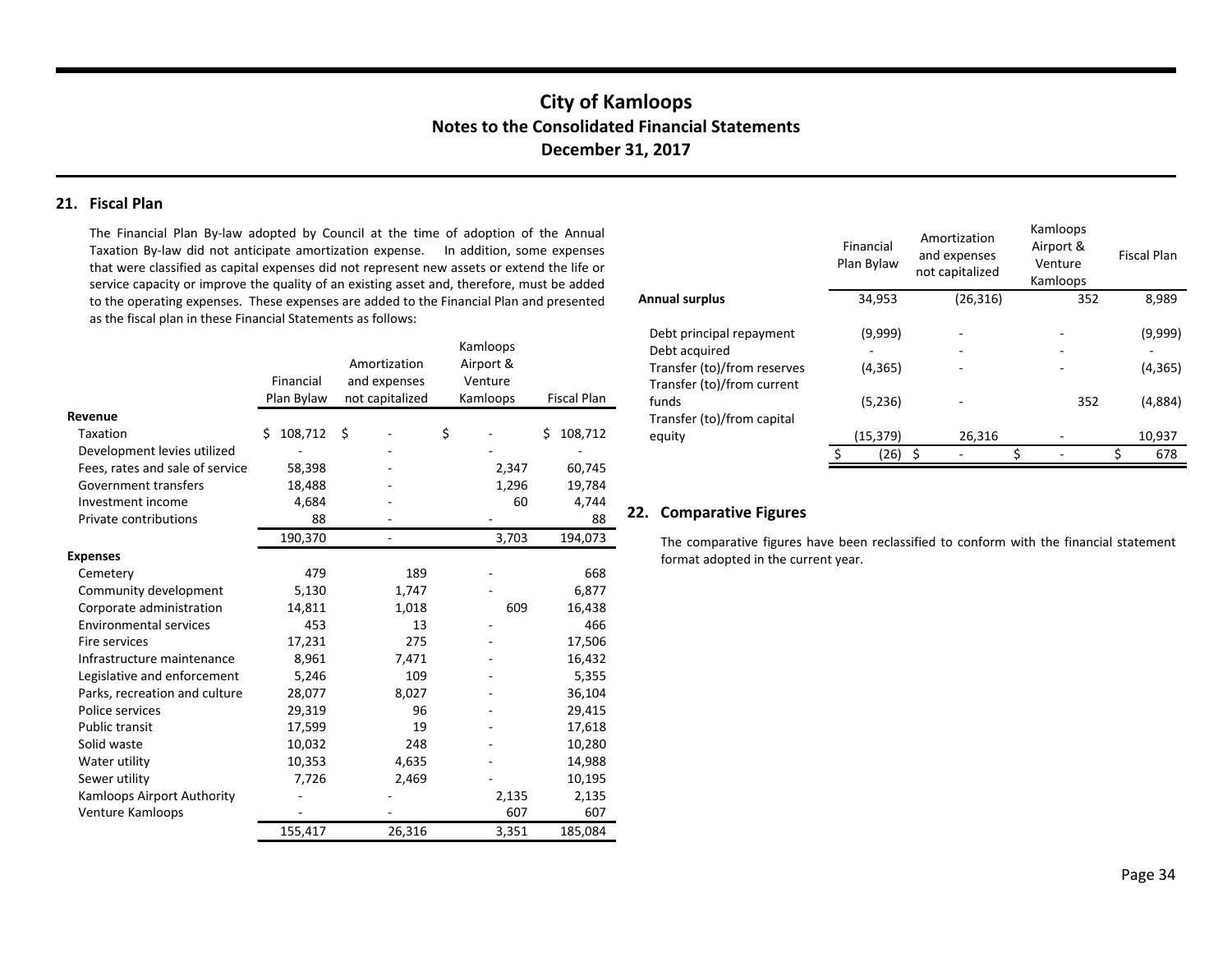## **City of Kamloops Schedule 1: Kamloops Airport Authority Society**

## **Statement of Financial PositionAs at December 31, 2017**

## **Consolidated Statement of Operations For the year ended December 31, 2017**

|                                                                            | 2017 |                             | 2016                   |                                                                                                |    | Financial<br>Plan<br>2017 | 2017                    |    | 2016                  |  |
|----------------------------------------------------------------------------|------|-----------------------------|------------------------|------------------------------------------------------------------------------------------------|----|---------------------------|-------------------------|----|-----------------------|--|
| <b>Financial Assets</b><br>Cash<br><b>Accounts Receivable</b>              | \$   | 4,359<br>\$<br>501<br>4,860 | 3,539<br>770<br>4,309  | Revenue<br>Fees, rates & sales of service<br>Government transfers<br>Investment income         | \$ | $2,347$ \$<br>1,293<br>60 | 2,346<br>1,189<br>165   | \$ | 2,394<br>1,421<br>129 |  |
| Liaibilities<br>Accounts payable<br>Long-term debt                         |      | 360<br>5,874<br>6,234       | 679<br>6,487<br>7,166  | <b>Expenses</b><br>Kamloops Airport Authority<br>Society<br>Gain on disposal of capital assets |    | 3,700<br>2,135            | 3,700<br>2,231<br>(248) |    | 3,944<br>2,241<br>(2) |  |
| <b>Net Debt</b>                                                            |      | (1, 374)                    | (2,857)                |                                                                                                |    | 2,135                     | 1,983                   |    | 2,239                 |  |
| <b>Non-financial assets</b><br>Prepaid expenses<br>Tangible capital assets |      | 97<br>61,109<br>61,206      | 97<br>60,874<br>60,971 | Increase in accumulated surplus                                                                | Ş  | 1,565                     | 1,717<br>\$             | -S | 1,705                 |  |
| <b>Accumulated surplus</b>                                                 | \$   | 59,832<br>S                 | 58,114                 |                                                                                                |    |                           |                         |    |                       |  |